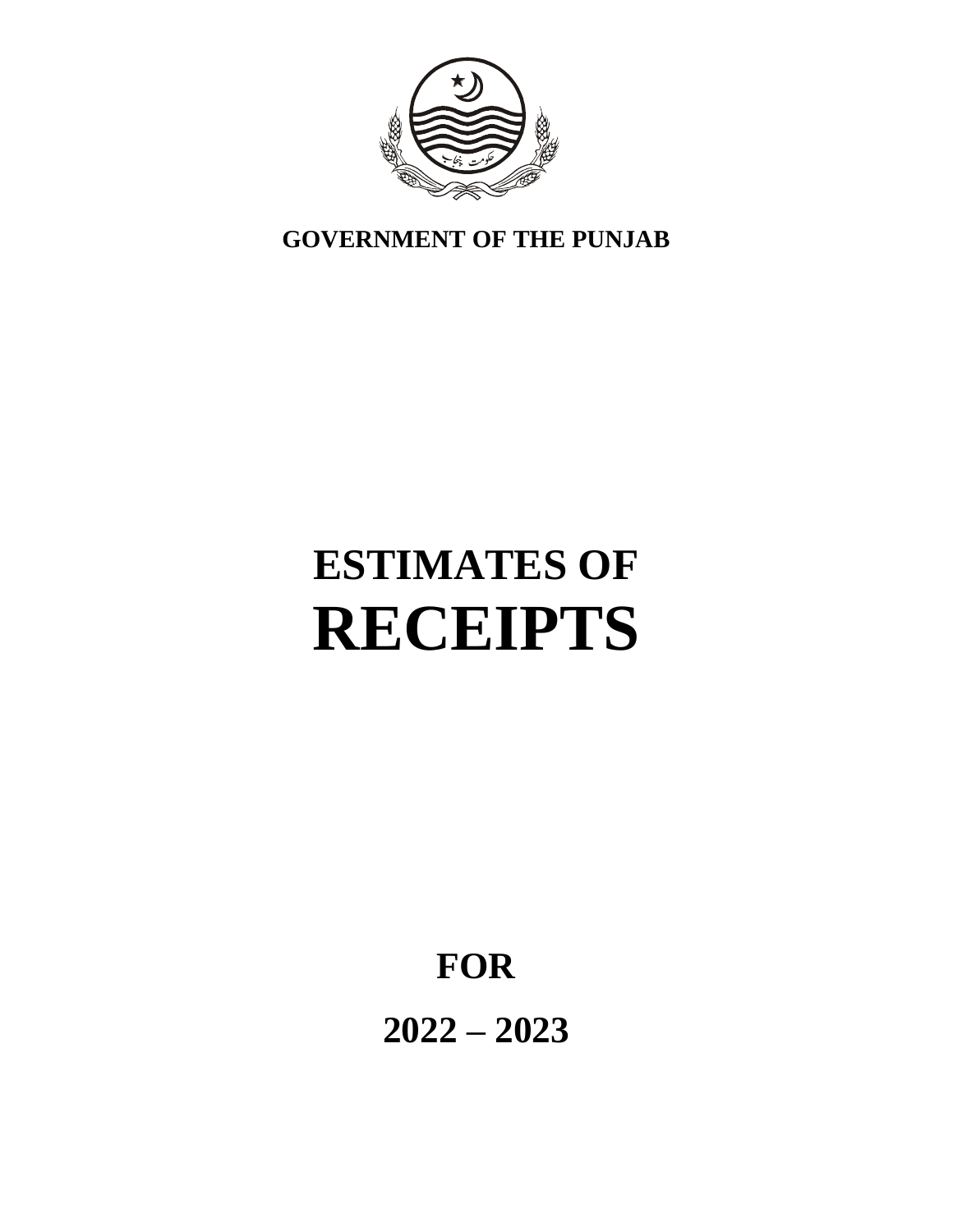# **GOVERNMENT OF THE PUNJAB GENERAL ABSTRACT OF REVENUE AND CAPITAL RECEIPTS**

| Page No.  | <b>RECEIPTS</b>                 | <b>Budget</b><br><b>Estimates</b><br>2021-22 | <b>Revised</b><br><b>Estimates</b><br>2021-22 | (Rs. in Million)<br><b>Budget</b><br><b>Estimates</b><br>2022-2023 |
|-----------|---------------------------------|----------------------------------------------|-----------------------------------------------|--------------------------------------------------------------------|
|           | PROVINCIAL CONSOLIDATED FUND    | 2,653,014.431                                | 2,780,765.494                                 | 3,226,391.258                                                      |
|           | <b>GENERAL REVENUE RECEIPTS</b> | 2,088,304.404                                | 2,182,196.010                                 | 2,521,288.298                                                      |
| $1 - 2$   | <b>Federal Divisible Pool</b>   | 1,683,696.289                                | 1,761,166.360                                 | 2,020,737.650                                                      |
|           | <b>Provincial Own Receipts</b>  | 404,608.115                                  | 421,029.650                                   | 500,550.648                                                        |
|           | <b>Tax Revenue</b>              | 272,565.901                                  | 276,693.590                                   | 337,025.000                                                        |
| $3-6$     | Board of Revenue                | 65,950.004                                   | 70,820.000                                    | 95,000.000                                                         |
| $7 - 9$   | Excise & Taxation               | 42,766.097                                   | 39,182.350                                    | 43,500.000                                                         |
| $10 - 11$ | Finance                         | 155,900.000                                  | 165,500.000                                   | 190,000.000                                                        |
| $12 - 13$ | Transport                       | 700.250                                      | 991.000                                       | 1,005.000                                                          |
| $14 - 15$ | Energy                          | 7,249.550                                    | 200.240                                       | 7,520.000                                                          |
|           | <b>Non Tax Revenue</b>          | 132,042.214                                  | 144,336.060                                   | 163,525.648                                                        |
| $16 - 17$ | Agriculture                     | 1,146.500                                    | 1,807.070                                     | 1,250.000                                                          |
| 18-19     | Board of Revenue                | 30,355.550                                   | 2,077.337                                     | 25,500.116                                                         |
| $20 - 21$ | <b>Communication and Works</b>  | 4,025.001                                    | 3,778.900                                     | 3,891.000                                                          |
| 22-23     | Cooperatives                    | 4.090                                        | 3.736                                         | 4.736                                                              |
| 24-25     | Education                       | 2,106.000                                    | 3,695.048                                     | 2,149.000                                                          |
| 26-33     | Finance                         | 37,892.853                                   | 81,767.501                                    | 50,549.784                                                         |
| 34-35     | Forestry, Wildlife & Fishries   | 1,400.103                                    | 1,627.159                                     | 1,477.300                                                          |
| 36-37     | Health                          | 2,185.997                                    | 1,835.034                                     | 27,417.000                                                         |
| 38-39     | Home                            | 1,291.997                                    | 1,255.000                                     | 1,357.000                                                          |
| 40-41     | HUD & PHE                       | 900.400                                      | 1,058.064                                     | 1,094.000                                                          |
| 42-43     | Industries                      | 412.082                                      | 373.161                                       | 551.550                                                            |
| 44-45     | Irrigation                      | 11,317.000                                   | 6,627.000                                     | 8,435.000                                                          |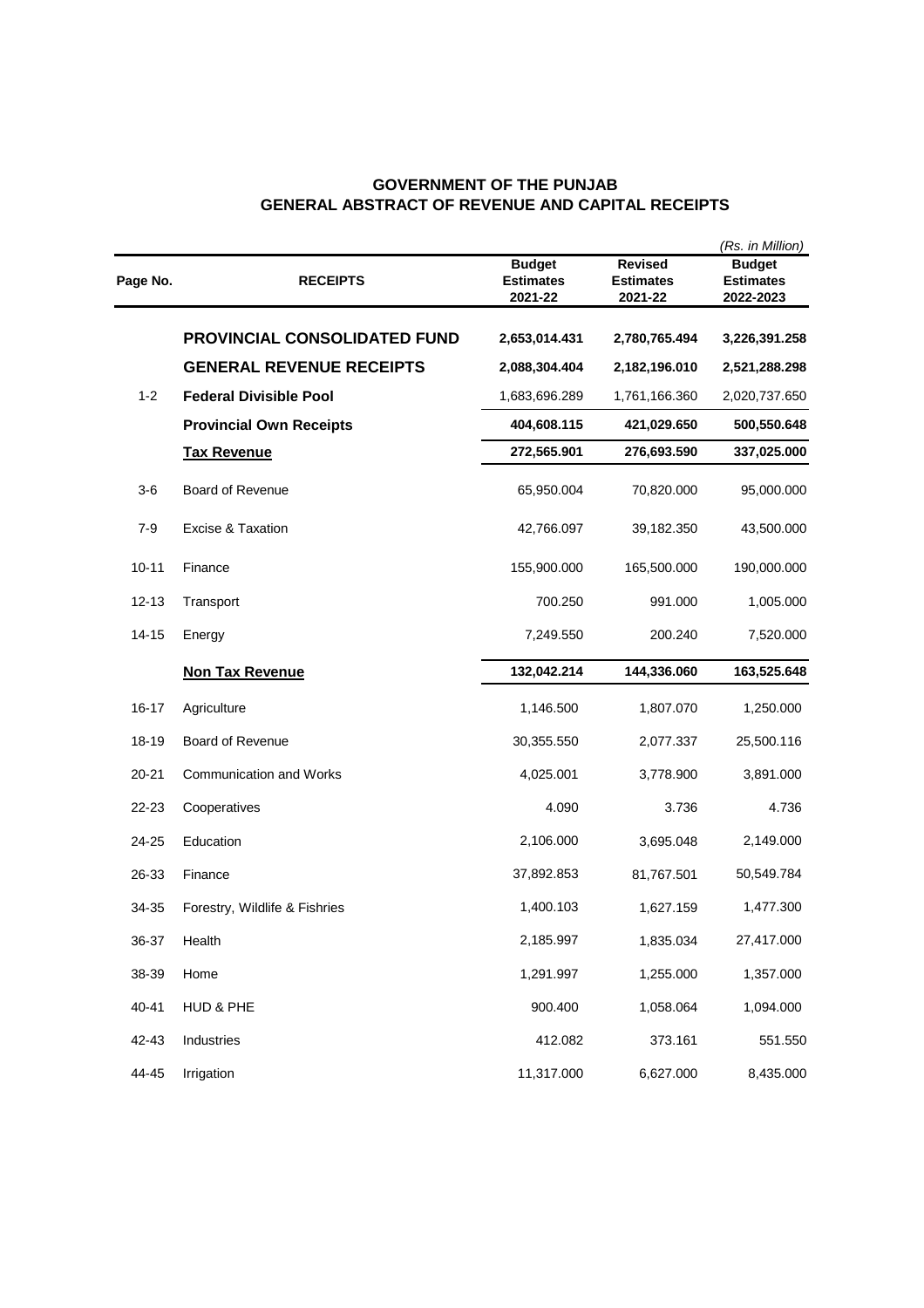|          |                                 |                                              |                                               | (Rs. in Million)                               |
|----------|---------------------------------|----------------------------------------------|-----------------------------------------------|------------------------------------------------|
| Page No. | <b>RECEIPTS</b>                 | <b>Budget</b><br><b>Estimates</b><br>2021-22 | <b>Revised</b><br><b>Estimates</b><br>2021-22 | <b>Budget</b><br><b>Estimates</b><br>2022-2023 |
|          |                                 |                                              |                                               |                                                |
| 46-47    | Law & Parlimentary Affairs      | 750.100                                      | 740.050                                       | 756.000                                        |
| 48-49    | Livestock and Dairy Development | 1,270.002                                    | 1,413.000                                     | 1,453.080                                      |
| 50-51    | Mines & Minerals                | 11,660.000                                   | 11,200.000                                    | 12,000.000                                     |
| 52-53    | Police                          | 6,600.400                                    | 5,561.000                                     | 6,032.000                                      |
| 54-56    | Miscellaneous                   | 18,724.139                                   | 19,517.000                                    | 19,608.082                                     |
|          | <b>Capital Receipts</b>         | 564,710.027                                  | 598,569.484                                   | 705,102.960                                    |
| 57-58    | Board of Revenue                | 0.021                                        | 0.007                                         | 0.010                                          |
| 59-65    | Finance                         | 144,370.662                                  | 86,219.337                                    | 154,122.95                                     |
| 66-67    | Food                            | 420,339.344                                  | 512,350.140                                   | 550,980.000                                    |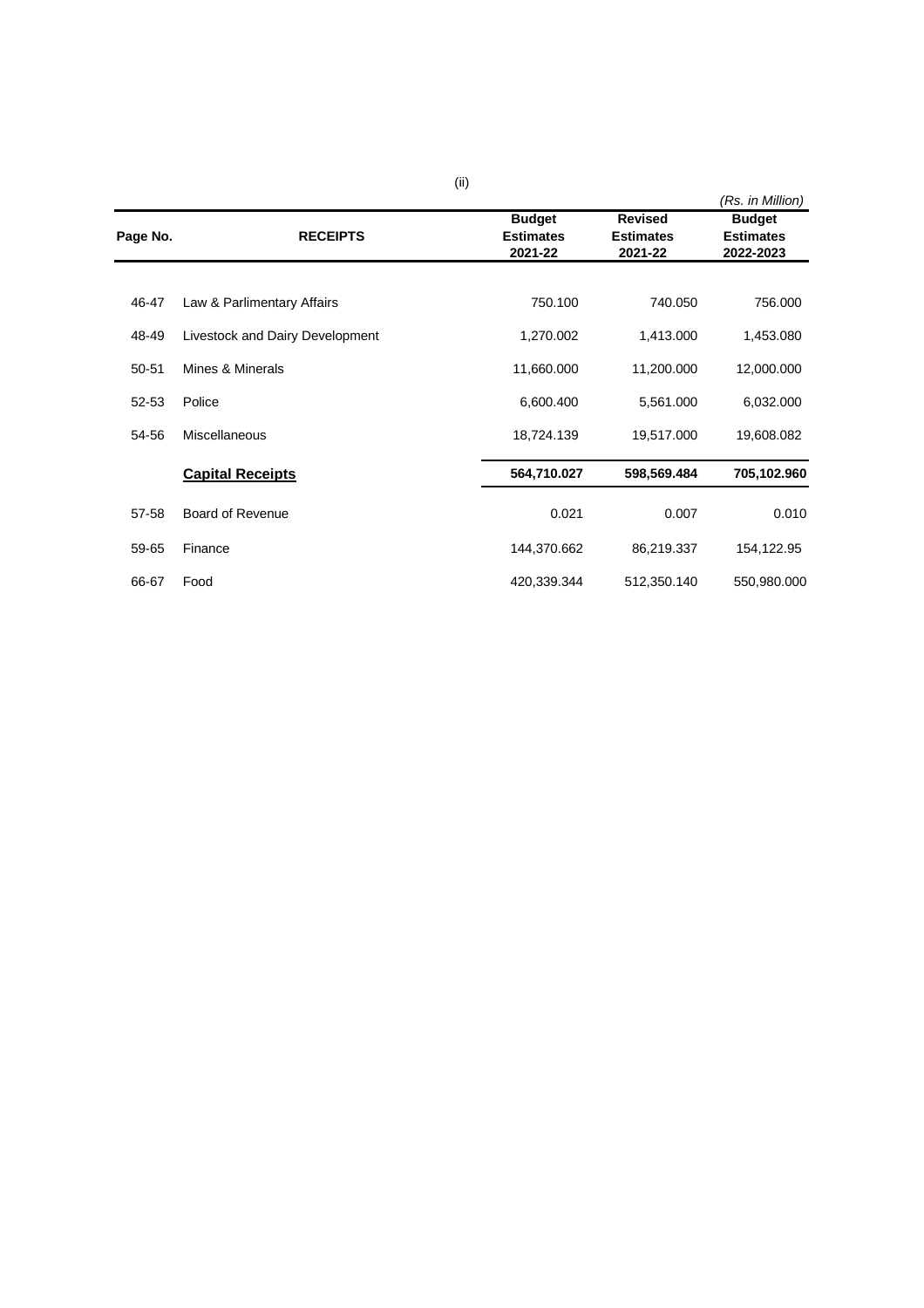# **FEDERAL DIVISIBLE POOL**

|                 |                                                                        |                                   | Total Receipt: 2020.737.650.000    |                                   |
|-----------------|------------------------------------------------------------------------|-----------------------------------|------------------------------------|-----------------------------------|
|                 | Head of Department: The Secretary to Government of the Punjab, Finance |                                   |                                    |                                   |
|                 |                                                                        | <b>Budget</b><br><b>Estimates</b> | <b>Revised</b><br><b>Estimates</b> | <b>Budget</b><br><b>Estimates</b> |
|                 |                                                                        | 2021-2022                         | 2021-2022                          | 2022-2023                         |
| <b>Summary</b>  |                                                                        |                                   |                                    |                                   |
|                 | <b>B-TAX REVENUE</b>                                                   |                                   |                                    |                                   |
| <b>B01</b>      | <b>Direct Taxes</b>                                                    | 627.042.070.000                   | 639.197.222.000                    | 743.386.142.000                   |
| <b>B011</b>     | Taxes on Income                                                        | 626.878.200.000                   | 639.064.842.000                    | 743.232.186.000                   |
| <b>B018</b>     | Capital Value Tax on Moveable Property                                 | 163.870.000                       | 132.380.000                        | 153.956.000                       |
| D <sub>02</sub> | $L$ <sub>nd</sub> $L$ <sub>ng</sub> $\sim$                             | 1056 654 210 000                  | 1191 040 120 000                   | 1977 351 500 000                  |

| <b>BUIS</b> | Capital Value I ax on Moveable Property | <u> 163.870.000 </u> | 132.380.000           | ווווו חרץ ררו      |
|-------------|-----------------------------------------|----------------------|-----------------------|--------------------|
| <b>B02</b>  | <b>Indirect Taxes</b>                   | 1056.654.219.000     | 1121.969.138.000      | 1277.351.508.000   |
| <b>B021</b> | Land Customs                            | $-225.971.397.000$   | $-276, 265, 669, 000$ | 302.165.675.000    |
| <b>B023</b> | Sales Tax                               | $-729.950.098.000$   | 750.035.324.000       | $-855.954.906.000$ |
| <b>B024</b> | Federal Excise                          | 100.313.284.000      | 95 325 145 000        | 118.802.667.000    |
| <b>B025</b> | Federal Excise on Natural Gas           | 419 440 000          | 343,000,000           | 428.260.000        |
|             |                                         |                      |                       |                    |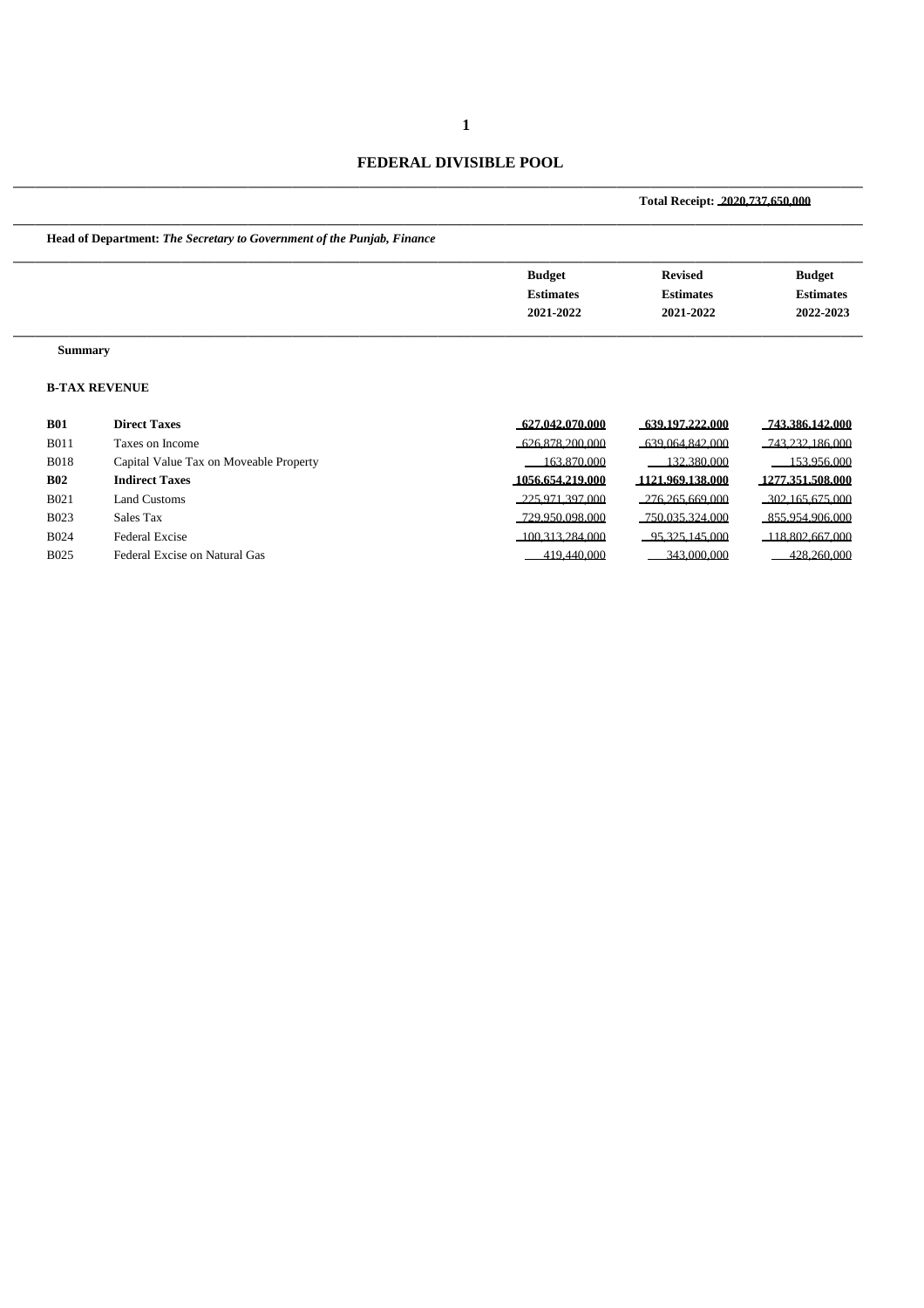# **FEDERAL DIVISIBLE POOL**

| <b>Budget</b>    | <b>Revised</b>   | <b>Budget</b>    |
|------------------|------------------|------------------|
| <b>Estimates</b> | <b>Estimates</b> | <b>Estimates</b> |
| 2021-2022        | 2021-2022        | 2022-2023        |
|                  |                  |                  |

#### **Detail**

#### **B-TAX REVENUE**

| <b>B01</b>    | <b>Direct Taxes</b>                                                 | 627.042.070.000  | 639.197.222.000    | 743.386.142.000    |
|---------------|---------------------------------------------------------------------|------------------|--------------------|--------------------|
| <b>B011</b>   | Taxes on Income                                                     | 626.878.200.000  | 639.064.842.000    | 743.232.186.000    |
| <b>B01108</b> | Share of Net Proceeds Assigned to Provinces                         | 626,878,200,000  | 639,064,842,000    | 743,232,186,000    |
| <b>B018</b>   | Capital Value Tax on Moveable Property                              | 163.870.000      | 132,380,000        | 153,956,000        |
| B01809        | CVT Share assigned to Provinces                                     | 163,870,000      | 132,380,000        | 153,956,000        |
| <b>B02</b>    | <b>Indirect Taxes</b>                                               | 1056.654.219.000 | 1121.969.138.000   | 1277.351.508.000   |
| <b>B021</b>   | <b>Land Customs</b>                                                 | 225 971 397 000  | 276 265 669 000    | $-302.165675000$   |
| B02170        | Share of Net Proceeds Assigned to Provinces                         | 225,971,397,000  | 276, 265, 669, 000 | 302,165,675,000    |
| <b>B023</b>   | Sales Tax                                                           | 729.950.098.000  | 750.035.324.000    | 855.954.906.000    |
| B02303        | Share of Net Proceeds Assigned to Provinces                         | 729,950,098,000  | 750,035,324,000    | 855,954,906,000    |
| <b>B024</b>   | <b>Federal Excise</b>                                               | 100 313 284 000  | 95.325.145.000     | $-118,802,667,000$ |
| <b>B02408</b> | Share of Net Proceeds Assigned to Provinces                         | 100,313,284,000  | 95, 325, 145, 000  | 118,802,667,000    |
| <b>B025</b>   | Federal Excise on Natural Gas                                       | 419 440 000      | 343,000,000        | 428.260.000        |
| <b>B02503</b> | Net Proceeds on Excise Duty on Natural Gas<br>Assigned to Provinces | 419,440,000      | 343,000,000        | 428,260,000        |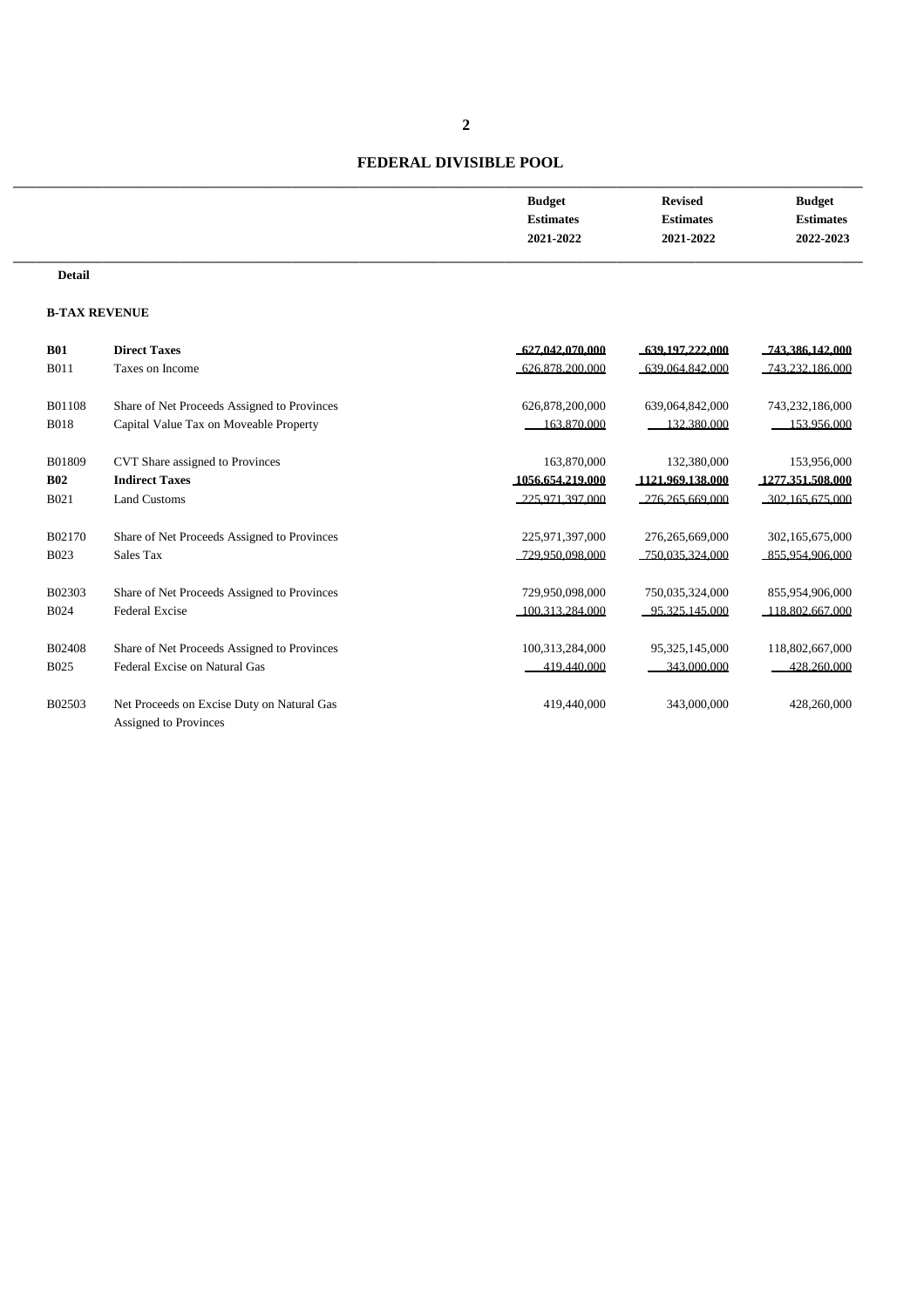\_\_\_\_\_\_\_\_\_\_\_\_\_\_\_\_\_\_\_\_\_\_\_\_\_\_\_\_\_\_\_\_\_\_\_\_\_\_\_\_\_\_\_\_\_\_\_\_\_\_\_\_\_\_\_\_\_\_\_\_\_\_\_\_\_\_\_\_\_\_\_\_\_\_\_\_

|                |                                                        |                   | Total Receipt: 95,000,000,000 |                   |
|----------------|--------------------------------------------------------|-------------------|-------------------------------|-------------------|
|                | Head of Department: The Senior Member Board of Revenue |                   |                               |                   |
|                |                                                        | <b>Budget</b>     | <b>Revised</b>                | <b>Budget</b>     |
|                |                                                        | <b>Estimates</b>  | <b>Estimates</b>              | <b>Estimates</b>  |
|                |                                                        | 2021-2022         | 2021-2022                     | 2022-2023         |
| <b>Summary</b> |                                                        |                   |                               |                   |
|                | <b>B-TAX REVENUE</b>                                   |                   |                               |                   |
| <b>B01</b>     | <b>Direct Taxes</b>                                    | 25.950.000.000    | 23.120.000.000                | 27,282,010,000    |
| <b>B011</b>    | Taxes on Income                                        | 5.250.000.000     | 2.500.000.000                 | 2.850,000,000     |
| <b>B013</b>    | Property Tax (Transfer of Property)                    | 700,000,000       | 395 500 000                   | 369 500 000       |
| <b>B014</b>    | <b>Land Revenue</b>                                    | $-20,000,000,000$ | 20.148.000.000                | $-24.062.510.000$ |
| <b>B017</b>    | Capital Value Tax on Immoveable Property               |                   | 76.500.000                    |                   |
| <b>B02</b>     | <b>Indirect Taxes</b>                                  | 40,000,004,000    | 47,700,000,000                | 67.717.990.000    |
| <b>B027</b>    | <b>Stamp Duty</b>                                      | 40,000,004,000    | 47.700.000.000                | 67 717 990 000    |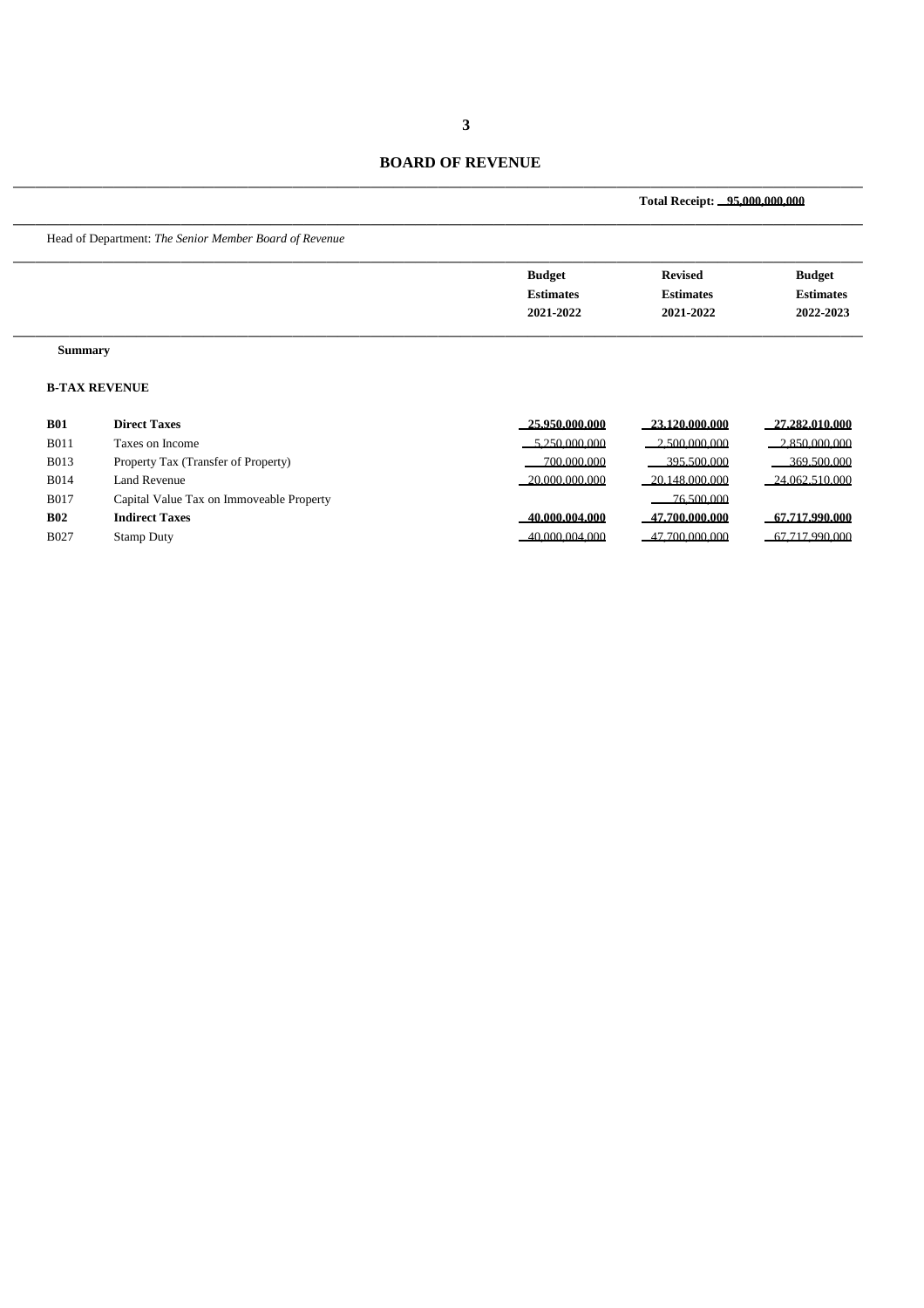| <b>Budget</b>    | <b>Revised</b>   | <b>Budget</b>    |
|------------------|------------------|------------------|
| <b>Estimates</b> | <b>Estimates</b> | <b>Estimates</b> |
| 2021-2022        | 2021-2022        | 2022-2023        |
|                  |                  |                  |

**Detail**

#### **B-TAX REVENUE**

| <b>B01</b>    | <b>Direct Taxes</b>                                                                                | 25.950.000.000    | 23.120.000.000               | 27.282.010.000 |
|---------------|----------------------------------------------------------------------------------------------------|-------------------|------------------------------|----------------|
| <b>B011</b>   | Taxes on Income                                                                                    | 5.250.000.000     | 2.500,000,000                | 2.850,000,000  |
|               |                                                                                                    |                   |                              |                |
| B01173        | Tax on Agricultural Income in the Punjab                                                           | 5,250,000,000     | 2,500,000,000<br>395,500,000 | 2,850,000,000  |
| <b>B013</b>   | Property Tax (Transfer of Property)                                                                | 700.000.000       |                              | 369.500.000    |
| B01311        | Fees for Registering Documents                                                                     | 696,050,000       | 231,750,000                  | 206,000,000    |
| B01312        | <b>Copying Registered Documents</b>                                                                |                   | 6,500,000                    | 6,500,000      |
| B01320        | Others                                                                                             | 3,950,000         | 157,250,000                  | 157,000,000    |
| <b>B014</b>   | <b>Land Revenue</b>                                                                                | $-20,000,000,000$ | 20 148 000 000               | 24 062 510 000 |
| B01403        | Malkana                                                                                            | 2,155,000         | 250,000                      | 2,500,000      |
| <b>B01406</b> | Fines and Forfeitures                                                                              | 53,300,000        | 65,900,000                   | 75,050,000     |
| B01407        | Rent of Agricultural Land for a Single Year or<br>Harvest or for a Fixed Number of Years Rent from | 851,700,000       | 461,620,000                  | 462,000,000    |
| <b>B01408</b> | Shops and Other Sites, Nazul Buildings and Land                                                    | 110,900,000       | 15,500,000                   | 110,900,000    |
| B01409        | Others not elsewhere Classified                                                                    |                   | 39,250,000                   | 39,250,000     |
| B01413        | Fees for Consolidation of Holdings                                                                 | 500,000           | 500,000                      | 500,000        |
| B01414        | Tirni Grazing Dues                                                                                 | 390,000           | 350,000                      | 350,000        |
| B01415        | Collection Fee on the Dues Recovered as Arrears of<br>Land Revenue through Revenue Agencies.       | 375,000           | 550,000                      | 1,500,000      |
| B01416        | Revenue Talbana                                                                                    | 500,000           | 700,000                      | 700,000        |
| B01417        | <b>Mutation Fee</b>                                                                                | 18,393,610,000    | 18,915,500,000               | 22,665,000,000 |
| B01418        | Copying and Inspection Fees of Patwaries Record                                                    | 539,500,000       | 598,990,000                  | 650,500,000    |
| B01419        | Copying Fees for the Preparation of Produce Statem<br>ent and Five Yearly Abstracts of Yield       | 3,500,000         | 3,500,000                    | 3,500,000      |
| B01421        | Recoveries of Overpayments                                                                         | 8,500,000         | 3,515,000                    | 3,510,000      |
| B01424        | Local Rates on Lands Interest Assessable to Land<br>Revenue Other                                  | 32,490,000        | 35,125,000                   | 40,250,000     |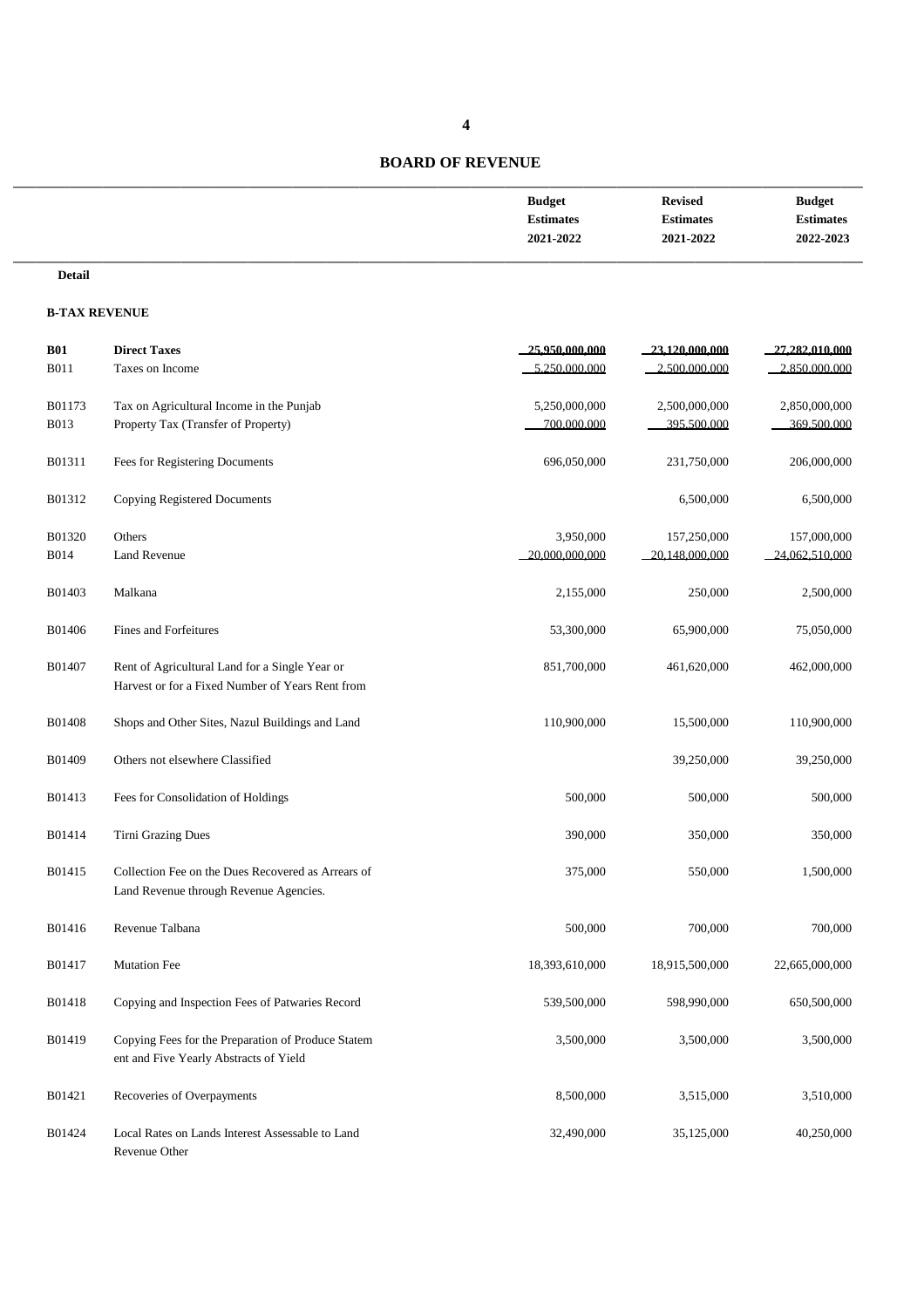| <b>Budget</b>    | <b>Revised</b>   | <b>Budget</b>    |
|------------------|------------------|------------------|
| <b>Estimates</b> | <b>Estimates</b> | <b>Estimates</b> |
| 2021-2022        | 2021-2022        | 2022-2023        |
|                  |                  |                  |

#### **Detail**

#### **B-TAX REVENUE**

| B01425<br><b>B017</b> | Land Revenue - Others<br>Capital Value Tax on Immoveable Property                                     | 2,580,000      | 6,750,000<br>76.500.000 | 7,000,000      |
|-----------------------|-------------------------------------------------------------------------------------------------------|----------------|-------------------------|----------------|
| B01701                | Urban                                                                                                 |                | 60,664,000              |                |
| B01702                | Rural                                                                                                 |                | 1,375,000               |                |
| B01703                | Capital Value Tax on Immovable Assets - Urban<br>(Residential)                                        |                | 738,000                 |                |
| B01704                | Capital Value Tax on Immovable Assets - Urban<br>(Commercial)                                         |                | 2,868,000               |                |
| B01705                | Capital Value Tax on Immovable Assets - Urban<br>(Others)                                             |                | 9,002,000               |                |
| B01707                | Capital Value Tax on Immovable Assets - Rural<br>(Agricultural)                                       |                | 1,350,000               |                |
| B01770                | Others                                                                                                |                | 503,000                 |                |
| <b>B02</b>            | <b>Indirect Taxes</b>                                                                                 | 40,000,004,000 | 47,700,000,000          | 67.717.990.000 |
| B027                  | <b>Stamp Duty</b>                                                                                     | 40 000 004 000 | 47 700 000 000          | 67,717,990,000 |
| B02701                | Sale of Stamps                                                                                        | 30,024,120,000 | 38,700,000,000          | 56,218,000,000 |
| B02702                | On Bills of Exchange, Cheques and Other                                                               | 16,500,000     | 6,500,000               | 16,500,000     |
| B02703                | Receipt on Account of Stamp Duties Leveid under<br>Supplementary Tax Ordinance, 1957                  | 105,200,000    | 150,250,000             | 150,250,000    |
| B02704                | Other Non Judicial Sale and General Stamps                                                            | 1,321,000,000  | 1,221,710,000           | 1,350,250,000  |
| B02705                | Duty Recovered under Rules 10 and 11 of Pakistan<br>Stamp Rules 1925                                  | 180,540,000    | 250,145,000             | 250,145,000    |
| B02707                | Duty on Other Immersing Documents                                                                     | 13,500,000     | 5,500,000               | 5,500,000      |
| B02708                | Fines and Penalties                                                                                   | 4,102,000      | 3,500,000               | 3,500,000      |
| B02711                | On Declaration of Newspapers / Periodicals /<br><b>Printing Press</b>                                 | 379,000        | 500,000                 | 500,000        |
| B02713                | Duty Levied on Unstamped or insufficient Stamped<br>Documents under Sections 35, 40 & 48 of Act, 1899 | 1,010,003,000  | 1,341,250,000           | 1,450,250,000  |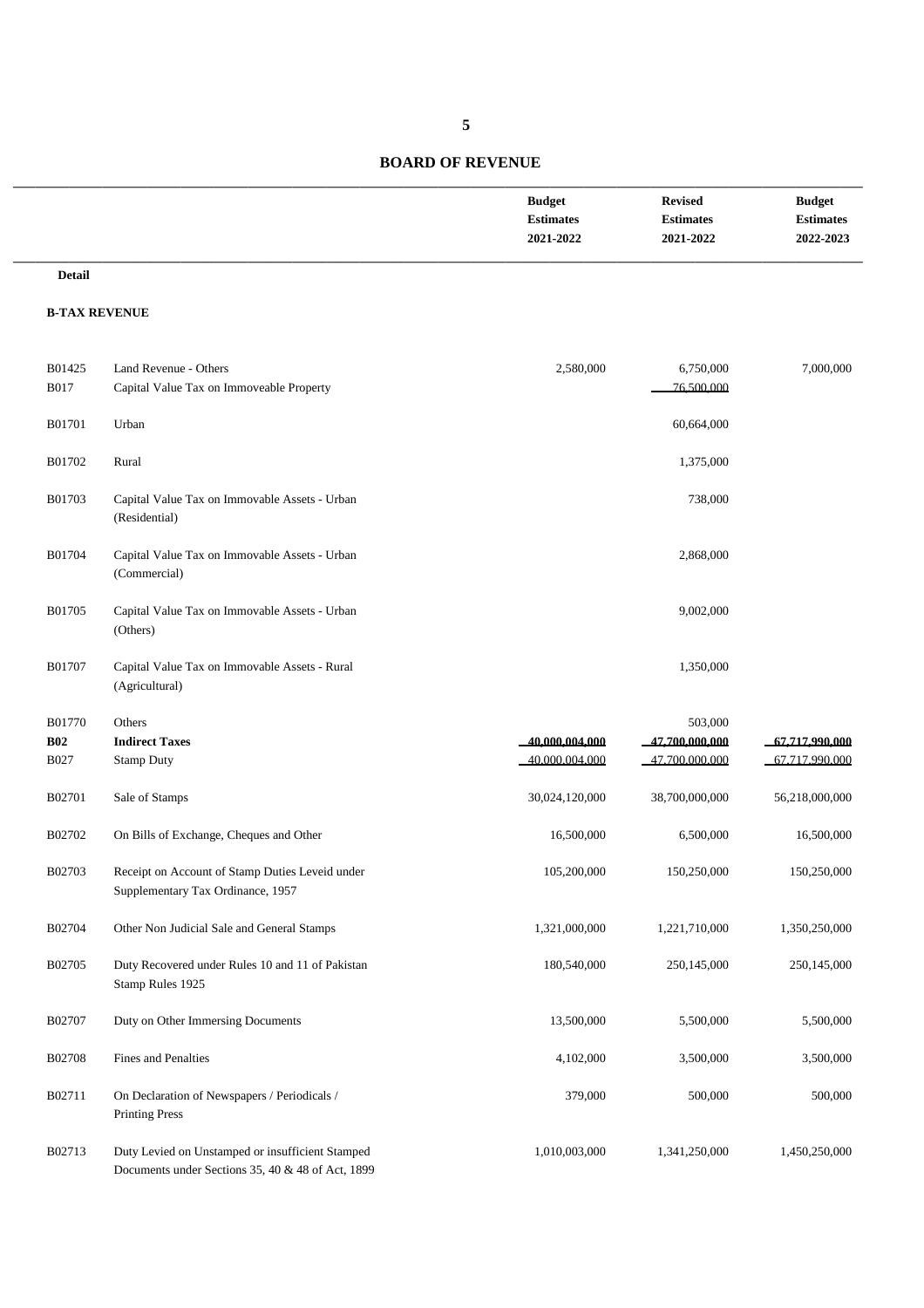|                      |                                 | <b>Budget</b><br><b>Estimates</b><br>2021-2022 | <b>Revised</b><br><b>Estimates</b><br>2021-2022 | <b>Budget</b><br><b>Estimates</b><br>2022-2023 |
|----------------------|---------------------------------|------------------------------------------------|-------------------------------------------------|------------------------------------------------|
| <b>Detail</b>        |                                 |                                                |                                                 |                                                |
| <b>B-TAX REVENUE</b> |                                 |                                                |                                                 |                                                |
| B02720               | Stamp Duty on Transfer of Right | 6,478,000,000                                  | 4,350,125,000                                   | 6,512,730,000                                  |
| B02730               | Others                          | 66,360,000                                     | 699,500,000                                     | 750,240,000                                    |
| B02734               | Court Fees Realized in Stamps   | 780,300,000                                    | 971,020,000                                     | 1,010,125,000                                  |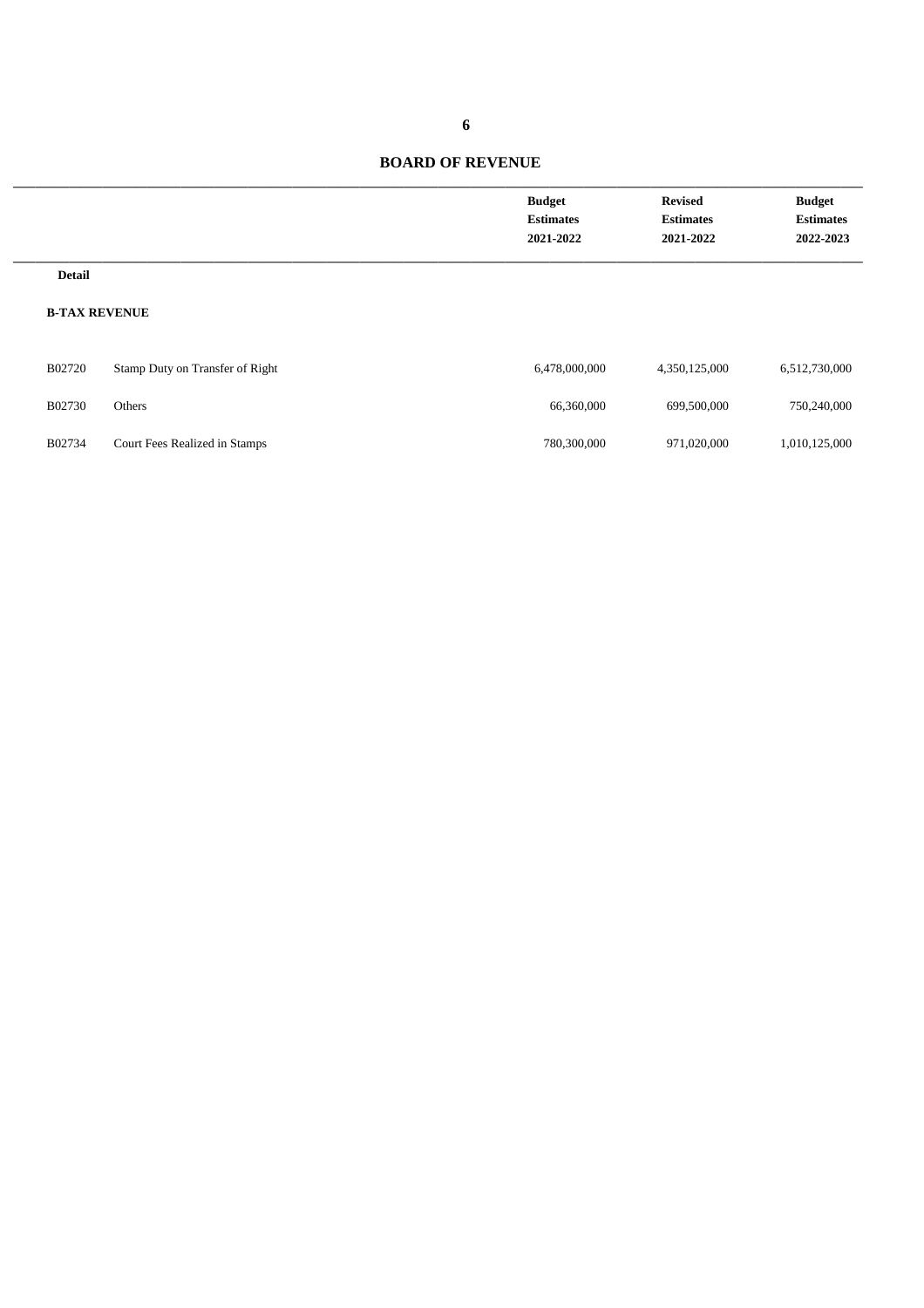#### **EXCISE & TAXATION**

\_\_\_\_\_\_\_\_\_\_\_\_\_\_\_\_\_\_\_\_\_\_\_\_\_\_\_\_\_\_\_\_\_\_\_\_\_\_\_\_\_\_\_\_\_\_\_\_\_\_\_\_\_\_\_\_\_\_\_\_\_\_\_\_\_\_\_\_\_\_\_\_\_\_\_\_

|                |                                                                                  |                                                | Total Receipt: 43,500,000,000                   |                                                |  |
|----------------|----------------------------------------------------------------------------------|------------------------------------------------|-------------------------------------------------|------------------------------------------------|--|
|                | Head of Department: The Secretary to Government of the Punjab, Excise & Taxation |                                                |                                                 |                                                |  |
|                |                                                                                  | <b>Budget</b><br><b>Estimates</b><br>2021-2022 | <b>Revised</b><br><b>Estimates</b><br>2021-2022 | <b>Budget</b><br><b>Estimates</b><br>2022-2023 |  |
| <b>Summary</b> |                                                                                  |                                                |                                                 |                                                |  |
|                | <b>B-TAX REVENUE</b>                                                             |                                                |                                                 |                                                |  |
| <b>B01</b>     | <b>Direct Taxes</b>                                                              | 23.655.200.000                                 | 17.693.020.000                                  | $-23.530.000.000$                              |  |
| <b>B013</b>    | Property Tax (Transfer of Property)                                              | 22.289.500.000                                 | 16.652.520.000                                  | 22,096,000,000                                 |  |
| <b>B016</b>    | Tax on Profession, Trades and Callings                                           | 365 700 000                                    | 1.040.500.000                                   | 1.434,000,000                                  |  |
| <b>B02</b>     | <b>Indirect Taxes</b>                                                            | 18.754.551.000                                 | 21.299.100.000                                  | 19,750,000,000                                 |  |
| <b>B026</b>    | <b>Provincial Excise</b>                                                         | 3.194.551.000                                  | 2.178.750.000                                   | $-2.250,000,000$                               |  |
| <b>B028</b>    | <b>Motor Vehicles</b>                                                            | 15.560.000.000                                 | 19 120 350 000                                  | 17.500.000.000                                 |  |
| <b>B03</b>     | <b>Indirect Taxes</b>                                                            | 356.346.000                                    | 190.230.000                                     | 220.000.000                                    |  |
| <b>B030</b>    | Other Indirect Taxes                                                             | 356 346 000                                    | 190.230.000                                     | 220,000,000                                    |  |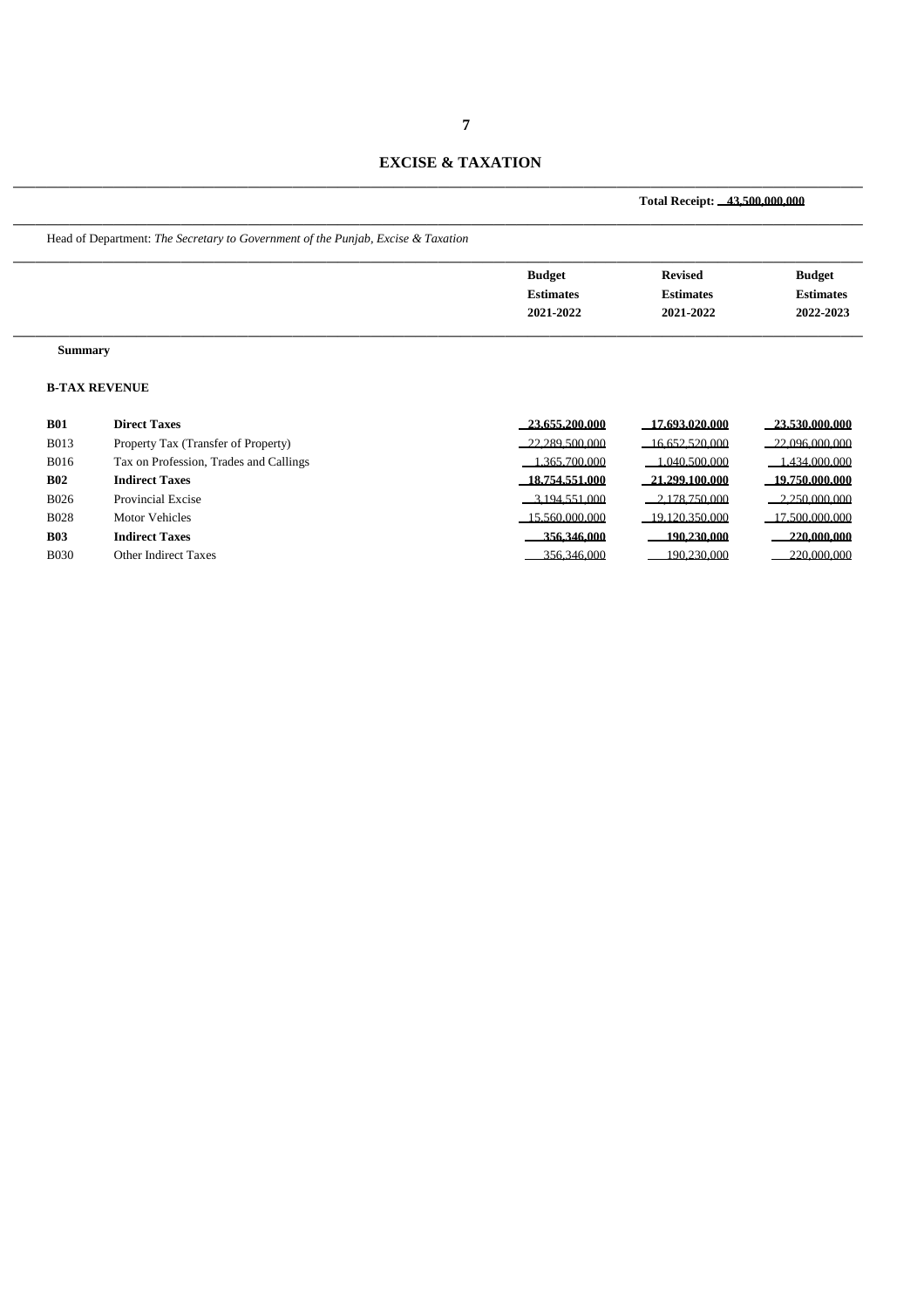# **EXCISE & TAXATION**

| <b>Budget</b>    | <b>Revised</b>   | <b>Budget</b>    |
|------------------|------------------|------------------|
| <b>Estimates</b> | <b>Estimates</b> | <b>Estimates</b> |
| 2021-2022        | 2021-2022        | 2022-2023        |
|                  |                  |                  |

#### **Detail**

#### **B-TAX REVENUE**

| <b>B01</b>     | <b>Direct Taxes</b>                                                                                      | 23.655.200.000               | 17.693.020.000               | 23.530.000.000               |
|----------------|----------------------------------------------------------------------------------------------------------|------------------------------|------------------------------|------------------------------|
| <b>B013</b>    | Property Tax (Transfer of Property)                                                                      | 22.289.500.000               | 16.652.520.000               | 22.096.000.000               |
| B01301         | Ordinary Collection                                                                                      | 22,229,500,000               | 16,500,000,000               | 21,366,000,000               |
| B01303         | Tax on Luxury Houses                                                                                     | 60,000,000                   | 77,520,000                   | 100,000,000                  |
| B01313         | Punjab Tax on Property Other than Agricu                                                                 |                              | 75,000,000                   | 630,000,000                  |
| <b>B016</b>    | Tax on Profession, Trades and Callings                                                                   | 1.365.700.000                | 1 040 500 000                | 1.434.000.000                |
| B01601         | Ordinary Collection                                                                                      | 1,365,700,000                | 990,250,000                  | 1,434,000,000                |
| B01603         | Deduction at Source                                                                                      |                              | 50,250,000                   |                              |
| <b>B02</b>     | <b>Indirect Taxes</b>                                                                                    | 18.754.551.000               | 21.299.100.000               | 19.750.000.000               |
| <b>B026</b>    | Provincial Excise                                                                                        | 3 194 551 000                | 2.178.750.000                | 2.250.000.000                |
| B02601         | Malt Liquors - Duty on Beer Manufactured in<br>Pakistan                                                  | 231,950,000                  | 113,525,000                  | 140,250,000                  |
| B02602         | Foreign Liquors - Duty on Spirits Manufactured in<br>Pakistan and Classed as Foreign Spirits             | 1,416,051,000                | 495,150,000                  | 628,200,000                  |
| B02603         | License Fee for the General Sale of Foreign Liquor<br>whether Imported or Manufactured in Pakistan       | 950,000,000                  | 1,055,250,000                | 950,000,000                  |
| B02611         | License Fee for Commercial Spirits                                                                       | 2,500,000                    | 1,350,000                    | 1,350,000                    |
| B02612         | License Fee for Denatured Spirits                                                                        | 12,500,000                   | 9,350,000                    | 9,350,000                    |
| B02613         | Permit Fee for Denatured Spirits                                                                         | 45,500,000                   | 35,225,000                   | 35,250,000                   |
| B02621         | Duty on Spirit used in the Manufacture of medicine<br>and on rectified spirits and absolute alcohol used | 450,050,000                  | 415,250,000                  | 430,050,000                  |
| B02622         | Receipts from Distilleries                                                                               | 15,500,000                   | 3,150,000                    | 5,000,000                    |
| B02623<br>B028 | Collection of Payments for Services Rendered<br>Motor Vehicles                                           | 70,500,000<br>15 560 000 000 | 50,500,000<br>19.120.350.000 | 50,550,000<br>17.500.000.000 |
| B02801         | Fee for Registrations                                                                                    | 7,703,009,000                | 11,162,000,000               | 9,850,100,000                |
| B02802         | Fee for Miscellaneous Receipts                                                                           | 1,031,291,000                | 950,250,000                  | 1,075,300,000                |
| B02803         | Receipt under Provincial Motor Vehicle Taxation<br>Act                                                   | 6,810,500,000                | 7,005,200,000                | 6,570,100,000                |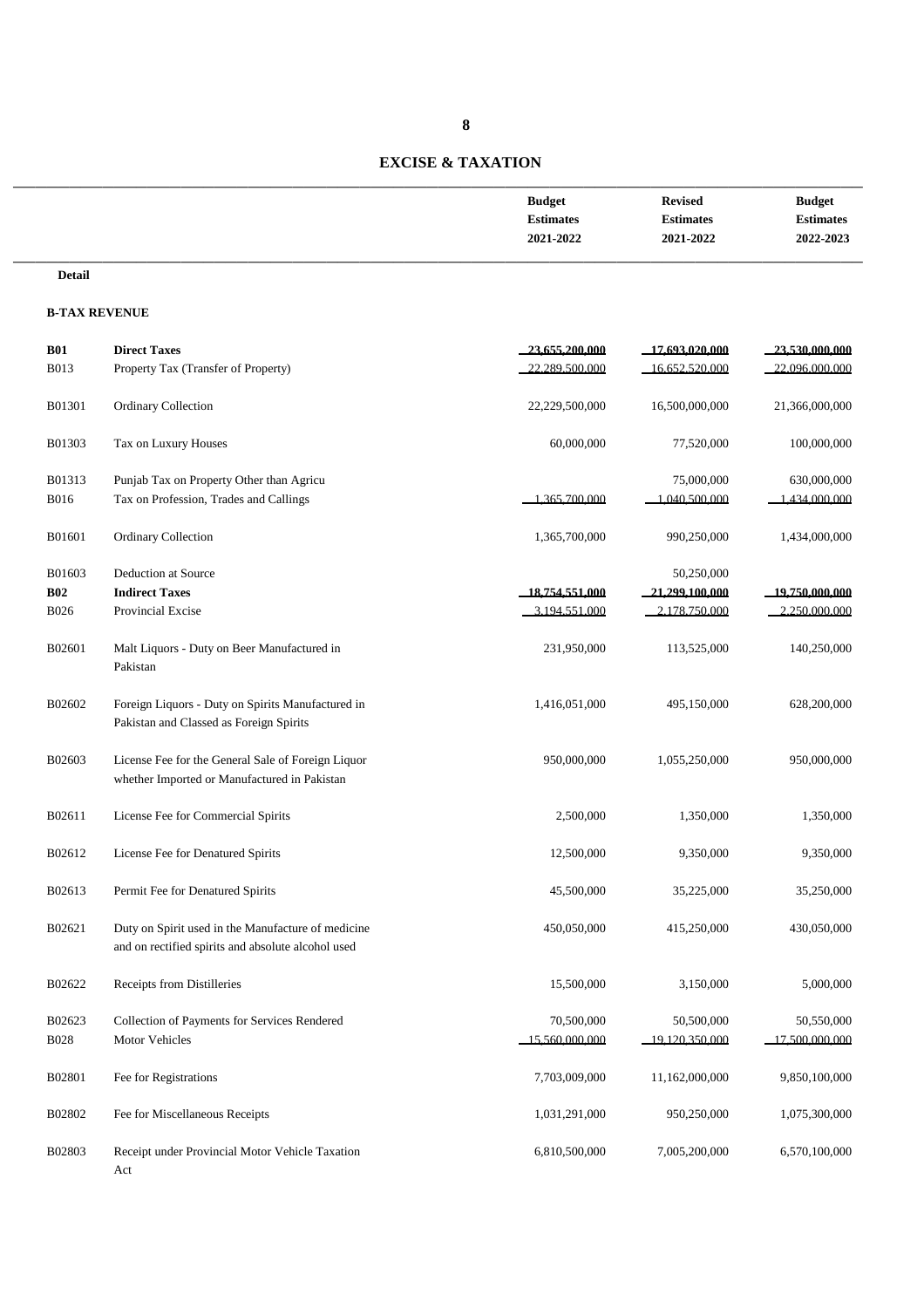#### **EXCISE & TAXATION**

| <b>Budget</b>    | <b>Revised</b>   | <b>Budget</b>    |
|------------------|------------------|------------------|
| <b>Estimates</b> | <b>Estimates</b> | <b>Estimates</b> |
| 2021-2022        | 2021-2022        | 2022-2023        |
|                  |                  |                  |

#### **Detail**

#### **B-TAX REVENUE**

| B02805      | Tax on Luxury Vehicles Levied under Finance | 15,200,000  | 2,900,000   | 4,500,000   |
|-------------|---------------------------------------------|-------------|-------------|-------------|
|             | Act. 1997                                   |             |             |             |
| <b>B03</b>  | <b>Indirect Taxes</b>                       | 356,346,000 | 190.230.000 | 220,000,000 |
| <b>B030</b> | <b>Other Indirect Taxes</b>                 | 356.346.000 | 190.230.000 | 220,000,000 |
|             |                                             |             |             |             |
| B03055      | Cotton Fees                                 | 356,346,000 | 190,230,000 | 220,000,000 |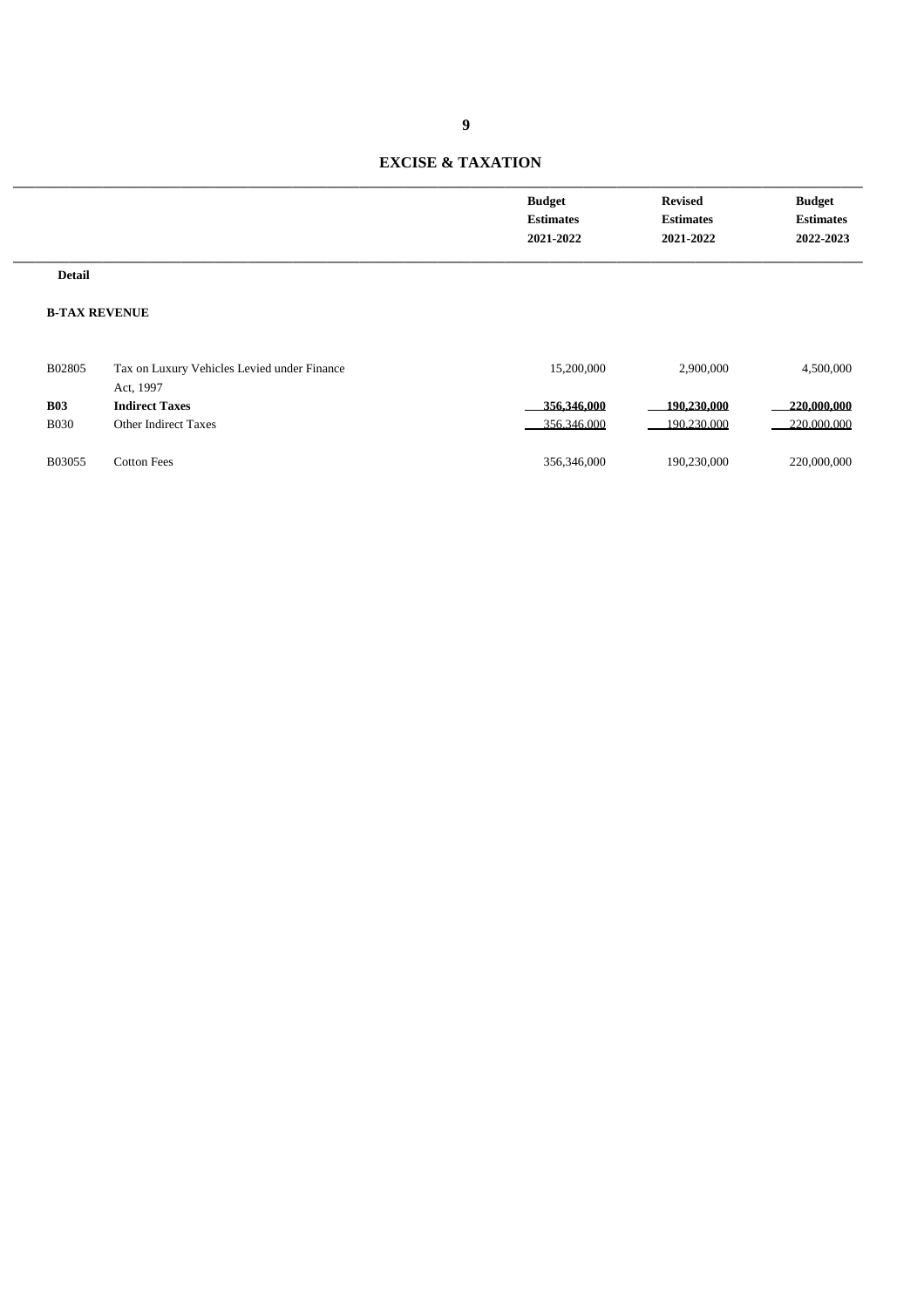|                |                                                                        |                  | Total Receipt: 190,000,000,000 |                    |  |
|----------------|------------------------------------------------------------------------|------------------|--------------------------------|--------------------|--|
|                | Head of Department: The Secretary to Government of the Punjab, Finance |                  |                                |                    |  |
|                |                                                                        | <b>Budget</b>    | <b>Revised</b>                 | <b>Budget</b>      |  |
|                |                                                                        | <b>Estimates</b> | <b>Estimates</b>               | <b>Estimates</b>   |  |
|                |                                                                        | 2021-2022        | 2021-2022                      | 2022-2023          |  |
| <b>Summary</b> |                                                                        |                  |                                |                    |  |
|                | <b>B-TAX REVENUE</b>                                                   |                  |                                |                    |  |
| <b>B02</b>     | <b>Indirect Taxes</b>                                                  | 150,900,000,000  | 160.500.000.000                | 184,000,000,000    |  |
| <b>B023</b>    | Sales Tax                                                              | 150,900,000,000  | $-160.500.000.000$             | $-184,000,000,000$ |  |
| <b>B03</b>     | <b>Indirect Taxes</b>                                                  | 5,000,000,000    | 5.000.000.000                  | 6.000.000.000      |  |
| <b>B030</b>    | <b>Other Indirect Taxes</b>                                            | $-500000000$     | 5,000,000,000                  | 6,000,000,000      |  |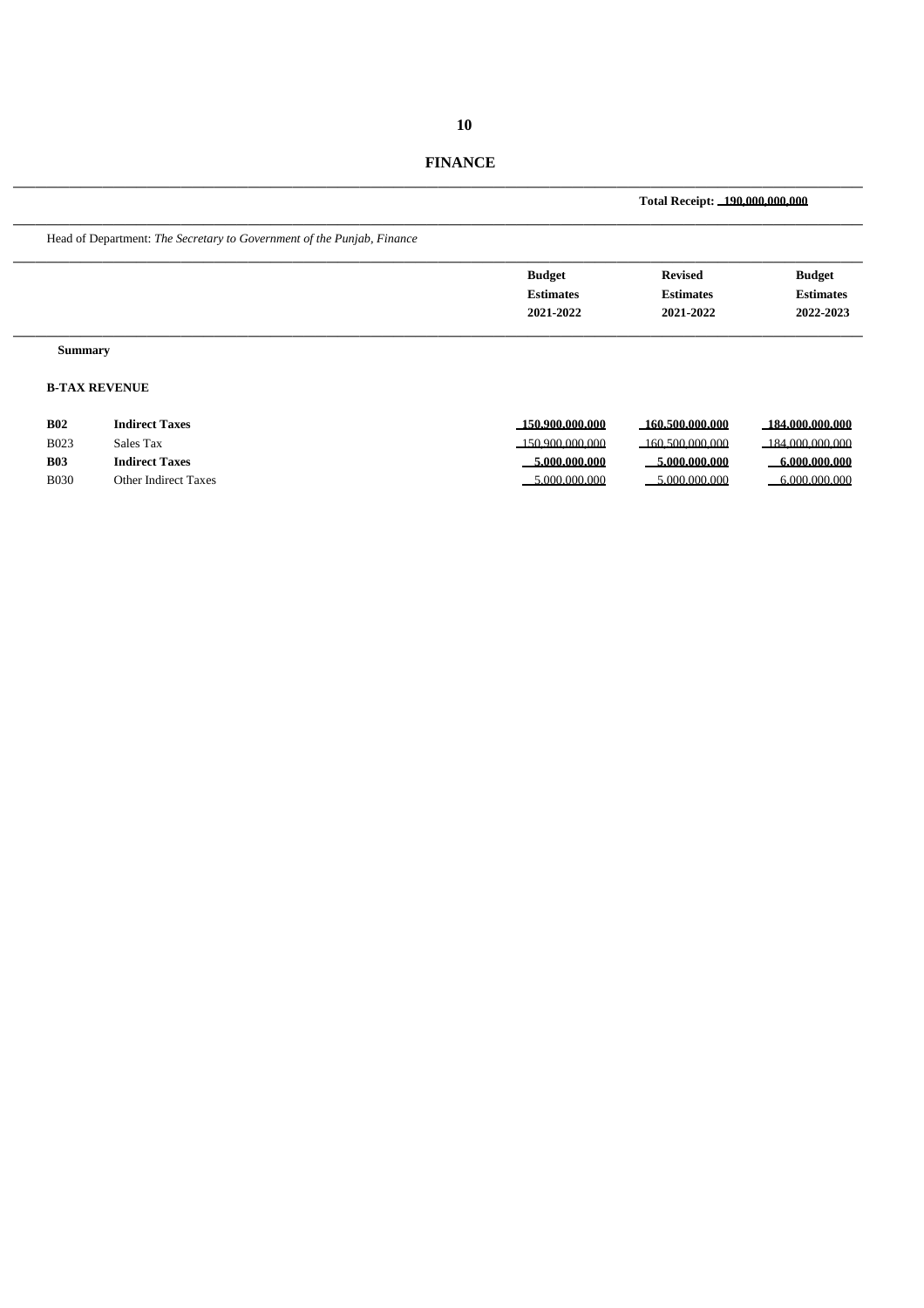| <b>Budget</b>    | <b>Revised</b>   | <b>Budget</b>    |
|------------------|------------------|------------------|
| <b>Estimates</b> | <b>Estimates</b> | <b>Estimates</b> |
| 2021-2022        | 2021-2022        | 2022-2023        |
|                  |                  |                  |

#### **Detail**

#### **B-TAX REVENUE**

| <b>B02</b>  | <b>Indirect Taxes</b>                  | 150,900,000,000 | 160.500.000.000 | 184,000,000,000 |
|-------------|----------------------------------------|-----------------|-----------------|-----------------|
| <b>B023</b> | Sales Tax                              | 150.900.000.000 | 160.500.000.000 | 184,000,000,000 |
| B02385      | Sales tax on Services (Punjab)         | 150,900,000,000 | 160,500,000,000 | 184,000,000,000 |
| <b>B03</b>  | <b>Indirect Taxes</b>                  | 5.000.000.000   | 5.000.000.000   | 6.000.000.000   |
| <b>B030</b> | Other Indirect Taxes                   | 5.000.000.000   | 5.000.000.000   | 6.000.000.000   |
| B03086      | Punjab Infrastructure Development Cess | 5,000,000,000   | 5.000.000.000   | 6.000.000.000   |

# **FINANCE**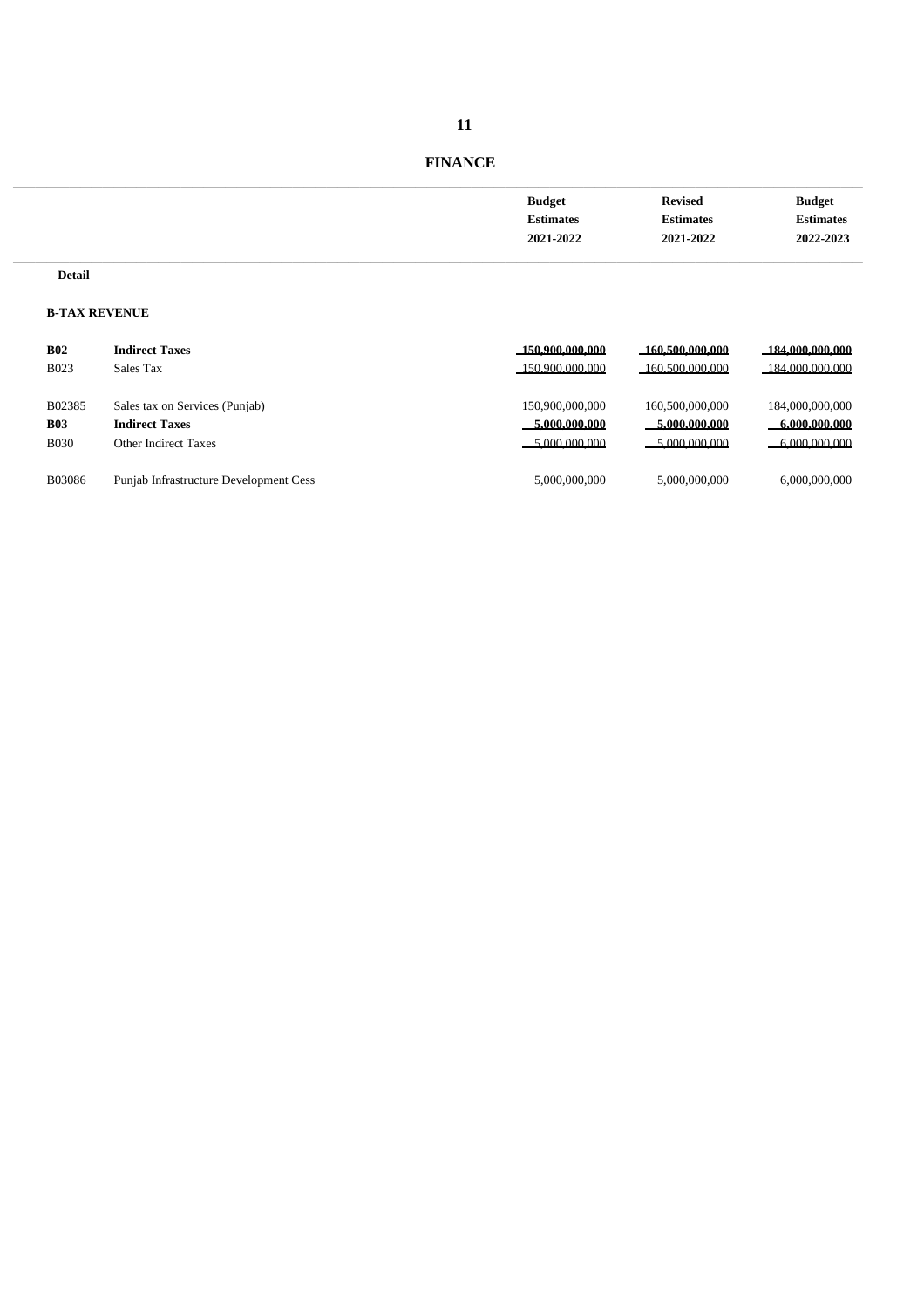| <b>TRANSPORT</b> |  |
|------------------|--|
|------------------|--|

|                |                                                                          |                                                | Total Receipt: 1.005.000.000                    |                                                |
|----------------|--------------------------------------------------------------------------|------------------------------------------------|-------------------------------------------------|------------------------------------------------|
|                | Head of Department: The Secretary to Government of the Punjab, Transport |                                                |                                                 |                                                |
|                |                                                                          | <b>Budget</b><br><b>Estimates</b><br>2021-2022 | <b>Revised</b><br><b>Estimates</b><br>2021-2022 | <b>Budget</b><br><b>Estimates</b><br>2022-2023 |
| <b>Summary</b> |                                                                          |                                                |                                                 |                                                |
|                | <b>B-TAX REVENUE</b>                                                     |                                                |                                                 |                                                |
| <b>B02</b>     | <b>Indirect Taxes</b>                                                    | 700.250.000                                    | 991.000.000                                     | 1.005.000.000                                  |
| <b>B028</b>    | <b>Motor Vehicles</b>                                                    | 700.250.000                                    | 991.000.000                                     | 1.005.000.000                                  |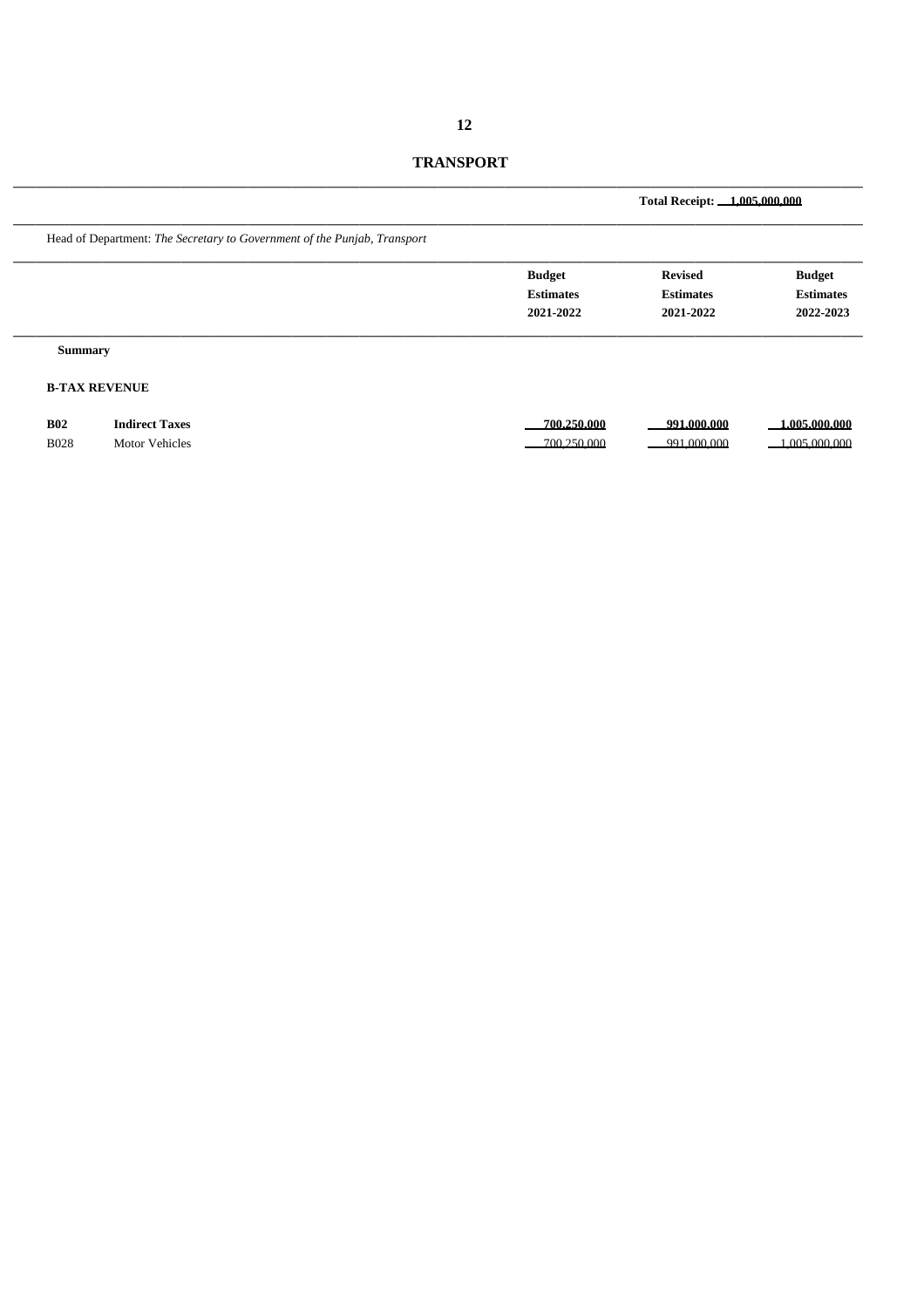| <b>Budget</b>    | <b>Revised</b>   | <b>Budget</b>    |
|------------------|------------------|------------------|
| <b>Estimates</b> | <b>Estimates</b> | <b>Estimates</b> |
| 2021-2022        | 2021-2022        | 2022-2023        |
|                  |                  |                  |

#### **Detail**

#### **B-TAX REVENUE**

| <b>B02</b><br><b>B028</b> | <b>Indirect Taxes</b><br><b>Motor Vehicles</b>                             | 700.250.000<br>700.250.000 | 991.000.000<br>991.000.000 | 1.005.000.000<br>1.005.000.000 |
|---------------------------|----------------------------------------------------------------------------|----------------------------|----------------------------|--------------------------------|
| B02811                    | Other Receipts on Account of Motor Vehicles<br><b>Fitness Certificates</b> | 75,250,000                 | 105,500,000                | 65,000,000                     |
| B02812                    | Other Receipt on Account of Vehicles Route Permit<br>Fee                   | 625,000,000                | 885,500,000                | 940,000,000                    |

# **TRANSPORT**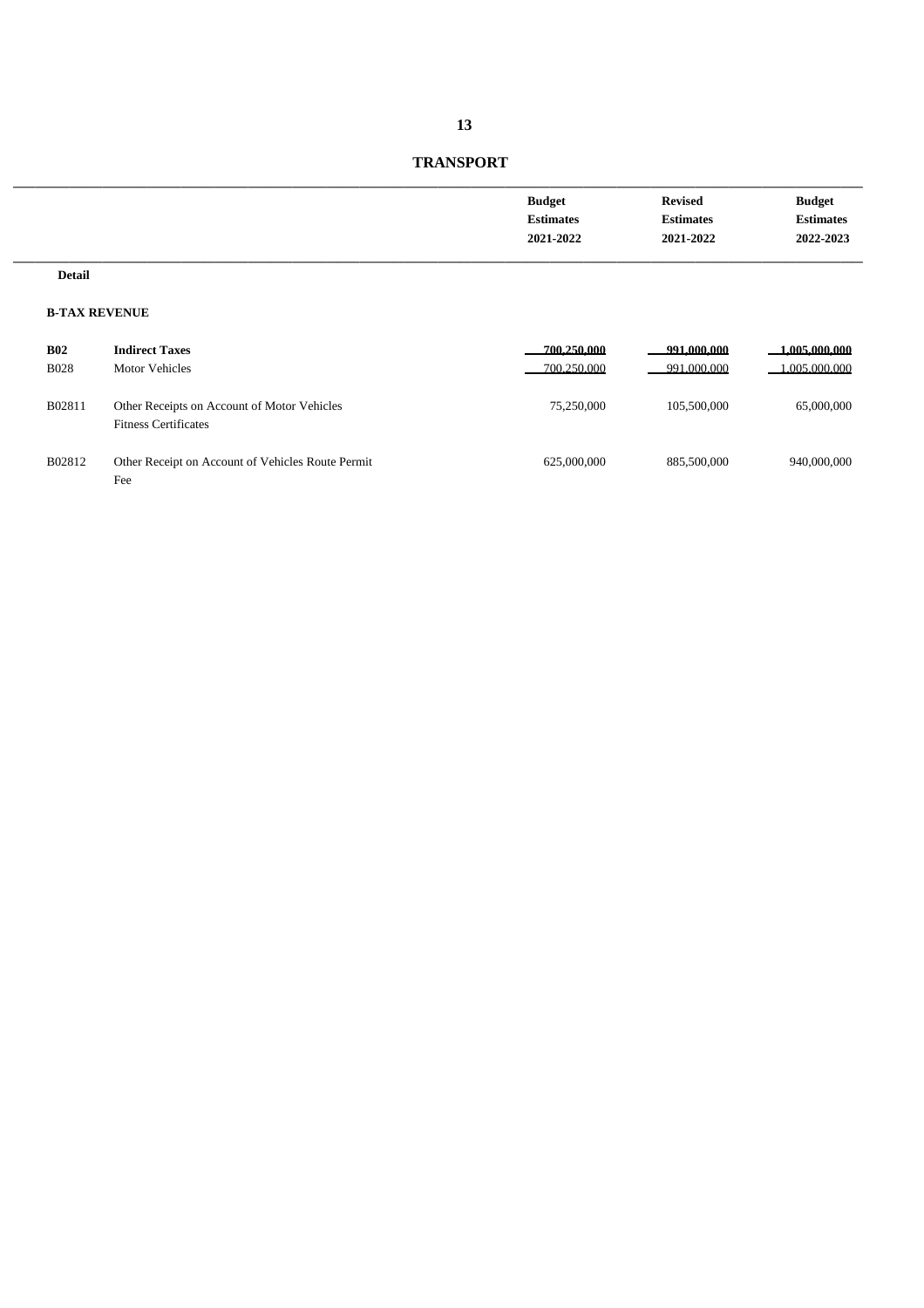|                           |                                                                                  |                                                | Total Receipt: 7.520.000.000                    |                                                |
|---------------------------|----------------------------------------------------------------------------------|------------------------------------------------|-------------------------------------------------|------------------------------------------------|
|                           | Head of Department: The Secretary to Government of the Punjab, Energy Department |                                                |                                                 |                                                |
|                           |                                                                                  | <b>Budget</b><br><b>Estimates</b><br>2021-2022 | <b>Revised</b><br><b>Estimates</b><br>2021-2022 | <b>Budget</b><br><b>Estimates</b><br>2022-2023 |
| <b>Summary</b>            |                                                                                  |                                                |                                                 |                                                |
|                           | <b>B-TAX REVENUE</b>                                                             |                                                |                                                 |                                                |
| <b>B03</b><br><b>B030</b> | <b>Indirect Taxes</b><br><b>Other Indirect Taxes</b>                             | 7.249.550.000<br>7.249.550.000                 | 200.240.000<br>200.240.000                      | 7.520.000.000<br>7.520.000.000                 |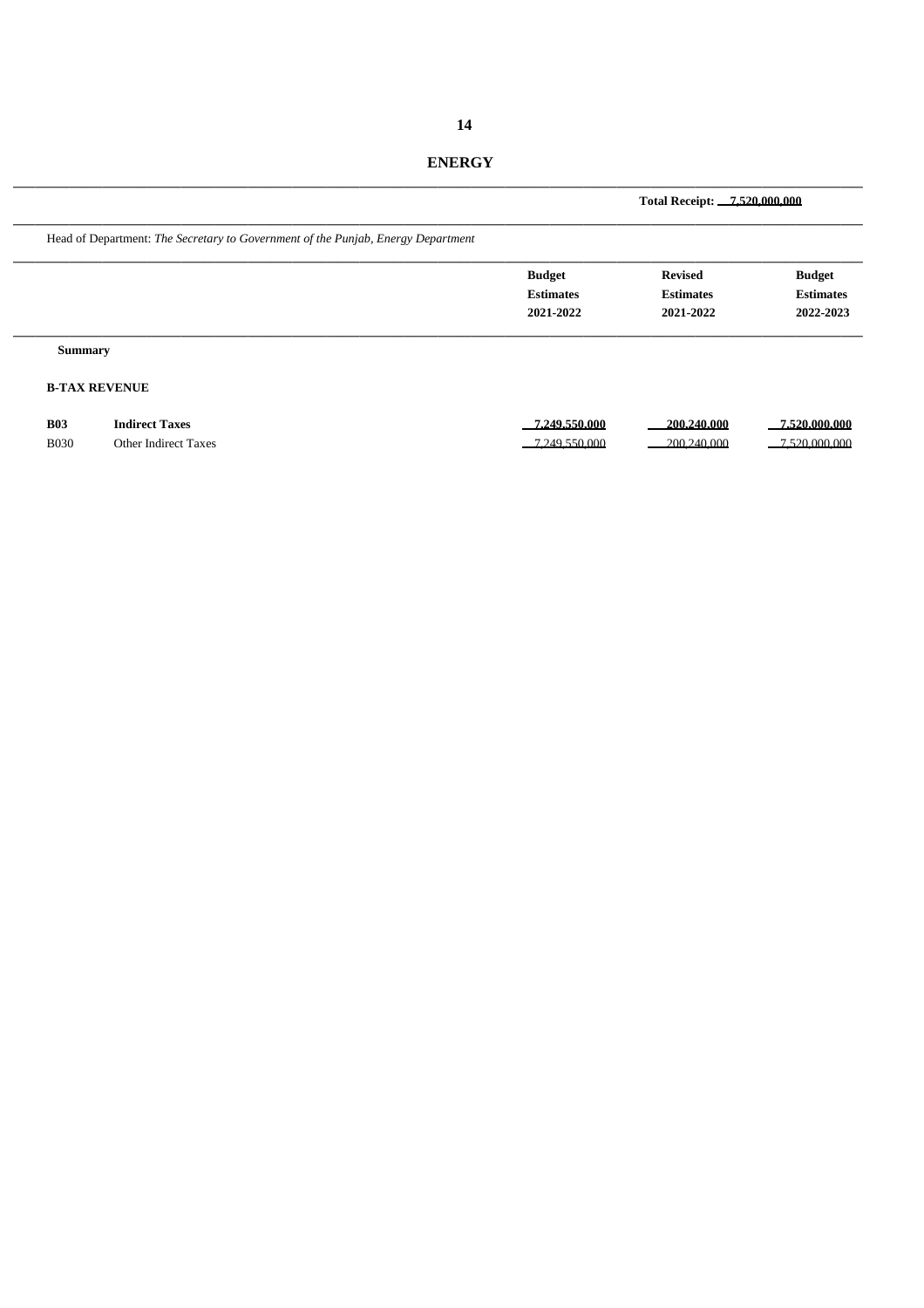| <b>ENERGY</b> |  |
|---------------|--|
|               |  |

| <b>Budget</b>    | <b>Revised</b>   | <b>Budget</b>    |
|------------------|------------------|------------------|
| <b>Estimates</b> | <b>Estimates</b> | <b>Estimates</b> |
| 2021-2022        | 2021-2022        | 2022-2023        |
|                  |                  |                  |

#### **Detail**

#### **B-TAX REVENUE**

| <b>B03</b><br><b>B030</b> | <b>Indirect Taxes</b><br><b>Other Indirect Taxes</b>                                                     | 7.249.550.000<br>7.249.550.000 | 200.240.000<br>200.240.000 | 7.520.000.000<br>7.520.000.000 |
|---------------------------|----------------------------------------------------------------------------------------------------------|--------------------------------|----------------------------|--------------------------------|
| B03031                    | Fee Payable under Electricity Rules                                                                      | 42,900,000                     | 40,200,000                 | 44,050,000                     |
| B03032                    | Fee Payable under Cinematograph Act and<br><b>Electricity Rules</b>                                      | 500,000                        | 165,000                    | 200,000                        |
| B03033                    | Fee Payable for the grant of certificates of Compe<br>tency to Supervisor and Licenses to Electrical Con | 950,000                        | 525,000                    | 950,000                        |
| B03034                    | Electricity Duty Current Receipt (WAPDA)                                                                 | 7.193.200.000                  | 145,300,000                | 7.461.000.000                  |
| B03035                    | Miscellaneous Receipts Fee                                                                               | 12,000,000                     | 14,050,000                 | 13,800,000                     |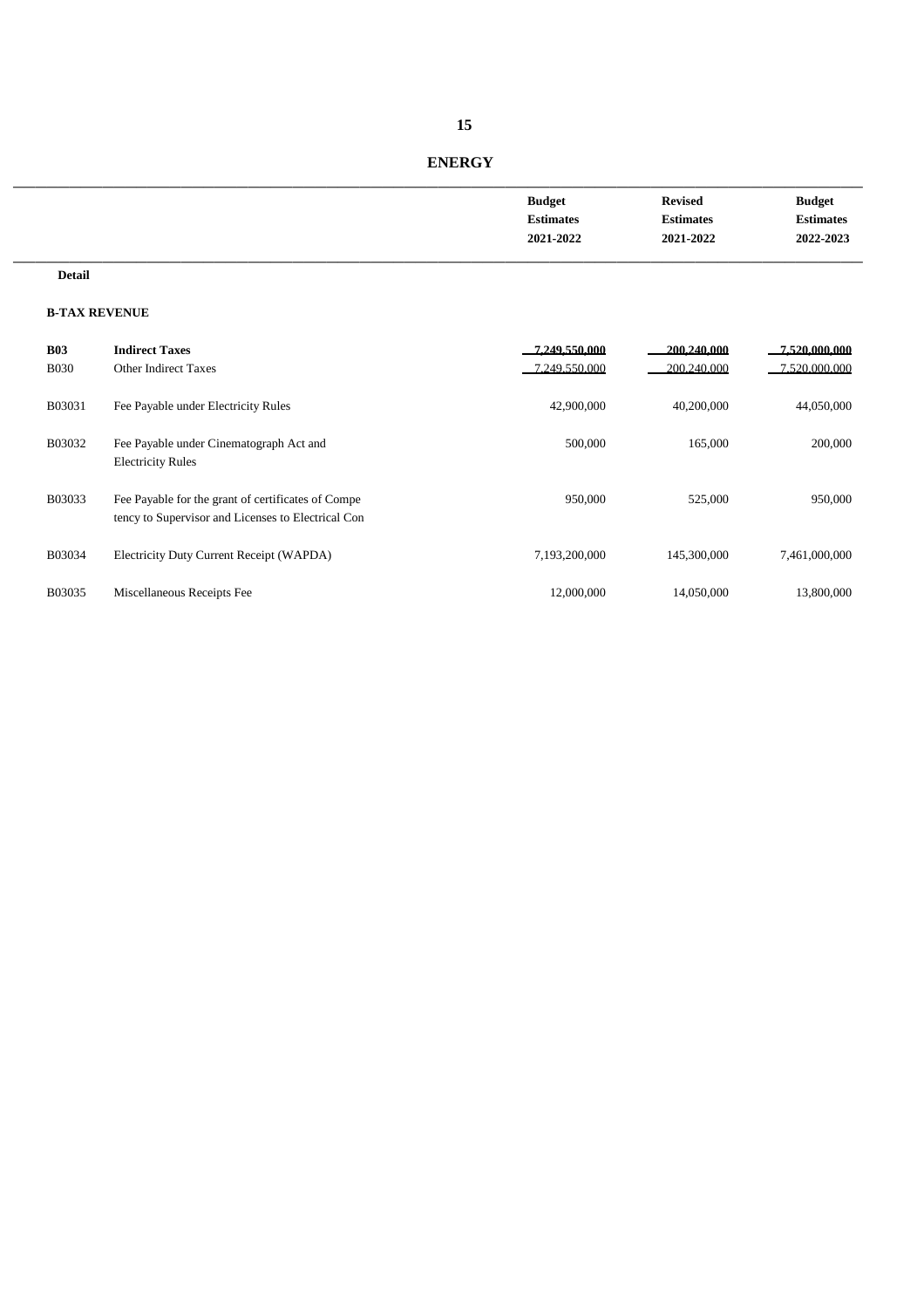# **AGRICULTURE**

|                                     |                                                                                        |                                                | Total Receipt: 1.250.000.000                    |                                                |
|-------------------------------------|----------------------------------------------------------------------------------------|------------------------------------------------|-------------------------------------------------|------------------------------------------------|
|                                     | Head of Department: The Secretary to Government of the Punjab, Agriculture Department. |                                                |                                                 |                                                |
|                                     |                                                                                        | <b>Budget</b><br><b>Estimates</b><br>2021-2022 | <b>Revised</b><br><b>Estimates</b><br>2021-2022 | <b>Budget</b><br><b>Estimates</b><br>2022-2023 |
| <b>Summary</b>                      |                                                                                        |                                                |                                                 |                                                |
|                                     | <b>C-NON-TAX REVENUE</b>                                                               |                                                |                                                 |                                                |
| C <sub>03</sub><br>C <sub>031</sub> | <b>Miscellaneous Receipts</b><br>Economic Services Receipts Food & Agriculture         | .146.500.000<br>.146.500.000                   | 1.807.070.000<br>1.807.070.000                  | 1.250.000.000<br>1.250.000.000                 |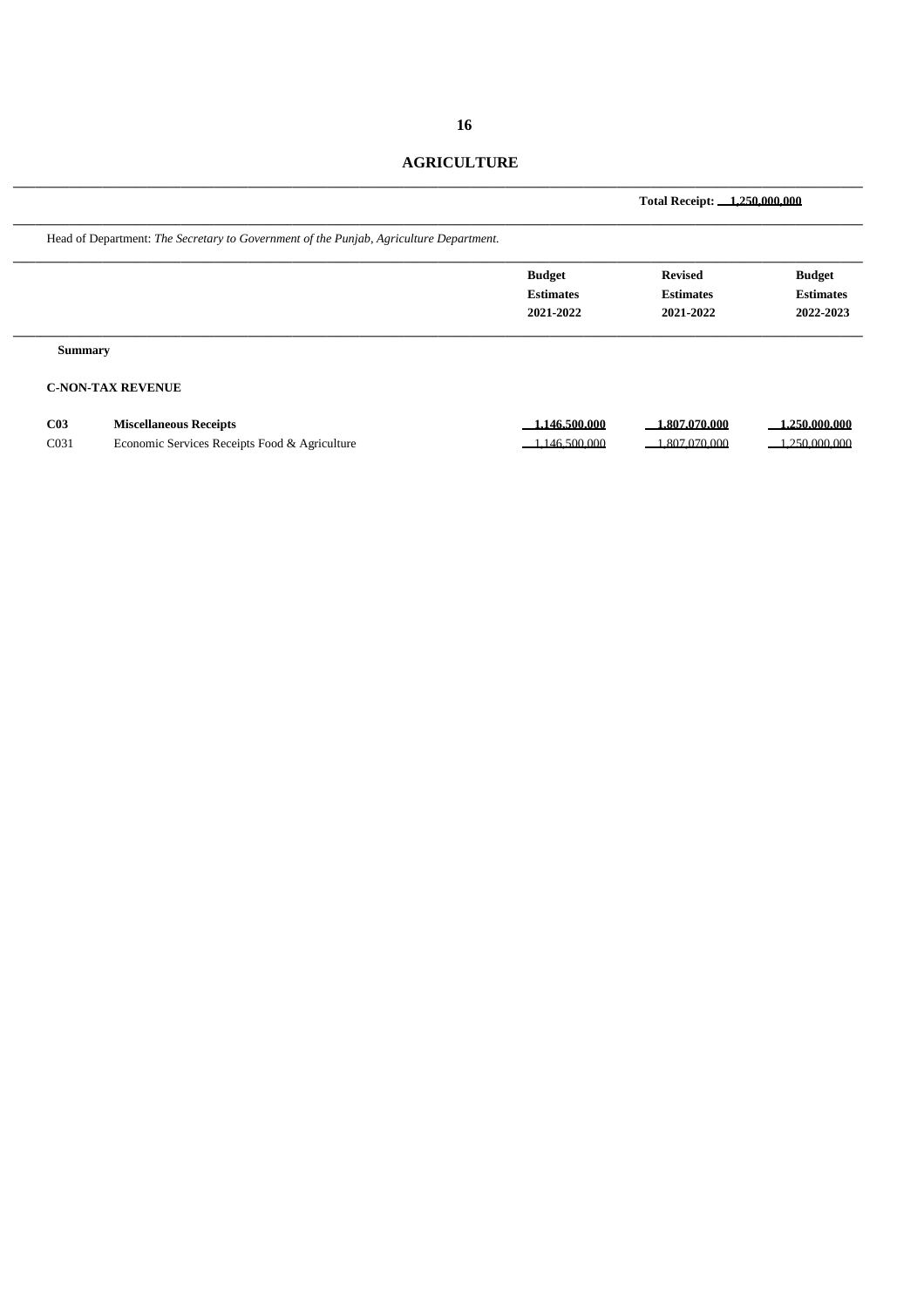# **AGRICULTURE**

| <b>Budget</b>    | <b>Revised</b>   | <b>Budget</b>    |
|------------------|------------------|------------------|
| <b>Estimates</b> | <b>Estimates</b> | <b>Estimates</b> |
| 2021-2022        | 2021-2022        | 2022-2023        |
|                  |                  |                  |

#### **Detail**

| C <sub>03</sub><br>C031 | <b>Miscellaneous Receipts</b><br>Economic Services Receipts Food & Agriculture  | 1.146.500.000<br>1.146.500.000 | 1.807.070.000<br>1.807.070.000 | 1.250.000.000<br>1.250.000.000 |
|-------------------------|---------------------------------------------------------------------------------|--------------------------------|--------------------------------|--------------------------------|
| C03117                  | Receipts from Experimental Farms                                                | 103,320,000                    | 75,000,000                     | 95,000,000                     |
| C03118                  | Receipts from Agriculture / Seed Farms                                          | 228,500,000                    | 205,000,000                    | 255,000,000                    |
| C03120                  | Receipts from Agriculture / Engineering /<br><b>Machinery Maintenance Farms</b> | 200,000,000                    | 130,500,000                    | 200,000,000                    |
| C03121                  | Receipts from Boring Operation                                                  | 36,000,000                     | 23,000,000                     | 36,000,000                     |
| C03122                  | Receipts from Research Operation                                                | 190,000,000                    | 200,200,000                    | 200,250,000                    |
| C03123                  | Receipts from Plant Protection Operation                                        | 139,200,000                    | 200,100,000                    | 150,000,000                    |
| C03124                  | Receipts from Soil Conservation and Operation                                   | 23,000,000                     | 20,100,000                     | 18,000,000                     |
| C03126                  | Fees Other than Cotton Fee under Cotton Control<br>Ordinance                    | 12,800,000                     | 5,500,000                      | 7,250,000                      |
| C03133                  | Agriculture Receipts from on Farm Management<br>Project                         | 10,000,000                     | 6,800,000                      | 10,000,000                     |
| C03134                  | Agriculture - Recoveries of Overpayments                                        | 29,000,000                     | 34,250,000                     | 35,000,000                     |
| C03135                  | Collection of Payments for Service Rendered                                     |                                | 12,500,000                     | 12,500,000                     |
| C03136                  | Agriculture Other                                                               | 171,680,000                    | 890,620,000                    | 225,500,000                    |
| C03199                  | Others - Food & Agriculture                                                     | 3,000,000                      | 3,500,000                      | 5,500,000                      |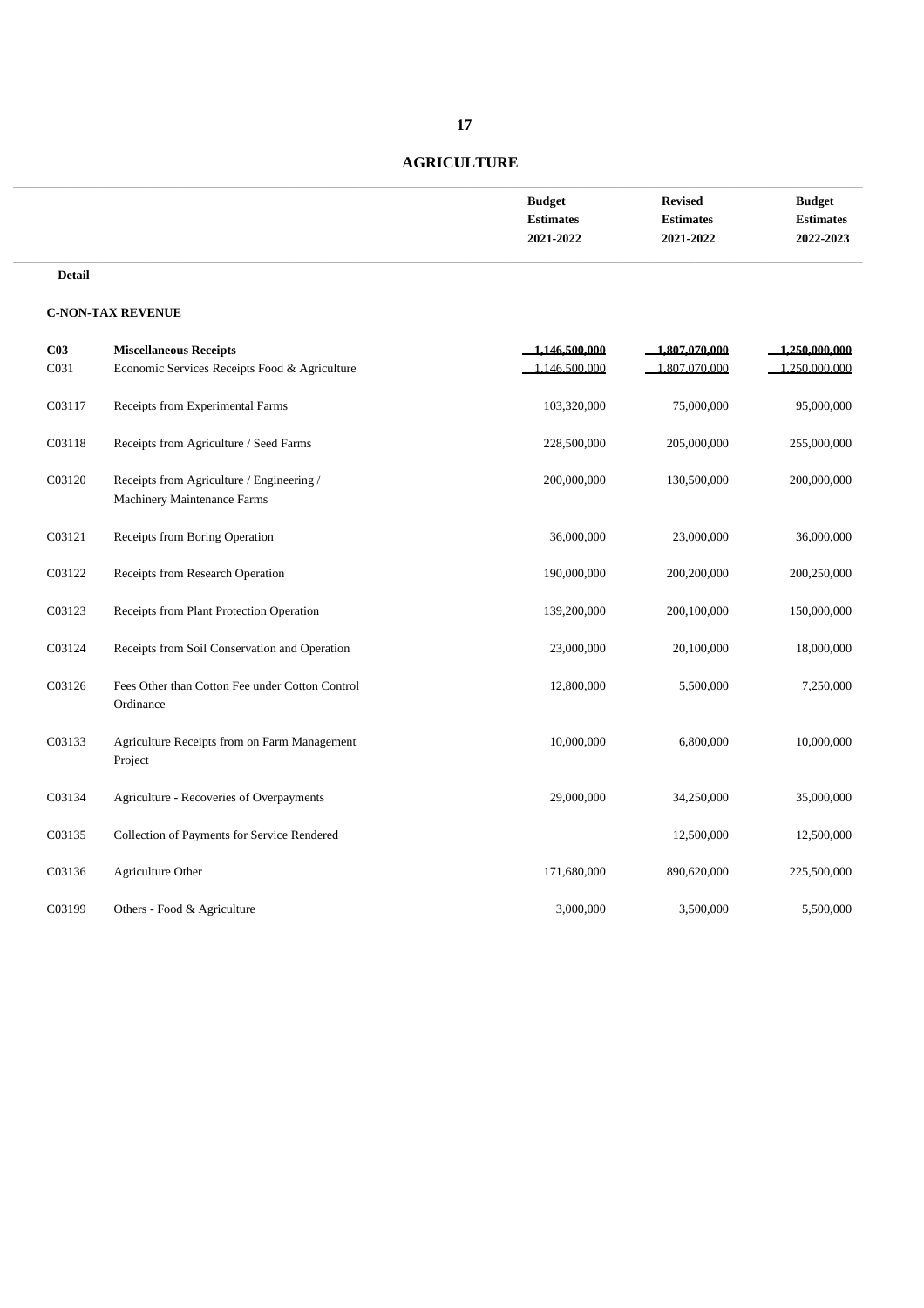|                                                        |                                                | Total Receipt: 25.500.116.000                   |                                                |
|--------------------------------------------------------|------------------------------------------------|-------------------------------------------------|------------------------------------------------|
| Head of Department: The Senior Member Board of Revenue |                                                |                                                 |                                                |
|                                                        | <b>Budget</b><br><b>Estimates</b><br>2021-2022 | <b>Revised</b><br><b>Estimates</b><br>2021-2022 | <b>Budget</b><br><b>Estimates</b><br>2022-2023 |
| <b>Summary</b>                                         |                                                |                                                 |                                                |
| <b>C-NON-TAX REVENUE</b>                               |                                                |                                                 |                                                |
| C <sub>03</sub><br><b>Miscellaneous Receipts</b>       | 30.355.550.000                                 | 2.077.337.000                                   | 25.500.116.000                                 |

\_\_\_\_\_\_\_\_\_\_\_\_\_\_\_\_\_\_\_\_\_\_\_\_\_\_\_\_\_\_\_\_\_\_\_\_\_\_\_\_\_\_\_\_\_\_\_\_\_\_\_\_\_\_\_\_\_\_\_\_\_\_\_\_\_\_\_\_\_\_\_\_\_\_\_\_

**C03 Miscellaneous Receipts 30,355,550,000 2,077,337,000 25,500,116,000** C037 Extraordinary Receipts 30,355,550,000 2,077,337,000 25,500,116,000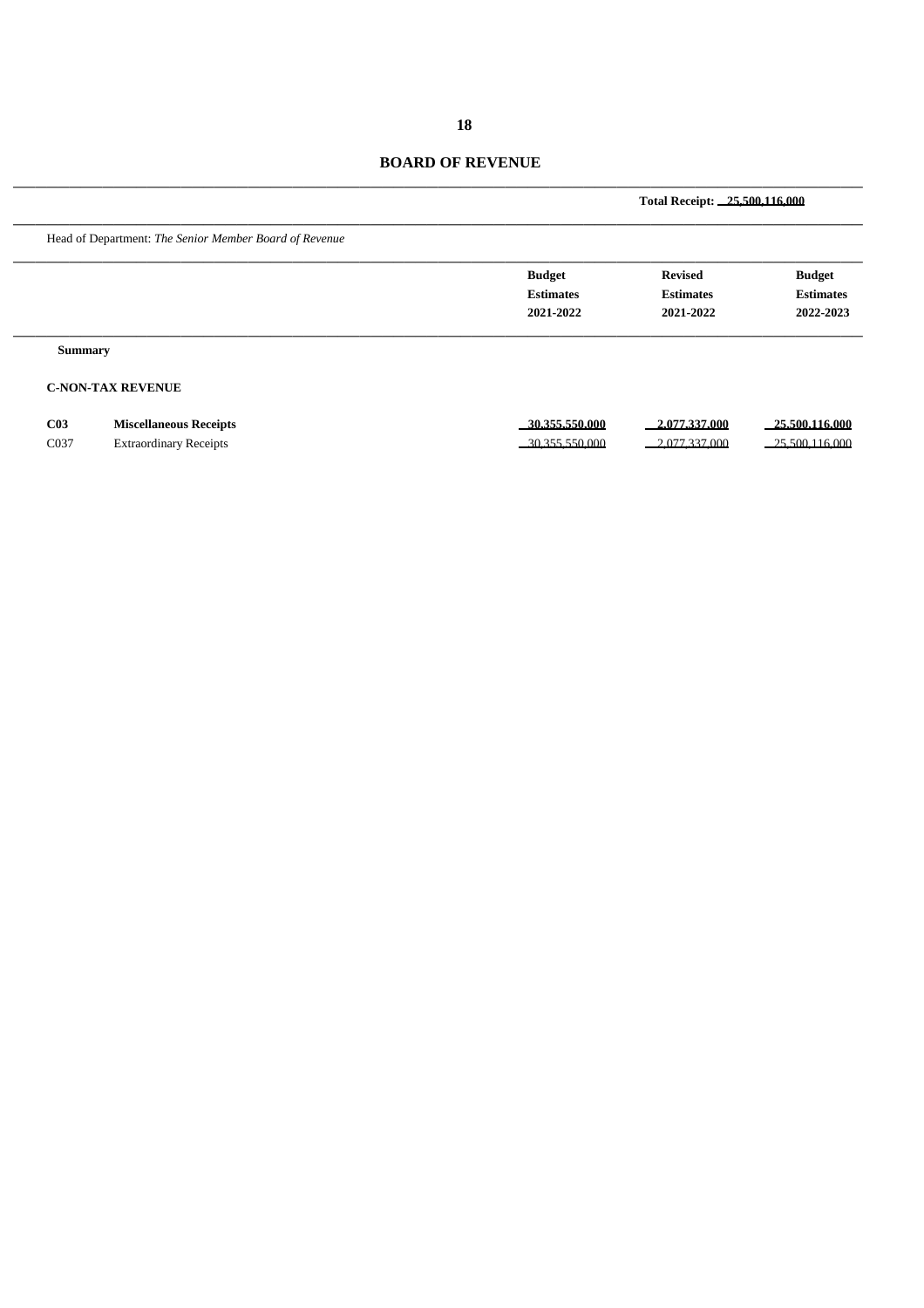| <b>Budget</b>    | <b>Revised</b>   | <b>Budget</b>    |
|------------------|------------------|------------------|
| <b>Estimates</b> | <b>Estimates</b> | <b>Estimates</b> |
| 2021-2022        | 2021-2022        | 2022-2023        |
|                  |                  |                  |

#### **Detail**

| C <sub>03</sub><br>C037 | <b>Miscellaneous Receipts</b><br><b>Extraordinary Receipts</b>                                        | 30.355.550.000<br>30.355.550.000 | 2.077.337.000<br>2.077.337.000 | 25,500,116,000<br>25,500,116,000 |
|-------------------------|-------------------------------------------------------------------------------------------------------|----------------------------------|--------------------------------|----------------------------------|
| C03701                  | Sale of Land                                                                                          | 2,355,202,000                    | 170,000,000                    | 2,169,920,000                    |
| C03702                  | Sale of Land - Town Sites and Colonies                                                                | 14,000,000,000                   | 795,000,000                    | 11,565,100,000                   |
| C03703                  | Sale of Land - Sale of Under Developed Agricultura<br>1 Land by Auction or Private Treaty in Colonies | 3,500,000,000                    | 655,000,000                    | 1,681,140,000                    |
| C03704                  | Sale of Land - Sale of Under                                                                          | 4,911,000                        | 28,572,000                     | 30,200,000                       |
| C03705                  | Sale of Land - Sale of Propriety Rights to Tenants<br>in Colonies                                     | 6,500,000,000                    | 60,250,000                     | 6,250,000,000                    |
| C03706                  | Sale of Other Government Assets                                                                       | 1,581,000                        | 57,725,000                     | 60,000,000                       |
| C03707                  | Other Receipts - Fees, Fines and Forfeitures                                                          | 2,500,000,000                    | 210,025,000                    | 2,250,000,000                    |
| C03721                  | Sale Proceeds and Rent of Urban Evacuee Property<br>and Rent Mortgage Money of Agricultural Lands     | 1,000                            | 1,000                          | 1,000                            |
| C03722                  | Interest on Deferred Payments of Land Sold in<br>Colonies                                             | 4,815,000                        | 1,000,000                      | 4,715,000                        |
| C03725                  | Others                                                                                                | 1,489,040,000                    | 99,764,000                     | 1,489,040,000                    |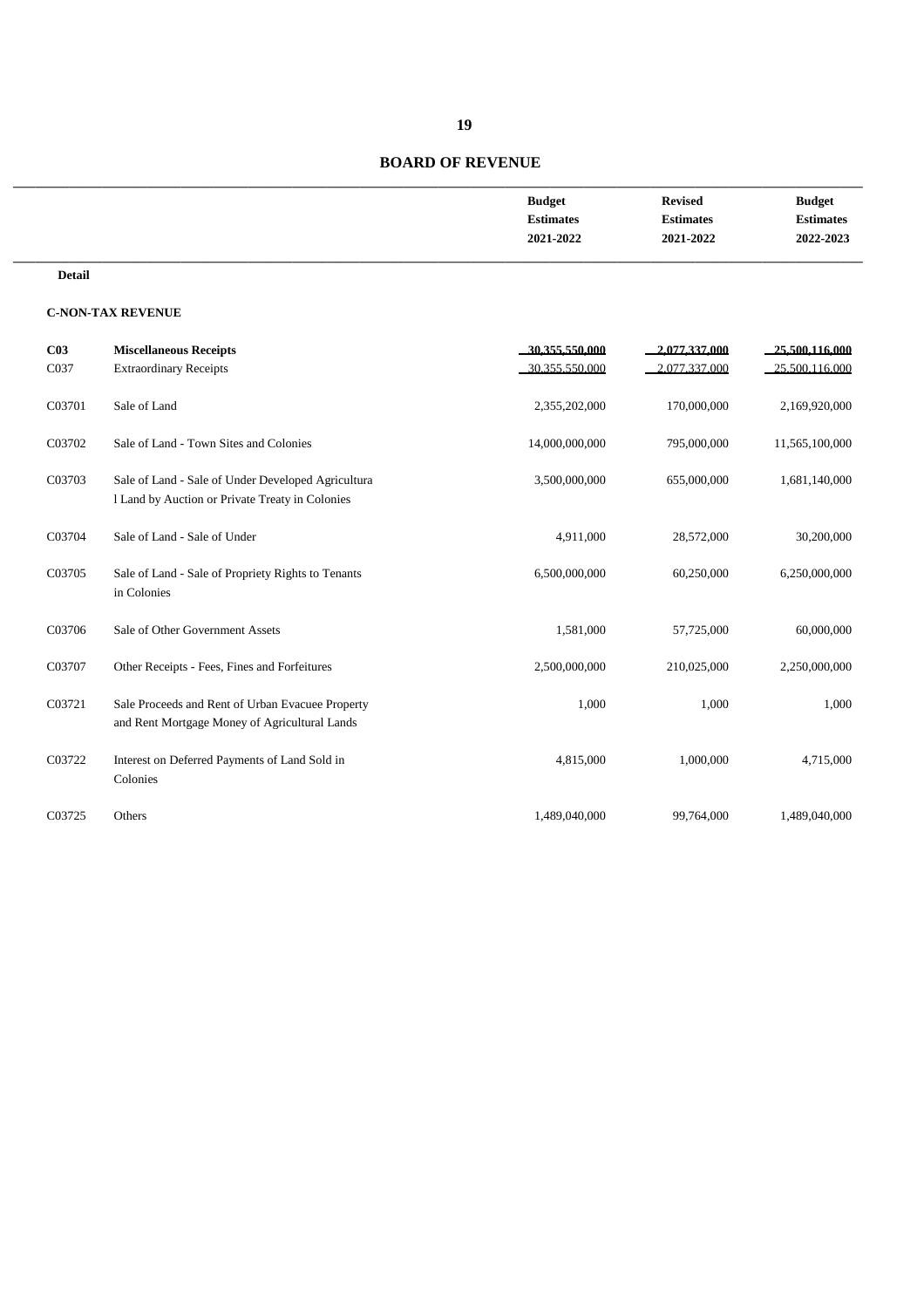# **COMMUNICATION AND WORKS**

|                                                                                                                                       |                                                | Total Receipt: 3.891.000.000                    |                                                |  |
|---------------------------------------------------------------------------------------------------------------------------------------|------------------------------------------------|-------------------------------------------------|------------------------------------------------|--|
| Head of Department: The Secretary to Government of the Punjab, Communication and Works                                                |                                                |                                                 |                                                |  |
|                                                                                                                                       | <b>Budget</b><br><b>Estimates</b><br>2021-2022 | <b>Revised</b><br><b>Estimates</b><br>2021-2022 | <b>Budget</b><br><b>Estimates</b><br>2022-2023 |  |
| <b>Summary</b>                                                                                                                        |                                                |                                                 |                                                |  |
| <b>C-NON-TAX REVENUE</b>                                                                                                              |                                                |                                                 |                                                |  |
| $\alpha$<br>$D_{\text{model}}$ $D_{\text{model}}$ $D_{\text{model}}$ $A$ $A_{\text{model}}$ and $A_{\text{model}}$ $D_{\text{model}}$ | 4.025.001.000                                  | 2.770.000.000                                   | 2.001.000.000                                  |  |

| CO2  | Receipts From Civil Admin. and Other Function | $\alpha$ or $\alpha$<br>.001.000<br>. | 1.778.900.000 | 3 SQ1<br>.000.000 |
|------|-----------------------------------------------|---------------------------------------|---------------|-------------------|
| C027 | Community Services Receipts                   | 025.001.000                           | 3.778.900.000 | 3.891.000.000     |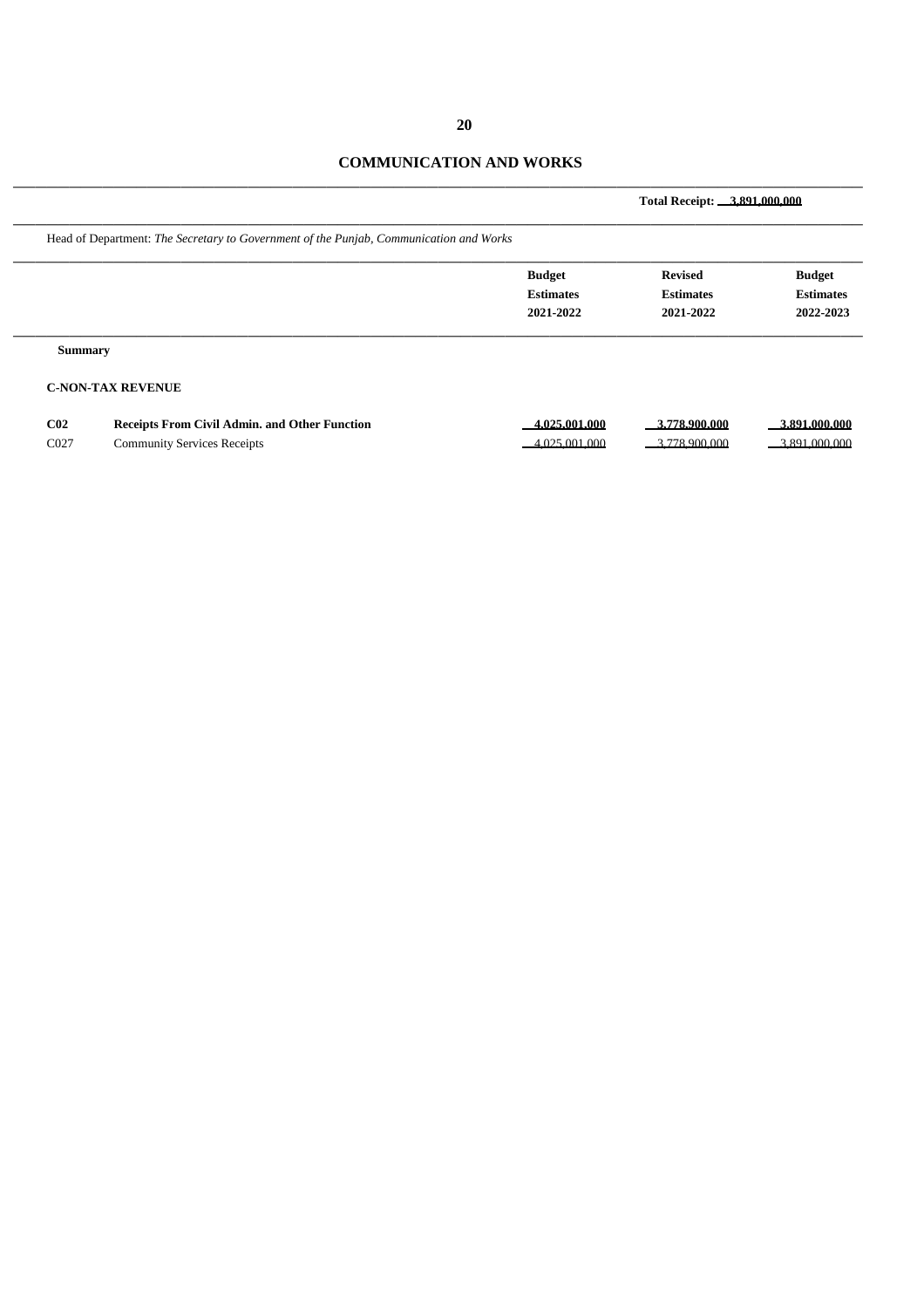#### **COMMUNICATION AND WORKS**

| <b>Budget</b>    | <b>Revised</b>   | <b>Budget</b>    |
|------------------|------------------|------------------|
| <b>Estimates</b> | <b>Estimates</b> | <b>Estimates</b> |
| 2021-2022        | 2021-2022        | 2022-2023        |
|                  |                  |                  |

**Detail**

| C <sub>02</sub><br>C027 | Receipts From Civil Admin. and Other Function<br><b>Community Services Receipts</b>                  | 4.025.001.000<br>4.025.001.000 | 3.778.900.000<br>3.778.900.000 | 3.891.000.000<br>3.891.000.000 |
|-------------------------|------------------------------------------------------------------------------------------------------|--------------------------------|--------------------------------|--------------------------------|
| C02701                  | <b>Building Rent</b>                                                                                 | 552,015,000                    | 570,457,000                    | 590,200,000                    |
| C02703                  | Recoveries of Expenditure                                                                            | 5,000,000                      | 1,260,000                      | 1,300,000                      |
| C02704                  | Recoveries of Over payments                                                                          | 16,166,000                     | 16,550,000                     | 18,250,000                     |
| C02705                  | Collection of Payments for Services Rendered                                                         | 16,018,000                     | 20,570,000                     | 20,800,000                     |
| C02706                  | Others                                                                                               | 305,000,000                    | 434,500,000                    | 350,100,000                    |
| C02712                  | Tolls on Roads and Bridges                                                                           | 2,628,170,000                  | 1,895,200,000                  | 2,093,050,000                  |
| C02713                  | Recoveries of Expenditure                                                                            | 38,940,000                     |                                |                                |
| C02714                  | Recoveries of Overpayments                                                                           | 15,217,000                     | 40,250,000                     | 41,200,000                     |
| C02715                  | Collection of Payments for Services Rendered                                                         | 14,000,000                     | 14,250,000                     | 15,200,000                     |
| C02716                  | Others                                                                                               | 425,220,000                    | 775,300,000                    | 750,250,000                    |
| C02717                  | Fee for use of Right of Way laying Cables / Pipeli<br>nes etc. along the ROW of all Provincial Roads | 9,255,000                      | 10,563,000                     | 10,650,000                     |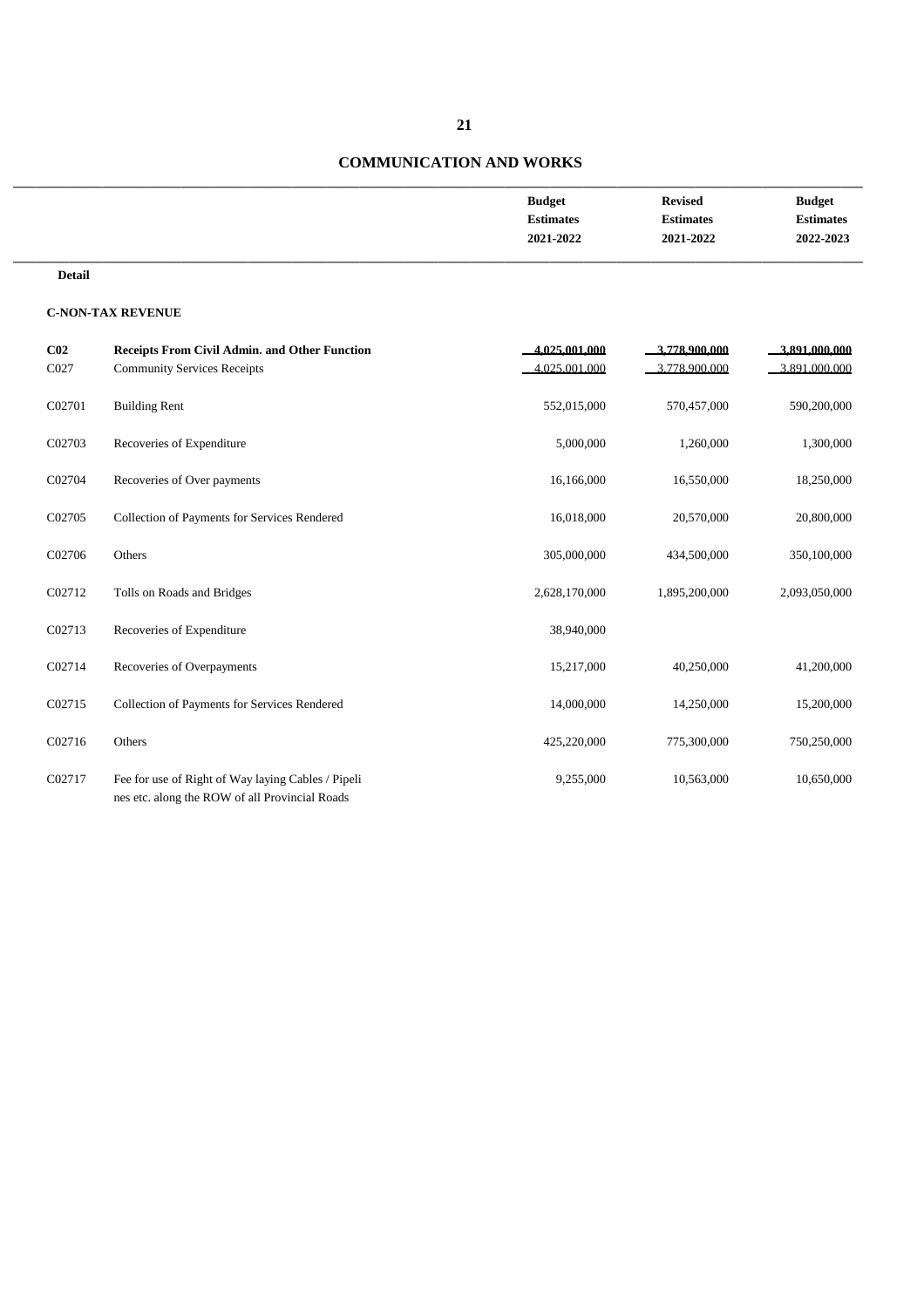#### **COOPERATIVES**

|                                      |                                                                                |                                                | <b>Total Receipt:</b>                           | 4.736.000                                      |
|--------------------------------------|--------------------------------------------------------------------------------|------------------------------------------------|-------------------------------------------------|------------------------------------------------|
|                                      | Head of Department: The Secretary to Government of the Punjab, Cooperatives    |                                                |                                                 |                                                |
|                                      |                                                                                | <b>Budget</b><br><b>Estimates</b><br>2021-2022 | <b>Revised</b><br><b>Estimates</b><br>2021-2022 | <b>Budget</b><br><b>Estimates</b><br>2022-2023 |
| <b>Summary</b>                       | <b>C-NON-TAX REVENUE</b>                                                       |                                                |                                                 |                                                |
| C <sub>03</sub><br>C <sub>0</sub> 34 | <b>Miscellaneous Receipts</b><br>Eco.Services Receipts Cooperation, Irrigation | 4.090.000<br>4.090.000                         | 3.736.000<br>3.736.000                          | 4.736.000<br>4.736.000                         |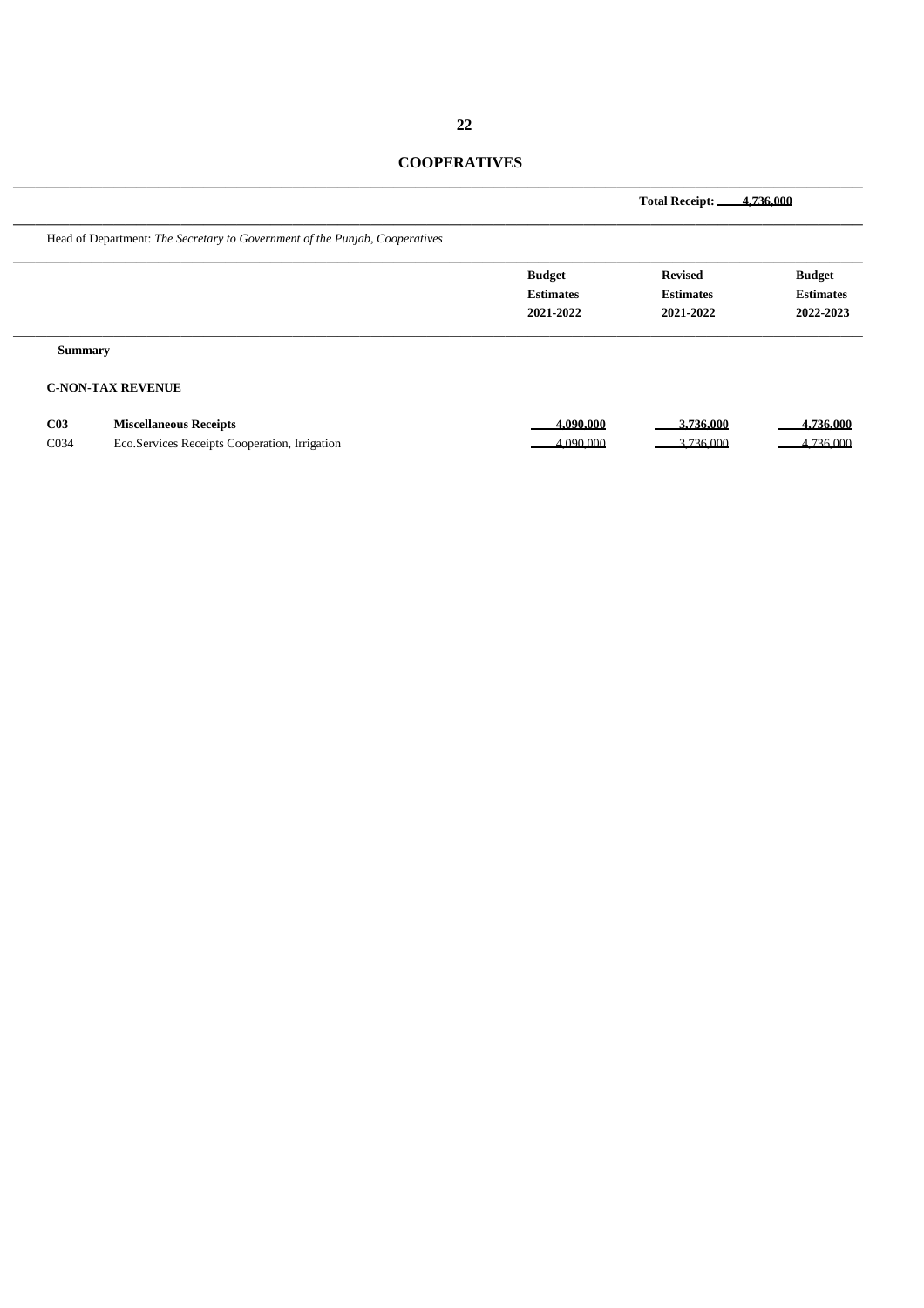# **COOPERATIVES**

| <b>Budget</b>    | <b>Revised</b>   | <b>Budget</b>    |
|------------------|------------------|------------------|
| <b>Estimates</b> | <b>Estimates</b> | <b>Estimates</b> |
| 2021-2022        | 2021-2022        | 2022-2023        |
|                  |                  |                  |

**Detail**

| C <sub>03</sub>   | <b>Miscellaneous Receipts</b>                                                                          | 4.090.000 | 3.736.000 | 4.736.000 |
|-------------------|--------------------------------------------------------------------------------------------------------|-----------|-----------|-----------|
| C <sub>0</sub> 34 | Eco.Services Receipts Cooperation, Irrigation                                                          | 4.090.000 | 3.736.000 | 4.736.000 |
| C03401            | <b>Audit Fees</b>                                                                                      | 440,000   | 30,000    | 30,000    |
| C03403            | Recoveries from Other Provincial Government on Acc<br>of Training in Cooperative Training Institutions | 50,000    | 10,000    | 10,000    |
|                   |                                                                                                        |           |           |           |
| C03404            | Recoveries of Overpayments                                                                             | 2,500,000 | 1,624,000 | 1,624,000 |
| C03406            | Other                                                                                                  | 1.100.000 | 72,000    | 72,000    |
| C03483            | Receipt on Account of sale of Marketable                                                               |           | 2,000,000 | 3,000,000 |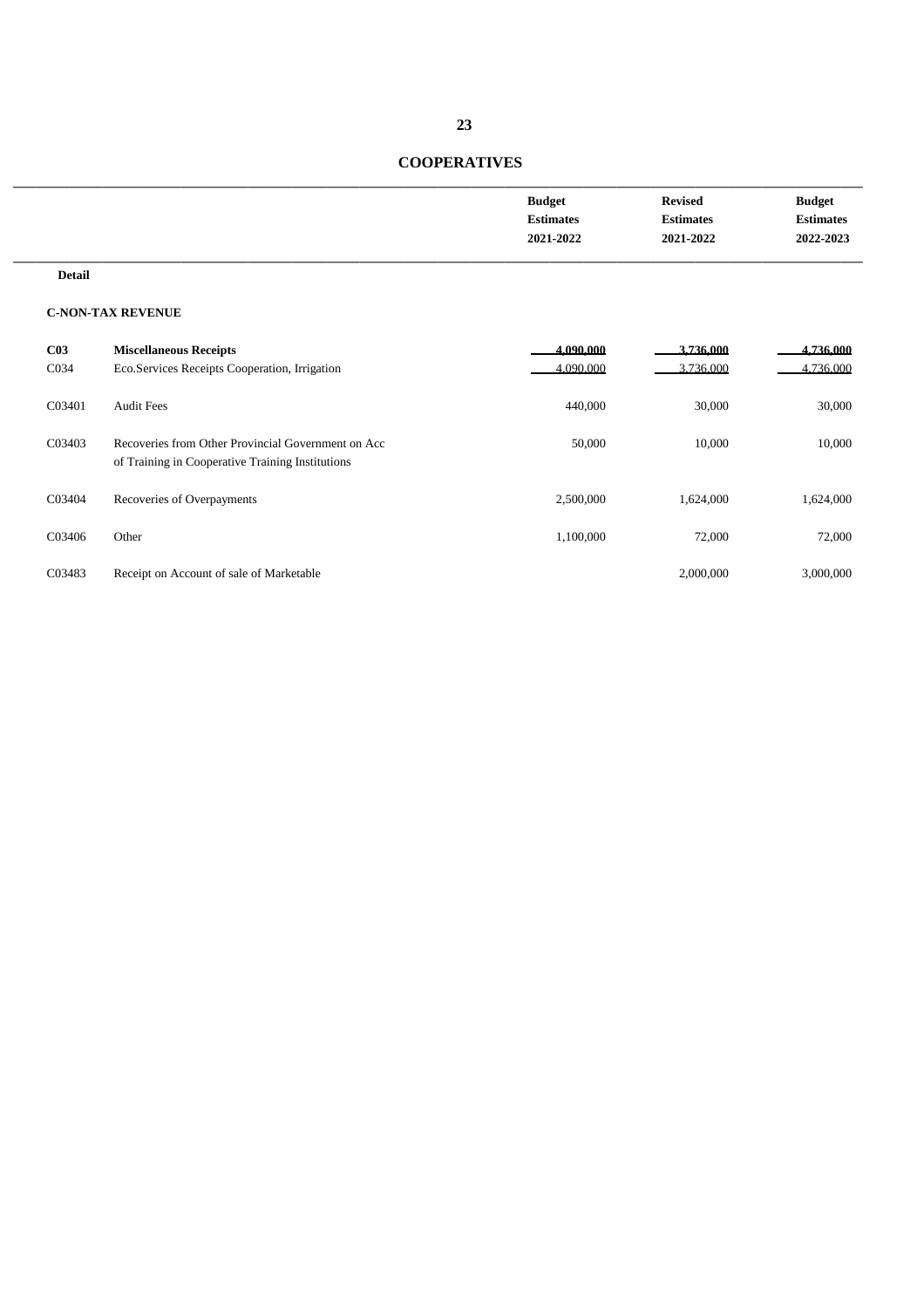# **EDUCATION**

|                  |                                                                          |                  | Total Receipt: 2.149.000.000 |                  |
|------------------|--------------------------------------------------------------------------|------------------|------------------------------|------------------|
|                  | Head of Department: The Secretary to Government of the Punjab, Education |                  |                              |                  |
|                  |                                                                          | <b>Budget</b>    | <b>Revised</b>               | <b>Budget</b>    |
|                  |                                                                          | <b>Estimates</b> | <b>Estimates</b>             | <b>Estimates</b> |
|                  |                                                                          | 2021-2022        | 2021-2022                    | 2022-2023        |
| <b>Summary</b>   |                                                                          |                  |                              |                  |
|                  | <b>C-NON-TAX REVENUE</b>                                                 |                  |                              |                  |
| C <sub>02</sub>  | <b>Receipts From Civil Admin. and Other Function</b>                     | 2.106.000.000    | 3.695.048.000                | 2.149.000.000    |
| C <sub>028</sub> | <b>Social Services</b>                                                   | 2.106.000.000    | 3.695.048.000                | 2.149.000.000    |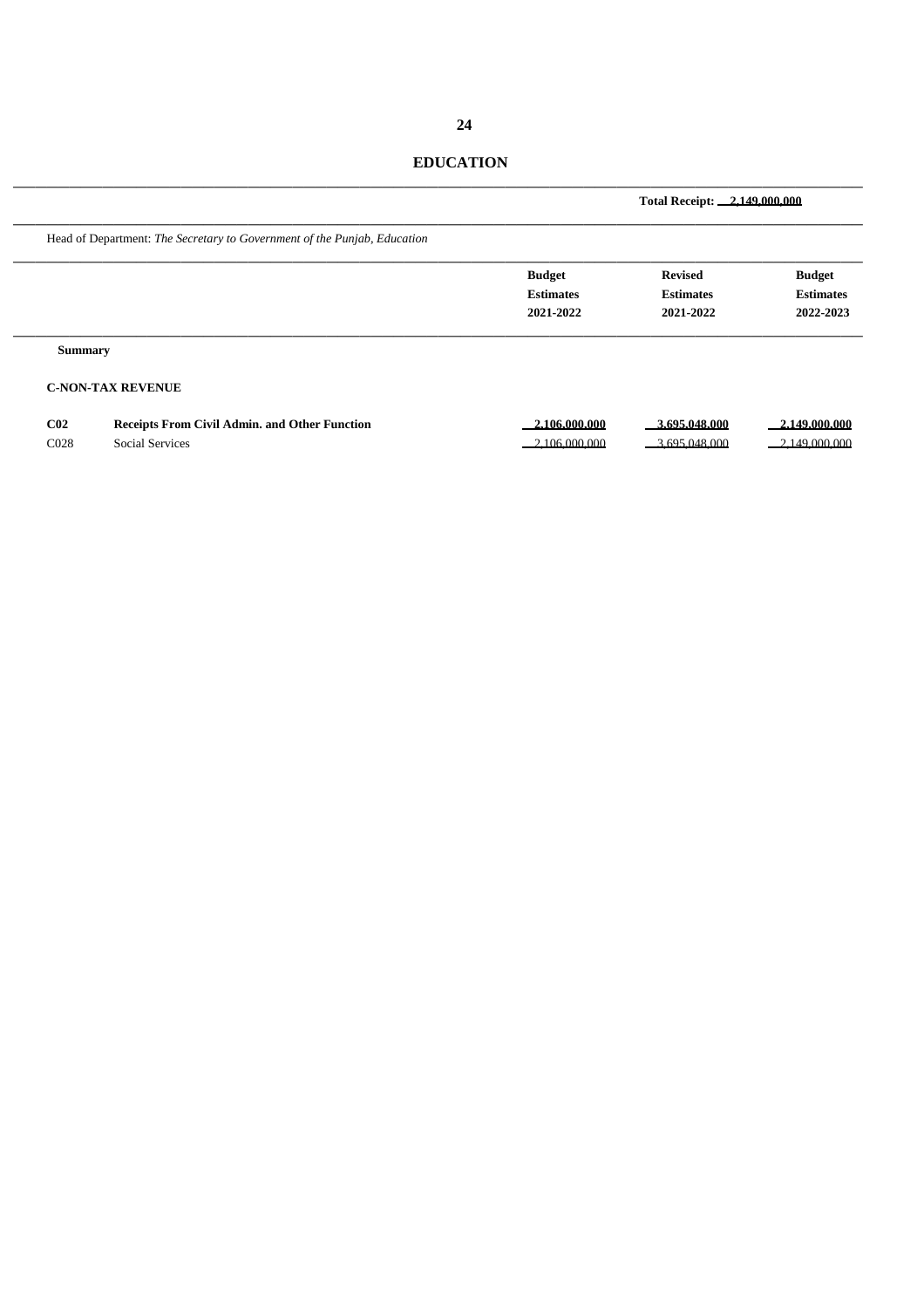| <b>Budget</b>    | <b>Revised</b>   | <b>Budget</b>    |
|------------------|------------------|------------------|
| <b>Estimates</b> | <b>Estimates</b> | <b>Estimates</b> |
| 2021-2022        | 2021-2022        | 2022-2023        |
|                  |                  |                  |

#### **Detail**

| C <sub>02</sub>  | Receipts From Civil Admin. and Other Function                 | 2.106.000.000 | 3.695.048.000 | 2.149.000.000 |
|------------------|---------------------------------------------------------------|---------------|---------------|---------------|
| C <sub>028</sub> | <b>Social Services</b>                                        | 2.106.000.000 | 3.695.048.000 | 2.149.000.000 |
| C02801           | Fees Government University Art Colleges                       | 530,626,000   | 508,500,000   | 671,602,000   |
| C02802           | Fees Government University Professional Art<br>Colleges       | 22,274,000    | 40,581,000    | 49,053,000    |
| C02803           | Fees Government Secondary (Including Intermediate<br>Classes) | 75,500,000    | 49,711,000    | 65,250,000    |
| C02812           | <b>Education - General Hostel Fee</b>                         | 25,500,000    | 795,000       | 895,000       |
| C02813           | <b>Education - General Admission Fee</b>                      | 115,500,000   | 80,723,000    | 115,500,000   |
| C02814           | Education - General Recoveries of Overpayments                | 1,035,500,000 | 2,747,970,000 | 950,200,000   |
| C02815           | Education - General Collection of Payments for<br>Services    | 6,500,000     | 758,000       | 1,000,000     |
| C02818           | <b>Education - Others</b>                                     | 294,600,000   | 266,010,000   | 295,500,000   |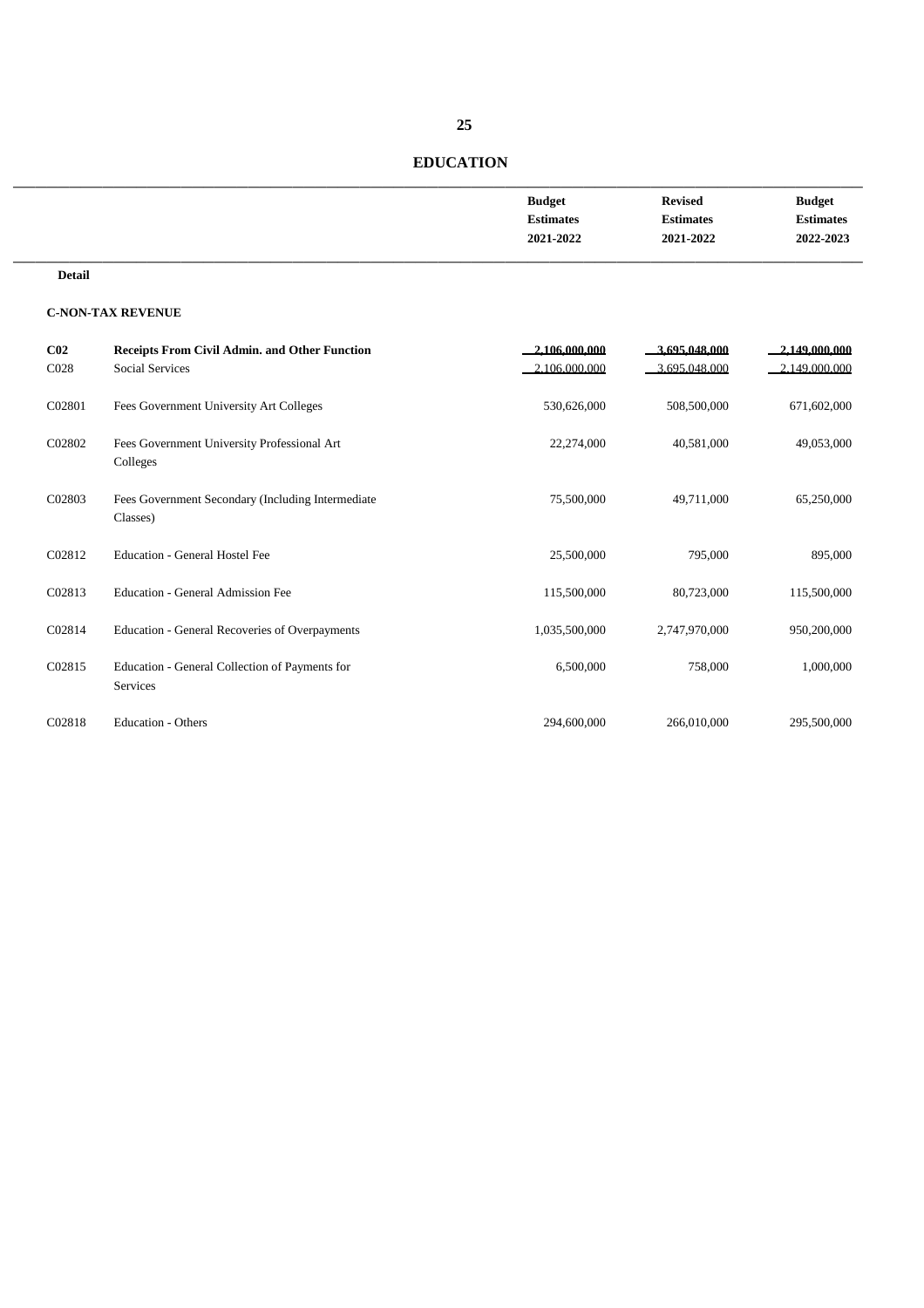| <b>FINANCE</b> |
|----------------|
|                |

|                   |                                                                        | Total Receipt: 50.549.784.000 |                  |                  |
|-------------------|------------------------------------------------------------------------|-------------------------------|------------------|------------------|
|                   | Head of Department: The Secretary to Government of the Punjab, Finance |                               |                  |                  |
|                   |                                                                        | <b>Budget</b>                 | <b>Revised</b>   | <b>Budget</b>    |
|                   |                                                                        | <b>Estimates</b>              | <b>Estimates</b> | <b>Estimates</b> |
|                   |                                                                        | 2021-2022                     | 2021-2022        | 2022-2023        |
| <b>Summary</b>    |                                                                        |                               |                  |                  |
|                   | <b>C-NON-TAX REVENUE</b>                                               |                               |                  |                  |
| C <sub>01</sub>   | <b>Income from Property and Enterprise</b>                             | 26.848.582.000                | 3.574.078.000    | 37.125.357.000   |
| C <sub>010</sub>  | Profits                                                                | 25,000,000,000                | 2.500.000.000    | 35,000,000,000   |
| C <sub>013</sub>  | Interest on Loans to District Govt. / TMAs                             | 35 301 000                    | 35 723 000       | 25.800.000       |
| C <sub>015</sub>  | Int. on Loans & Advances to Non Fin. Instits.                          | 308 986 000                   | 533 404 000      | 594 921 000      |
| C <sub>016</sub>  | Interest on Loans & Advances to Govt. Servant                          | 295,000                       | 636,000          | 636,000          |
| C <sub>018</sub>  | Interest on Loan-Others                                                | 4.000.000                     | 4.000.000        | 4.000.000        |
| C <sub>019</sub>  | <b>Dividends</b>                                                       | 500,000,000                   | 500 315 000      | 500 000 000      |
| C <sub>02</sub>   | <b>Receipts From Civil Admin. and Other Function</b>                   | 1.205.160.000                 | 1.442.030.000    | 1.446.000.000    |
| C <sub>022</sub>  | General Admn. Receipts-Fiscal Admn.                                    | 205 160 000                   | 1 442 030 000    | 1.446,000,000    |
| C <sub>03</sub>   | <b>Miscellaneous Receipts</b>                                          | 9.839.111.000                 | 76.751.393.000   | 11.978.427.000   |
| C <sub>036</sub>  | <b>Grants</b>                                                          | 2.437.486.000                 | 68.720.503.000   | 4.391.130.000    |
| C <sub>0</sub> 39 | Development Surcharge and Royalties                                    | 7401625000                    | 8.030.890.000    | 7.587.297.000    |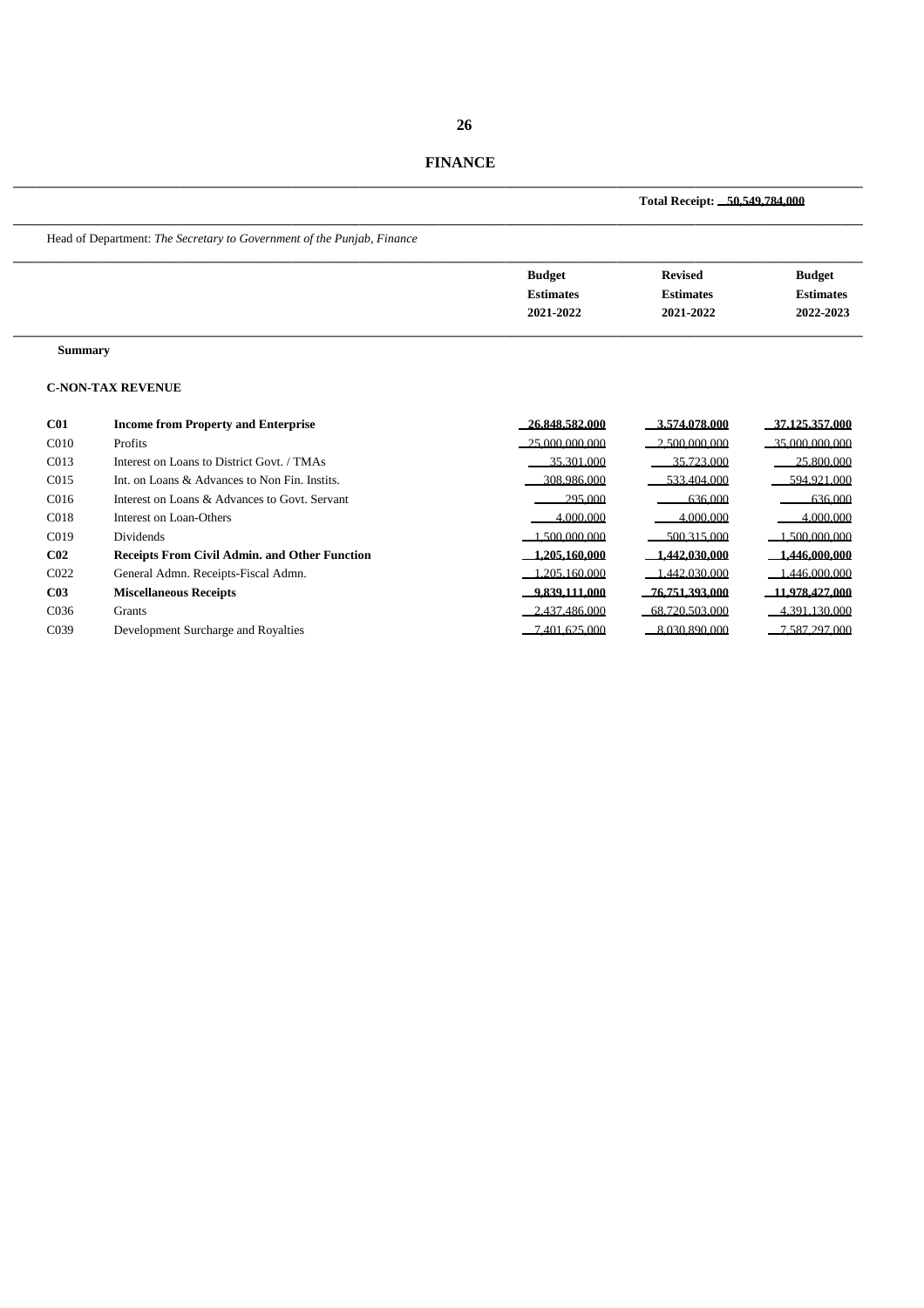|                  |                                               | <b>Budget</b><br><b>Estimates</b><br>2021-2022 | <b>Revised</b><br><b>Estimates</b><br>2021-2022 | <b>Budget</b><br><b>Estimates</b><br>2022-2023 |
|------------------|-----------------------------------------------|------------------------------------------------|-------------------------------------------------|------------------------------------------------|
| <b>Detail</b>    |                                               |                                                |                                                 |                                                |
|                  | <b>C-NON-TAX REVENUE</b>                      |                                                |                                                 |                                                |
| C <sub>01</sub>  | <b>Income from Property and Enterprise</b>    | 26.848.582.000                                 | 3.574.078.000                                   | 37.125.357.000                                 |
| C <sub>010</sub> | Profits                                       | 25,000,000,000                                 | 2.500.000.000                                   | 35,000,000,000                                 |
| C01006           | Electricity                                   | 25.000.000.000                                 | 2.500.000.000                                   | 35,000,000,000                                 |
| 002              | Net Hydel Profit from Hydro                   | 12,500,000,000                                 |                                                 | 15,000,000,000                                 |
|                  | Power Stations Located in Punjab              |                                                |                                                 |                                                |
|                  | Province                                      |                                                |                                                 |                                                |
| 004              | Arrears of Net Hydel Profit                   | 12,500,000,000                                 |                                                 |                                                |
|                  | (NHP)                                         |                                                |                                                 |                                                |
|                  | $004 -$                                       |                                                | 2,500,000,000                                   | 20,000,000,000                                 |
| C013             | Interest on Loans to District Govt. / TMAs    | 35.301.000                                     | 35.723.000                                      | 25 800 000                                     |
| C01307           | Municipal Committees / Corporation / District | 35.301.000                                     | 35.723.000                                      | 25.800.000                                     |
|                  | Councils                                      |                                                |                                                 |                                                |
| 003              | Ahmadpur East                                 | 82,000                                         | 82,000                                          | 82,000                                         |
| 004              | Arifwala                                      | 682,000                                        | 682,000                                         |                                                |
| 005              | Abdul Hakeem                                  | 197,000                                        | 197,000                                         | 197,000                                        |
| 006              | Bahawalnagar                                  | 1,265,000                                      | 1,265,000                                       | 1,265,000                                      |
| 013              | Chishtian                                     | 2,656,000                                      | 2,656,000                                       | 889,000                                        |
| 016              | Dera Ghazi Khan                               | 1,200,000                                      | 1,200,000                                       | 1,200,000                                      |
| 018              | Dijkot                                        | 33,000                                         | 33,000                                          | 33,000                                         |
| 019              | Doonga Boonga                                 | 38,000                                         | 38,000                                          | 38,000                                         |
| 022              | Dipalpur                                      | 159,000                                        | 159,000                                         |                                                |
| 023              | Fort Abbas                                    | 453,000                                        | 453,000                                         | 453,000                                        |
| 024              | Faqir Wali                                    | 166,000                                        | 166,000                                         | 166,000                                        |
| 025              | Fateh Jang                                    | 958,000                                        | 958,000                                         | 1,740                                          |
| 028              | Hafizabad                                     | 1,422,000                                      | 1,422,000                                       |                                                |
| 029              | Haroonabad                                    | 1,619,000                                      | 1,619,000                                       | 1,619,000                                      |
| 034              | Jalalpur Pirwala                              | 156,000                                        | 156,000                                         | 156,000                                        |
| 041              | Kamoki                                        | 1,841,000                                      | 1,841,000                                       | 1,841,000                                      |
| 042              | Kasur                                         | 486,000                                        | 486,000                                         | 486,000                                        |
| 043              | Khanpur                                       | 481,000                                        | 481,000                                         | 481,000                                        |
| 046              | Khewra                                        | 660,000                                        | 1,082,000                                       | 660,000                                        |
| 047              | Kot Addu                                      | 93,000                                         | 93,000                                          | 93,000                                         |
| 052              | Liaquatpur                                    | 876,000                                        | 876,000                                         | 876,000                                        |
| 056              | Mianwali                                      | 717,000                                        | 717,000                                         | 717,000                                        |
| 058              | Murree                                        | 6,235,000                                      | 6,235,000                                       | 2,775,000                                      |
| 059              | Mian Chunnun                                  | 433,000                                        | 433,000                                         | 433,000                                        |
| 060              | Minchanabad                                   | 50,000                                         | 50,000                                          | 50,000                                         |
| 061              | Nankana Sahib                                 | 446,000                                        | 446,000                                         | 218,000                                        |
| 062              | Narowal                                       | 126,000                                        | 126,000                                         |                                                |
| 064              | Okara                                         | 855,000                                        | 855,000                                         | 855,000                                        |
| 065              | Pakpattan                                     | 108,000                                        | 108,000                                         | 108,000                                        |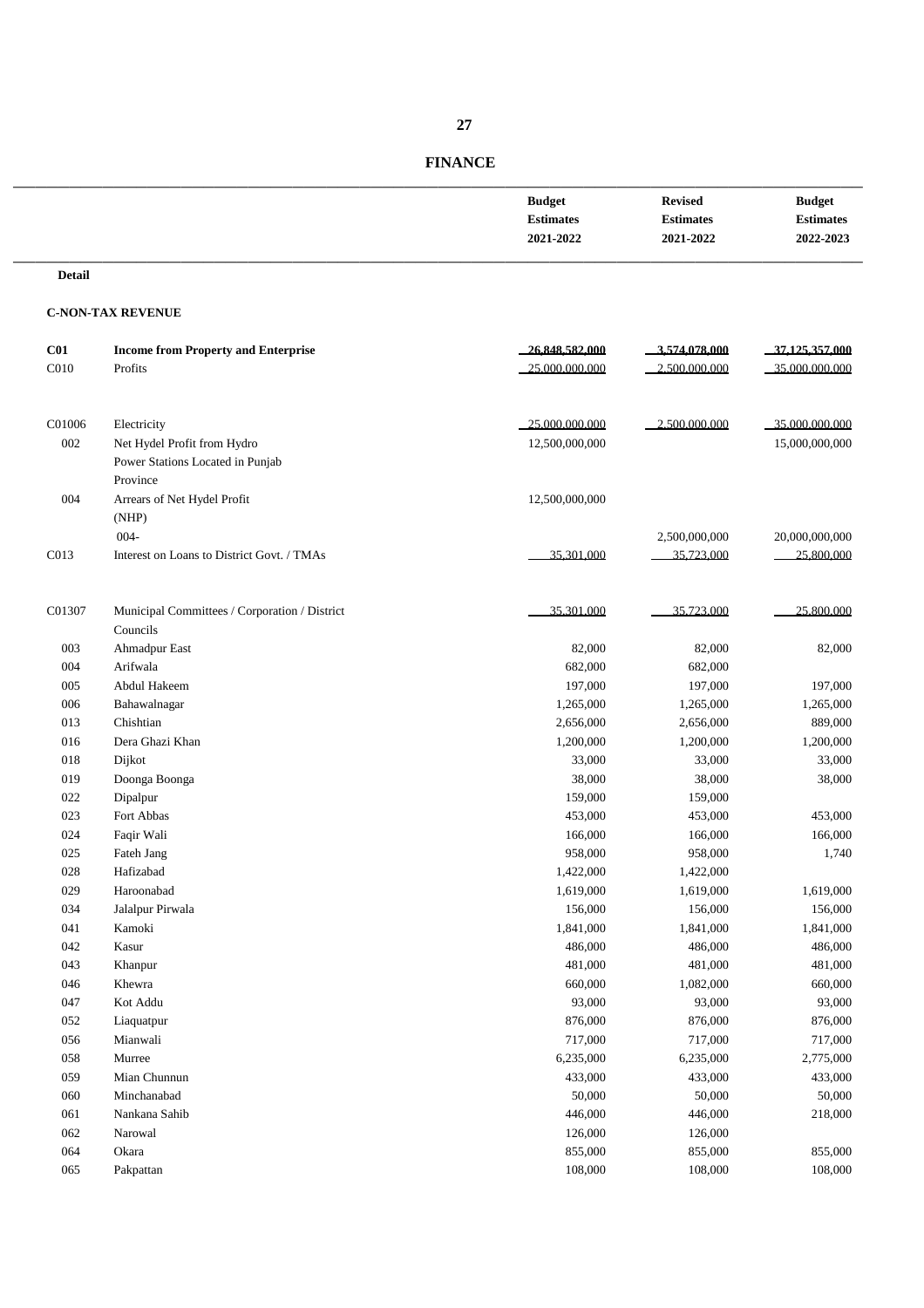| <b>FINANCE</b> |
|----------------|
|                |

|               |                                               | <b>Budget</b><br><b>Estimates</b><br>2021-2022 | <b>Revised</b><br><b>Estimates</b><br>2021-2022 | <b>Budget</b><br><b>Estimates</b><br>2022-2023 |
|---------------|-----------------------------------------------|------------------------------------------------|-------------------------------------------------|------------------------------------------------|
| <b>Detail</b> |                                               |                                                |                                                 |                                                |
|               | <b>C-NON-TAX REVENUE</b>                      |                                                |                                                 |                                                |
| 066           | Pattoki                                       | 983,000                                        | 983,000                                         |                                                |
| 067           | Pasrur                                        | 1,312,000                                      | 1,312,000                                       | 959,000                                        |
| 072           | Renala Khurd                                  | 67,000                                         | 67,000                                          |                                                |
| 073           | Rojhan                                        | 51,000                                         | 51,000                                          | 138,260                                        |
| 074           | Gujrat                                        | 5,482,000                                      | 5,482,000                                       | 5,482,000                                      |
| 076           | Sahiwal                                       | 144,000                                        | 144,000                                         | 144,000                                        |
| 077           | Shujabad                                      | 66,000                                         | 66,000                                          | 66,000                                         |
| 078           | Sheikhupura                                   | 109,000                                        | 109,000                                         |                                                |
| 079           | Sialkot                                       | 64,000                                         | 64,000                                          | 64,000                                         |
| 080           | Sohawa                                        | 843,000                                        | 843,000                                         | 795,000                                        |
| 082           | Toba Tek Singh                                | 1,349,000                                      | 1,349,000                                       | 1,349,000                                      |
| 083           | Taunsa                                        | 101,000                                        | 101,000                                         | 993,000                                        |
| 084           | Talamba                                       | 31,000                                         | 31,000                                          | 31,000                                         |
| 087           | <b>Uch Sharif</b>                             | 33,000                                         | 33,000                                          |                                                |
| 089           | Warburton                                     | 86,000                                         | 86,000                                          | 86,000                                         |
| 090           | Yazman                                        | 87,000                                         | 87,000                                          |                                                |
| C015          | Int. on Loans & Advances to Non Fin. Instits. | 308 986 000                                    | 533,404,000                                     | 594 921 000                                    |
|               |                                               |                                                |                                                 |                                                |
| C01529        | Others                                        | 308.986.000                                    | 533 404 000                                     | 594 921 000                                    |
| 017           | Punjab Small Industries                       | 526,000                                        | 6,572,000                                       | 526,000                                        |
|               | Corporation                                   |                                                |                                                 |                                                |
| 025           | Punjab Industrial Estate                      | 603,000                                        | 603,000                                         | 301,000                                        |
|               | Development and Management                    |                                                |                                                 |                                                |
|               | Company                                       |                                                |                                                 |                                                |
| 026           | Sui Northern Gas Pipelines                    | 1,044,000                                      | 1,044,000                                       | 581,000                                        |
|               | Limited                                       |                                                |                                                 |                                                |
| 028           | Faisalabad Industrial Estate                  | 3,000,000                                      | 20,263,000                                      | 10,000,000                                     |
|               | Development and Management<br>Company         |                                                |                                                 |                                                |
| 036           | Punjab Land Development Company               | 18,448,000                                     |                                                 | 18,448,000                                     |
| 038           | Punjab Vocational Training                    |                                                |                                                 |                                                |
|               | Council                                       | 213,000                                        | 213,000                                         | 213,000                                        |
|               |                                               |                                                |                                                 |                                                |
| 041           | Rawalpindi Waste Management                   | 20,423,000                                     | 20,453,000                                      | 19,562,000                                     |
|               | Company                                       |                                                |                                                 |                                                |
| 042           | Lahore Waste Management Company               | 127,720,000                                    | 127,776,000                                     | 151,116,000                                    |
| 043           | Punjab Power Development Company              | 398,000                                        | 709,000                                         | 628,000                                        |
|               | Limited                                       |                                                |                                                 |                                                |
| 044           | Sialkot Waste Management Company              | 2,424,000                                      | 2,463,000                                       | 3,041,000                                      |
| 045           | Gujranwala Waste Management                   | 5,547,000                                      | 5,638,000                                       | 6,738,000                                      |
|               | Company                                       |                                                |                                                 |                                                |
| 046           | Bahawalpur Waste Management                   | 1,311,000                                      | 1,340,000                                       | 1,814,000                                      |
|               | Company                                       |                                                |                                                 |                                                |
| 049           | Punjab Municipal Development                  | 269,000                                        | 269,000                                         | 306,000                                        |
|               | Fund Company                                  |                                                |                                                 |                                                |

 **28**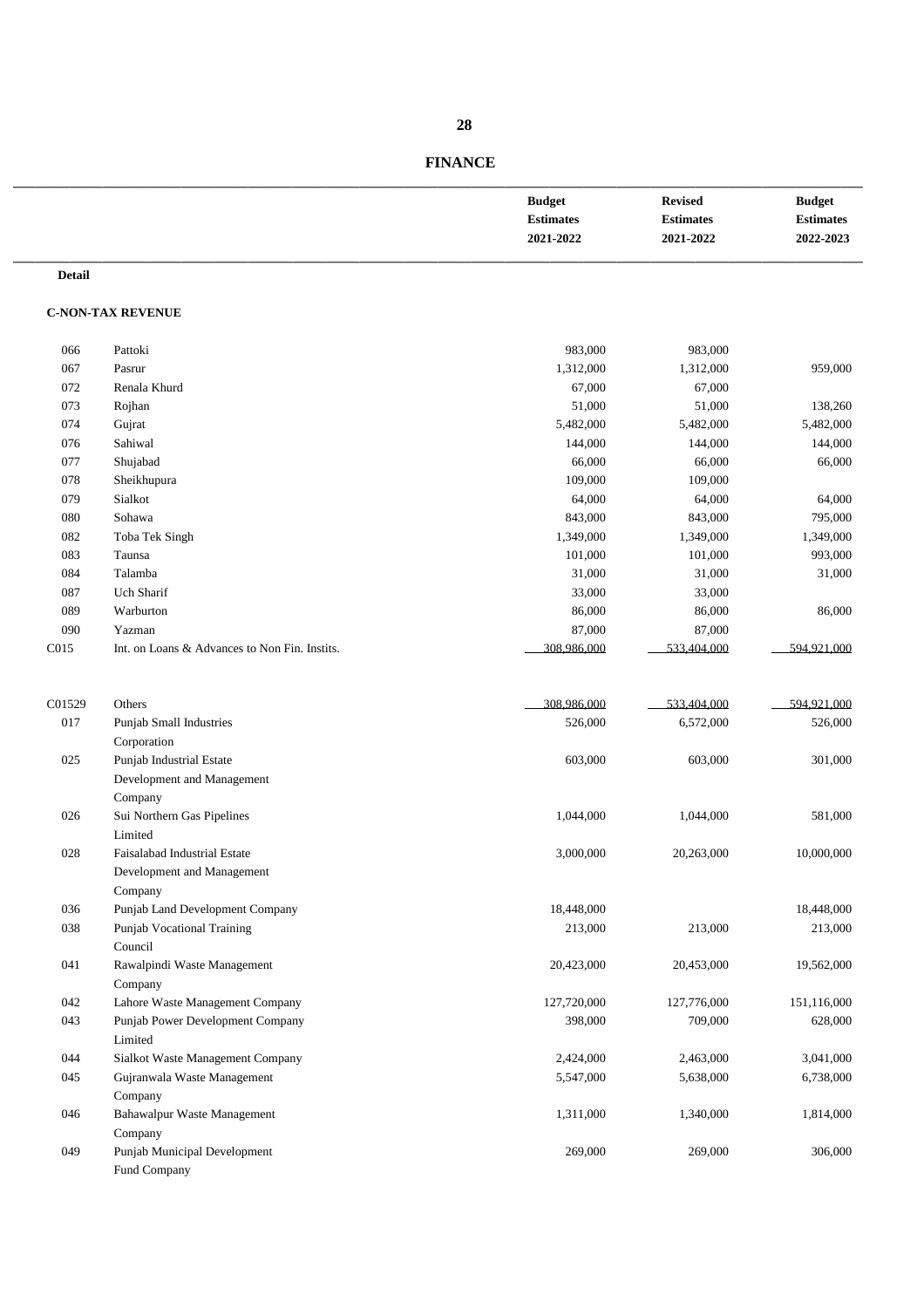| <b>FINANCE</b> |  |
|----------------|--|
|                |  |

|                         |                                                                                                                             | <b>Budget</b><br><b>Estimates</b><br>2021-2022 | <b>Revised</b><br><b>Estimates</b><br>2021-2022 | <b>Budget</b><br><b>Estimates</b><br>2022-2023 |
|-------------------------|-----------------------------------------------------------------------------------------------------------------------------|------------------------------------------------|-------------------------------------------------|------------------------------------------------|
| <b>Detail</b>           |                                                                                                                             |                                                |                                                 |                                                |
|                         | <b>C-NON-TAX REVENUE</b>                                                                                                    |                                                |                                                 |                                                |
| 050                     | <b>Energy Department regarding</b><br>Construction of Spurline for                                                          | 100,000,000                                    | 344,052,000                                     | 300,000,000                                    |
| 052                     | Qadirabad Coal Power Project<br>Ravi Urban Development Authority<br>(RUDA)                                                  | 25,205,000                                     |                                                 | 75,205,000                                     |
| 053                     | University of Engineering &<br>Technology (UET), Lahore                                                                     | 280,000                                        | 280,000                                         | 750,000                                        |
| 054                     | Tourism Development Corporation<br>Punjab (TDCP)                                                                            | 391,000                                        | 184,000                                         | 70,000                                         |
| 055                     | Punjab Model Bazaars Management<br>Company (PMBMC)                                                                          | 1,184,000                                      |                                                 | 1,296,000                                      |
| 056                     | Urban Sector Planning &<br>Management Services Unit (Pvt)<br>Limited (Urban Unit)                                           |                                                | 1,545,000                                       | 733,000                                        |
| 057                     | Faisalabad Waste Management<br>Company (FWMC)                                                                               |                                                |                                                 | 3,593,000                                      |
| C016                    | Interest on Loans & Advances to Govt. Servant                                                                               | 295,000                                        | 636,000                                         | 636,000                                        |
| C01601                  | House Building Advance                                                                                                      | 228,000                                        | 542,000                                         | 542,000                                        |
| C01602                  | Motor Car Advance                                                                                                           | 49,000                                         | 86,000                                          | 86,000                                         |
| C01603<br>C018          | Motor Cycle / Scooter Advance<br>Interest on Loan-Others                                                                    | 18,000<br>4.000.000                            | 8,000<br>4.000.000                              | 8,000<br>4.000.000                             |
| C01802<br>001           | Interest on Arrears of Revenue<br>Interest of Deferred payments on<br>account of sale of sites and<br>constructed buildings | 4.000.000<br>4,000,000                         | 4.000.000<br>4,000,000                          | 4.000.000<br>4,000,000                         |
| C019                    | Dividends                                                                                                                   | 1.500,000,000                                  | 500 315 000                                     | $-1.500\ 000\ 000$                             |
| C01902                  | Dividends from Government Investments<br>(Non Financial Institutions)                                                       | 1.500.000.000                                  | 500 315 000                                     | $-1,500,000,000$                               |
| 04                      | Dividend received from Packages<br>(Pvt.) Ltd.                                                                              |                                                | 315,000                                         |                                                |
| 05                      | Dividend received from<br>Quaid-e-Azam Solar Power (Pvt.)<br>Ltd.                                                           |                                                | 500,000,000                                     |                                                |
| 07                      | Dividend received from Bank of<br>Punjab                                                                                    | 1,500,000,000                                  |                                                 | 1,500,000,000                                  |
| C <sub>02</sub><br>C022 | Receipts From Civil Admin. and Other Function<br>General Admn. Receipts-Fiscal Admn.                                        | 1.205.160.000<br>1.205.160.000                 | 1.442.030.000<br>1.442.030.000                  | $-1,446,000,000$<br>1.44600000                 |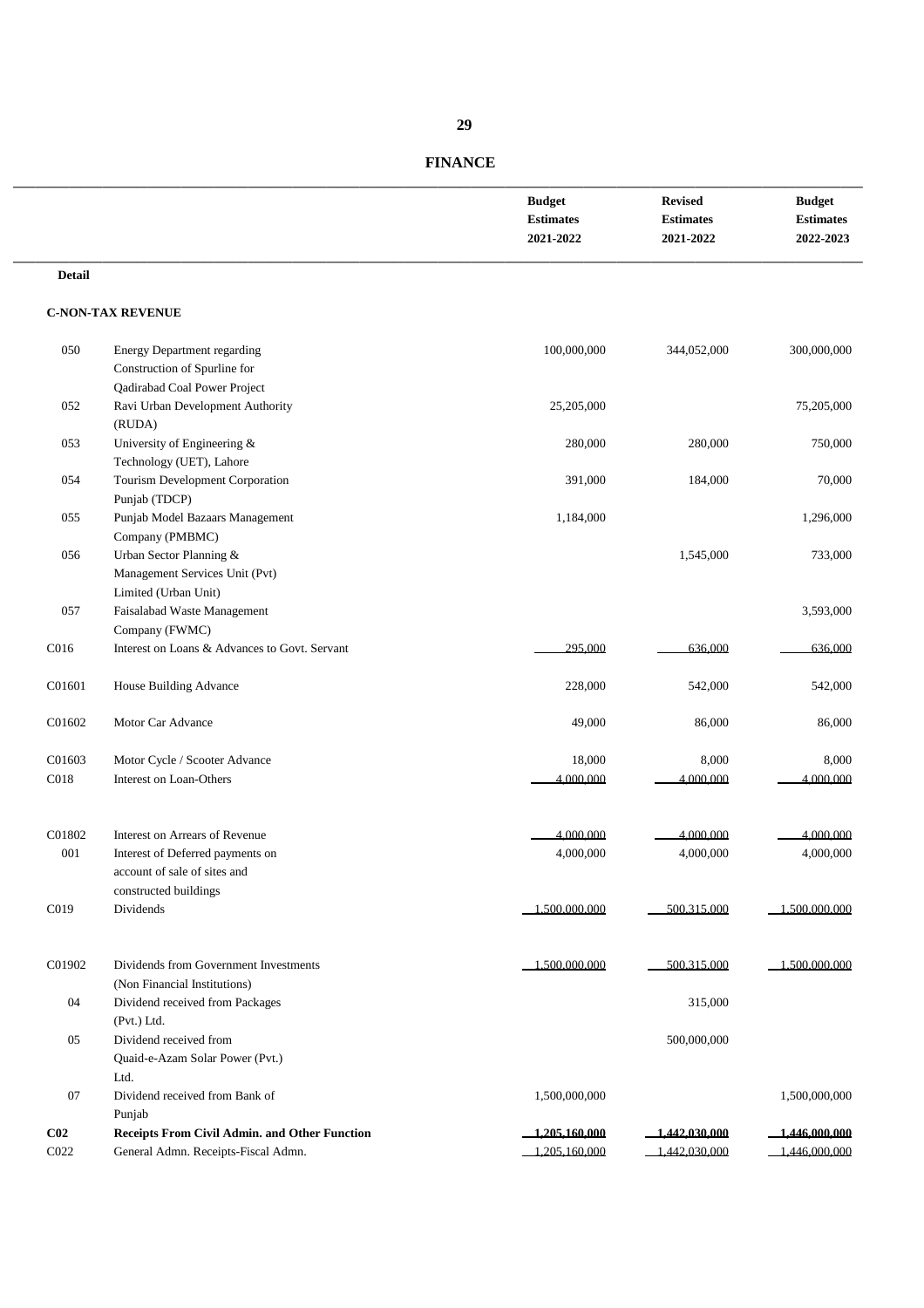|                                   |                                                                                                                  | <b>Budget</b><br><b>Estimates</b><br>2021-2022 | <b>Revised</b><br><b>Estimates</b><br>2021-2022 | <b>Budget</b><br><b>Estimates</b><br>2022-2023 |
|-----------------------------------|------------------------------------------------------------------------------------------------------------------|------------------------------------------------|-------------------------------------------------|------------------------------------------------|
| <b>Detail</b>                     |                                                                                                                  |                                                |                                                 |                                                |
|                                   | <b>C-NON-TAX REVENUE</b>                                                                                         |                                                |                                                 |                                                |
| C02241                            | Contribution of Pension and Gratuities                                                                           | 180,025,000                                    | 175,500,000                                     | 205,000,000                                    |
| C02243                            | Others                                                                                                           | 85,125,000                                     | 50,700,000                                      | 65,500,000                                     |
| C02245                            | Fiscal Administration - Receipts                                                                                 | 225,010,000                                    | 320,330,000                                     | 375,500,000                                    |
| C02248<br>C <sub>03</sub><br>C036 | Recoveries of overpayment of Pension<br><b>Miscellaneous Receipts</b><br>Grants                                  | 715,000,000<br>9.839.111.000<br>2.437.486,000  | 895,500,000<br>76.751.393.000<br>68 720 503 000 | 800,000,000<br>11.978.427.000<br>4.391.130.000 |
| C03601                            | Foreign Grants - Development Grant from Foreign<br>Government                                                    | 2.437.486.000                                  | 3 720 503 000                                   | 4 391 130 000                                  |
| 002                               | D-FOREIGN EXCHANGE GRANTS<br>027- DFID-Grant-Punjab Education<br>Sector Project-II (PESP-II)                     | 2.437.486.000                                  | 3.529.778.000<br>1,920,885,000                  | 984 944 000                                    |
|                                   | 034- IBRD-TF-A2189-National<br><b>Immunization Support Project</b><br>(NISP) (Including Additional<br>Financing) | 1,346,544,000                                  | 1,354,820,000                                   | 818,660,000                                    |
|                                   | 035- Enhancing Public Private<br>Partnerships in Pakistan<br>(Punjab)                                            | 644,440,000                                    |                                                 |                                                |
|                                   | 037- IFAD No. 2541 Southern Punjab<br>Poverty Alleviation Project<br>Program (SPPAP)                             | 243,972,000                                    | 254,073,000                                     | 166,284,000                                    |
|                                   | 039- Construction of Distribution<br>Center, Rehabilitation of Old<br>Jhal Khanuana Water Treatment<br>Plant     | 202,530,000                                    |                                                 |                                                |
| 003                               | JICA - Project for Improvement<br>of Water Treatment Plant and<br>Water Distribution System in                   |                                                | 190,725,000                                     | 1,357,800,000                                  |
| 004                               | Faisalabad<br>AFD - Project Management Unit<br>for Construction of Waste Water<br>Treatment Plant at Babu Sabu,  |                                                |                                                 | 58,431,000                                     |
| 005                               | Lahore<br>Japan Govt. - Provision of Clean<br>Drinking Water in Pilot Areas of<br>UC-99,100,101, Lahore          |                                                |                                                 | 500,000,000                                    |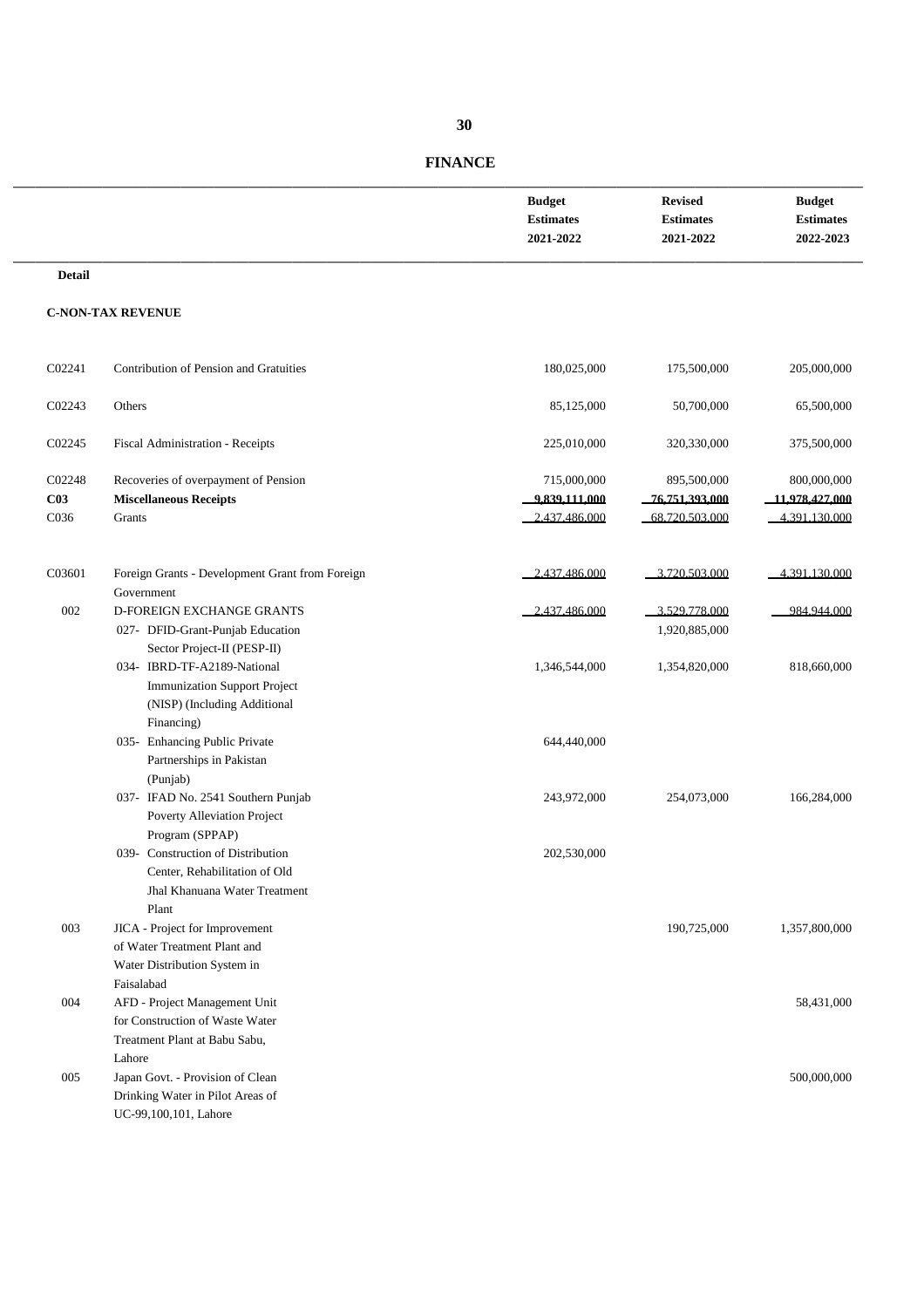|               |                                                    | <b>Budget</b><br><b>Estimates</b><br>2021-2022 | <b>Revised</b><br><b>Estimates</b><br>2021-2022 | <b>Budget</b><br><b>Estimates</b><br>2022-2023 |
|---------------|----------------------------------------------------|------------------------------------------------|-------------------------------------------------|------------------------------------------------|
| <b>Detail</b> |                                                    |                                                |                                                 |                                                |
|               | <b>C-NON-TAX REVENUE</b>                           |                                                |                                                 |                                                |
|               |                                                    |                                                |                                                 |                                                |
| 006           | Japan Govt. - Upgrading of                         |                                                |                                                 | 1,489,955,000                                  |
|               | Mechanical System for Sewerage                     |                                                |                                                 |                                                |
|               | and Drainage Services in WASA,                     |                                                |                                                 |                                                |
|               | Multan                                             |                                                |                                                 |                                                |
| C03603        | Other Grants from Federal Government - Development |                                                | 58.137.800.000                                  |                                                |
|               | <b>Grants from Federal Government</b>              |                                                |                                                 |                                                |
| 294           | Prime Minister Global                              |                                                | 30,145,360,000                                  |                                                |
|               | Sustainable Development                            |                                                |                                                 |                                                |
|               | Goals(SDGs) Achievement Program                    |                                                |                                                 |                                                |
|               | during CFY 2016-17                                 |                                                |                                                 |                                                |
| 316           | National Oilseeds Enhancement                      |                                                | 124,640,000                                     |                                                |
|               | Program                                            |                                                |                                                 |                                                |
| 317           | Productivity Enhancement of                        |                                                | 18,900,000                                      |                                                |
|               | Sugarcane                                          |                                                |                                                 |                                                |
| 318           | Productivity Enhancement of                        |                                                | 371,000,000                                     |                                                |
|               | Wheat                                              |                                                |                                                 |                                                |
| 319           | Productivity Enhancement of Rice                   |                                                | 276,000,000                                     |                                                |
| 320           | Prime Minister Initiative for                      |                                                | 5,000,000                                       |                                                |
|               | <b>Backyard Poultry</b>                            |                                                |                                                 |                                                |
| 321           | Prime Minister Initiative for                      |                                                | 60,000,000                                      |                                                |
| 322           | Save the Calf<br>Calf Feedlot Fattening in         |                                                | 26,120,000                                      |                                                |
|               | Pakistan                                           |                                                |                                                 |                                                |
| 323           | Dualization of Road from                           |                                                | 660,000,000                                     |                                                |
|               | Bahawalpur to Yazman to Chandni                    |                                                |                                                 |                                                |
|               | Chowk (Length 35.00 Km (SP)                        |                                                |                                                 |                                                |
|               | Approved by CDWP on 09.12.2019                     |                                                |                                                 |                                                |
| 324           | Dualization of Road from GT Road                   |                                                | 1,000,000,000                                   |                                                |
|               | (Samma to Gujrat-Dinga Road                        |                                                |                                                 |                                                |
|               | (including Gujrat Flyover) (30                     |                                                |                                                 |                                                |
|               | Km) Approved by CDWP on 09.1                       |                                                |                                                 |                                                |
| 325           | National Freelance Training                        |                                                | 93,000,000                                      |                                                |
|               | Program (Knowledge Economy                         |                                                |                                                 |                                                |
|               | Initiative)                                        |                                                |                                                 |                                                |
| 327           | Crime Analytics and Smart                          |                                                | 36,872,000                                      |                                                |
|               | Policing in Pakistan                               |                                                |                                                 |                                                |
| 328           | National Exp Plan of NICs                          |                                                | 193,908,000                                     |                                                |
|               | Including Feasibility (Knowledge                   |                                                |                                                 |                                                |
|               | Economy Initiative)                                |                                                |                                                 |                                                |
| 330           | National Programme for Enhancing                   |                                                | 724,000,000                                     |                                                |
|               | the Command Area in Barani Areas                   |                                                |                                                 |                                                |
|               | of Pakistan                                        |                                                |                                                 |                                                |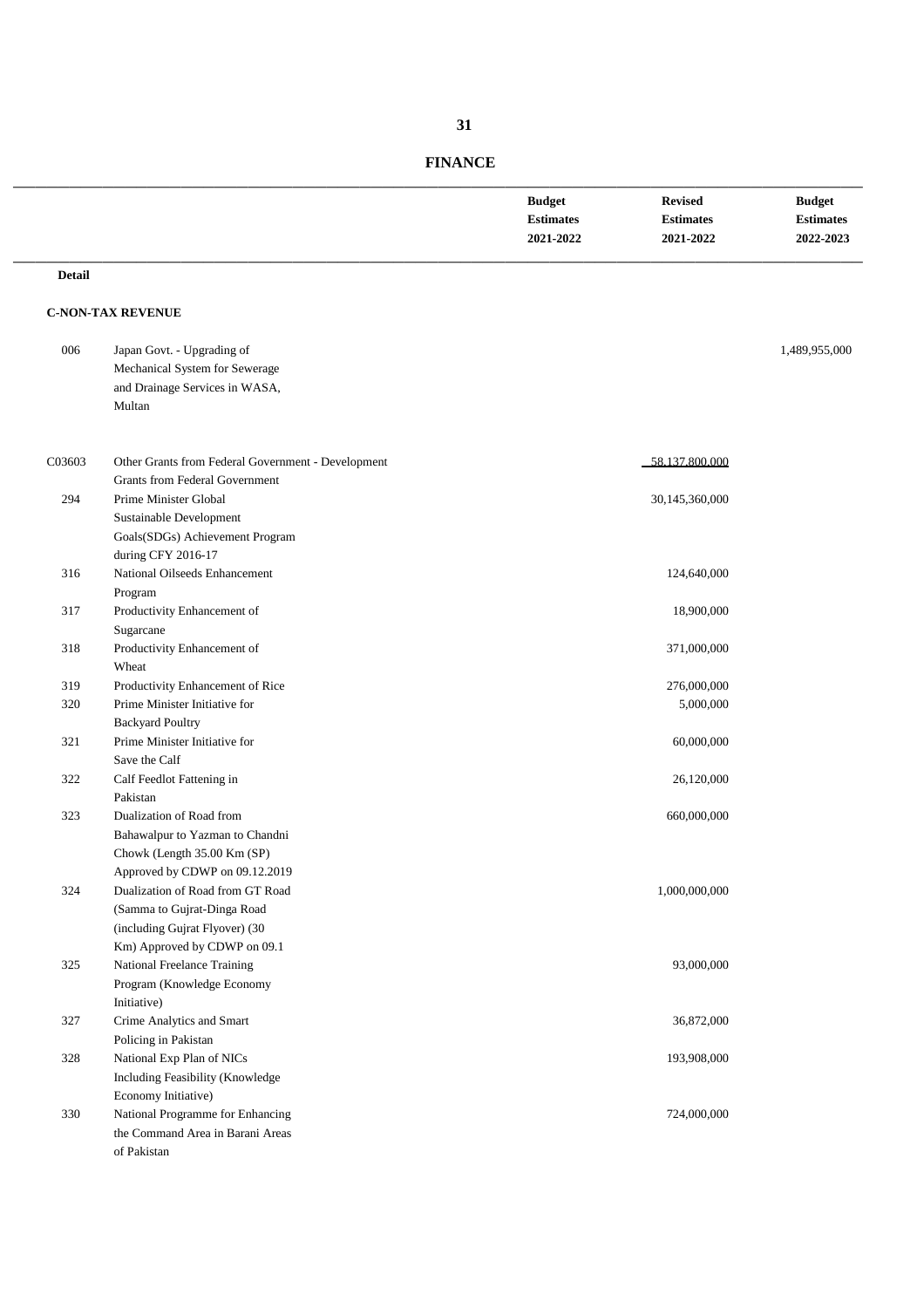| <b>Budget</b>    | <b>Revised</b>   | <b>Budget</b>    |
|------------------|------------------|------------------|
| <b>Estimates</b> | <b>Estimates</b> | <b>Estimates</b> |
| 2021-2022        | 2021-2022        | 2022-2023        |
|                  |                  |                  |

#### **Detail**

| 331 | <b>Uplift Water Supply Sanitation</b><br>Infrastructure in Under | 350,000,000   |  |
|-----|------------------------------------------------------------------|---------------|--|
|     | Developed Areas of Punjab                                        |               |  |
| 333 | IB-0638-Ten Billion Trees                                        | 300,000,000   |  |
|     | Tsunami Programme-Phase-I                                        |               |  |
|     | Up-Scaling of Green Pakistan                                     |               |  |
|     | Programme (Revised) for Wildlife                                 |               |  |
|     | Compon                                                           |               |  |
| 340 | Const. of approaches of Sheikh                                   | 2,046,000,000 |  |
|     | Khalifa Bridge (UAE) over River                                  |               |  |
|     | Indus Length $= 15.2$ KM along                                   |               |  |
|     | with Guide Banks RYK.                                            |               |  |
| 341 | Dualization of Road From Karam                                   | 792,000,000   |  |
|     | Dad Qureshi (N-70) to Qasba                                      |               |  |
|     | Gujrat, District Muzaffargarh                                    |               |  |
|     | $(Length=12.00 KM)$                                              |               |  |
| 342 | Dualization of Dual Carriage                                     | 2,112,000,000 |  |
|     | Way From Salam to Sargodha via                                   |               |  |
|     | Bhalwal Ajnala Road                                              |               |  |
| 343 | Construction of Tourism Highway                                  | 1,155,000,000 |  |
|     | from Lower Topa Murree to Chowk                                  |               |  |
|     | Pandori via Kotli Sattian                                        |               |  |
| 344 | Dualization of Lilla Interchange                                 | 3,300,000,000 |  |
|     | (M#2) via Pind Dadan Khan to                                     |               |  |
|     | Jhelum Bypasses (02 Nos)                                         |               |  |
|     | Length= $128.0$ KM                                               |               |  |
| 345 | Construction of Road From                                        | 1,320,000,000 |  |
|     | Bahawalpur (N-5) To Jhangra                                      |               |  |
|     | Sharqi Interchange (KLM)                                         |               |  |
|     | District Bahawalpur                                              |               |  |
| 346 | Dualization of Sargodha #Khushab                                 | 2,640,000,000 |  |
|     | Mianwali Road (Length =                                          |               |  |
|     | 60.43 Km) Khushab                                                |               |  |
| 347 | W/I/Rehabilitation of Road from                                  | 2,178,000,000 |  |
|     | Chowkiwala (N-55) Tehsil Taunsa                                  |               |  |
|     | to N-70 Chappar                                                  |               |  |
| 348 | Dualization of Road from Mandi                                   | 1,320,000,000 |  |
|     | Baha-ud-Din City to Sarai                                        |               |  |
|     | Alamgir Canal Pul Main GT Road                                   |               |  |
|     | via Village Rasool                                               |               |  |
| 349 | Up-gradation of                                                  | 660,000,000   |  |
|     | Kalabagh/Shakardra Road                                          |               |  |
|     | #District Mianwali (Length =                                     |               |  |
|     | 38.64 Km)                                                        |               |  |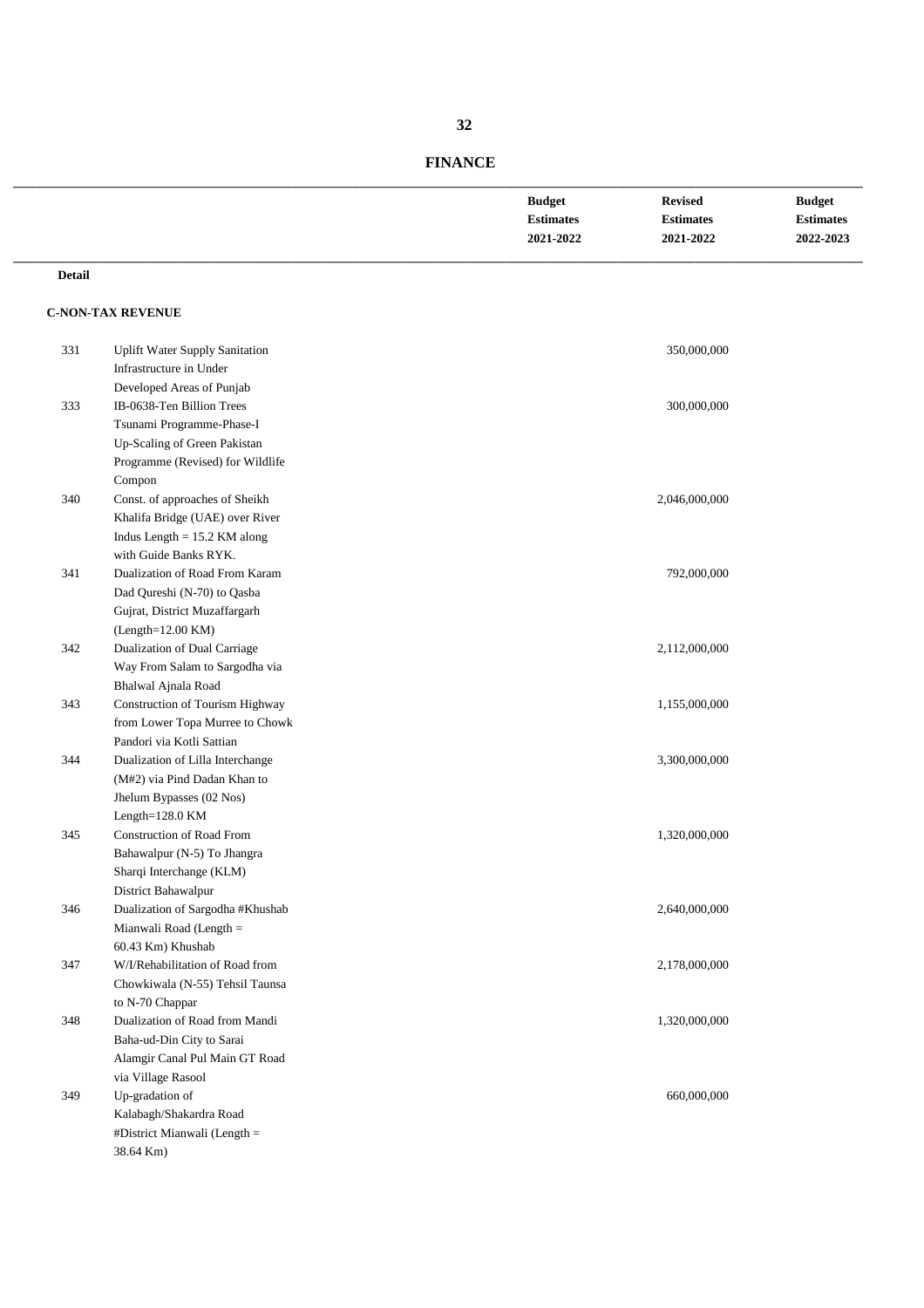\_\_\_\_\_\_\_\_\_\_\_\_\_\_\_\_\_\_\_\_\_\_\_\_\_\_\_\_\_\_\_\_\_\_\_\_\_\_\_\_\_\_\_\_\_\_\_\_\_\_\_\_\_\_\_\_\_\_\_\_\_\_\_\_\_\_\_\_\_\_\_\_\_\_\_\_ **Budget Revised Budget**

**2021-2022 2021-2022 2022-2023** \_\_\_\_\_\_\_\_\_\_\_\_\_\_\_\_\_\_\_\_\_\_\_\_\_\_\_\_\_\_\_\_\_\_\_\_\_\_\_\_\_\_\_\_\_\_\_\_\_\_\_\_\_\_\_\_\_\_\_\_\_\_\_\_\_\_\_\_\_\_\_\_\_\_\_\_

**Estimates Estimates Estimates**

# **C-NON-TAX REVENUE**

**Detail**

| 350    | IB-0638-Ten Billion Trees                                        | 1,895,000,000                  |               |
|--------|------------------------------------------------------------------|--------------------------------|---------------|
|        | Tsunami Programme-Phase-I                                        |                                |               |
|        | Up-Scaling of Green Pakistan                                     |                                |               |
|        | Programme (Revised) for Forestry                                 |                                |               |
|        | Compon                                                           |                                |               |
| 351    | Dualization of Road from G/wala                                  | 2,500,000,000                  |               |
|        | to M-2 Interchange at Kot Sarwar                                 |                                |               |
|        | via Hafizabad (Km No.6.20 to                                     |                                |               |
|        | 80.35), Length=74.15 Km, D                                       |                                |               |
| 352    | IB-0646-National Programme for                                   | 90,000,000                     |               |
|        | Improvement of Water Courses in                                  |                                |               |
|        | Pakistan Phase-II                                                |                                |               |
| 353    | Widening & Improvement of Road                                   | 660,000,000                    |               |
|        | from Haroonabad to Fortabbas,                                    |                                |               |
|        | Tehsil Haroonabad, Length 53.20                                  |                                |               |
|        | Km, District Bahawalnagar                                        |                                |               |
| 354    | Dualization of Mian Channu (N-5)                                 | 660,000,000                    |               |
|        | to Abdul Hakim Interchange (M-4)                                 |                                |               |
|        | via Tulamba Length = 30.40 Km                                    |                                |               |
|        | District Khanewal                                                |                                |               |
| 355    | University of Applied                                            | 375,000,000                    |               |
|        | Engineering & Emerging                                           |                                |               |
|        | Technologies (UAEET), Sialkot                                    |                                |               |
| 356    | PC-I for Checking Erosive Action                                 | 50,000,000                     |               |
|        | of River Indus (Left Side) along                                 |                                |               |
|        | I-AR Minor in the Area of Lundi                                  |                                |               |
|        | Pitafi, District Muzaf                                           |                                |               |
| C03604 | Other Grants from Federal Government - Non                       | 6.862.200.000                  |               |
|        | Development Grants from Federal Government                       |                                |               |
| 055    | Subsidy to Farmers on Fertilizer                                 | 5,550,000,000                  |               |
|        | during Rabi Crops                                                |                                |               |
| 056    | Action to Strengthen Performance                                 | 1,312,200,000                  |               |
|        | for inclusive and Responsive                                     |                                |               |
|        | Education Program (ASPIRE)                                       |                                |               |
| C039   | Development Surcharge and Royalties                              | 8.030.890.000<br>7401625000    | 7.587.297.000 |
|        |                                                                  |                                |               |
| C03904 | Net Proceeds from Development Surcharge                          | 2,021,425,000<br>914,678,000   | 303,624,000   |
| C03907 | Net Proceeds of Royalty on Crude Oil Assigned to<br>Provinces    | 3,647,854,000<br>5,686,901,000 | 5,570,741,000 |
| C03908 | Net Proceeds of Royality on Natural Gas assigned<br>to Provinces | 1,732,346,000<br>1,429,311,000 | 1,712,932,000 |
|        |                                                                  |                                |               |

# **FINANCE**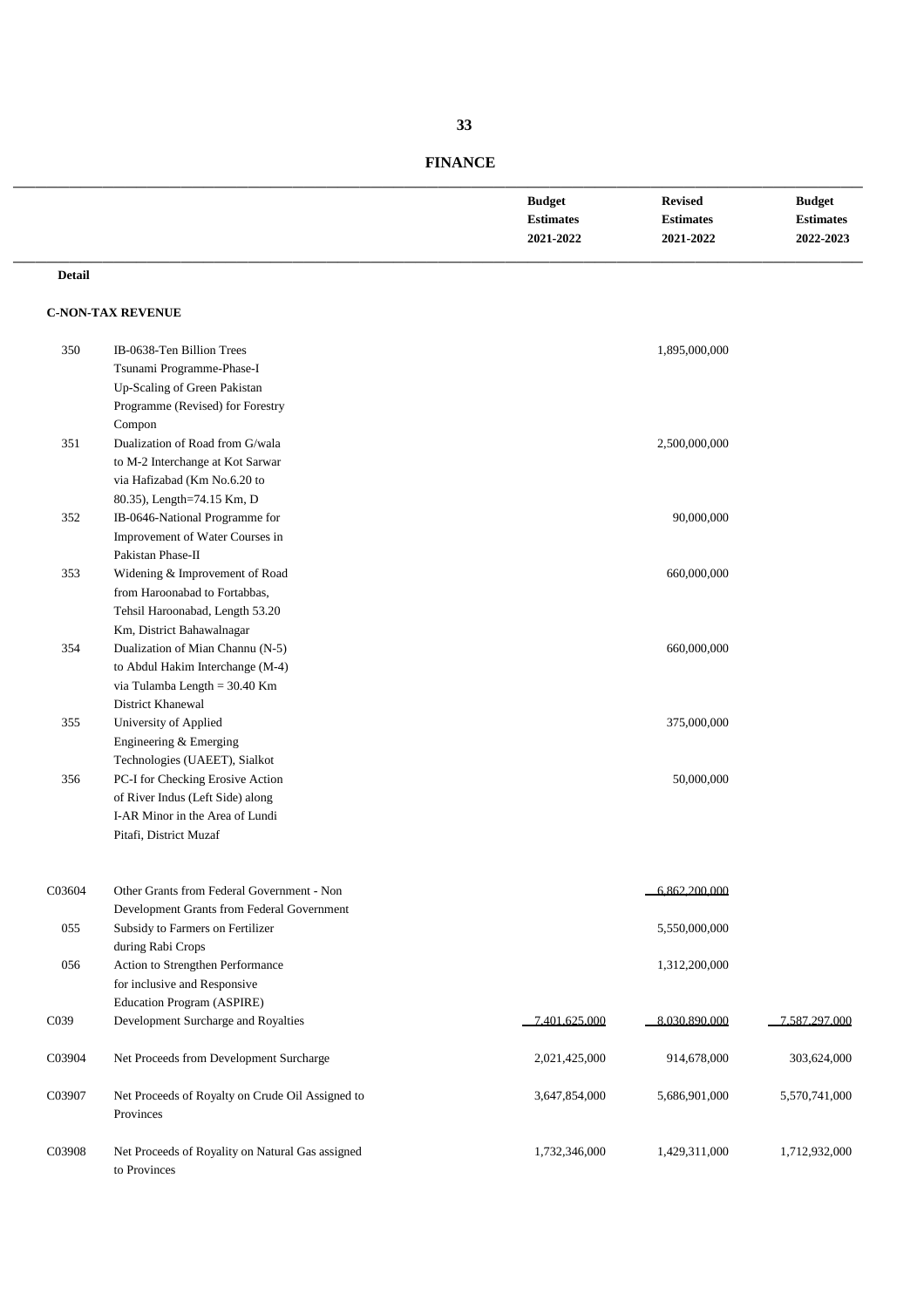# **FORESTRY, WILDLIFE & FISHERIES**

|                                                                                              |                                   | Total Receipt: 1.477.300.000       |                                   |  |
|----------------------------------------------------------------------------------------------|-----------------------------------|------------------------------------|-----------------------------------|--|
| Head of Department: The Secretary to Government of the Punjab, Forestry Wildlife & Fisheries |                                   |                                    |                                   |  |
|                                                                                              | <b>Budget</b><br><b>Estimates</b> | <b>Revised</b><br><b>Estimates</b> | <b>Budget</b><br><b>Estimates</b> |  |
|                                                                                              | 2021-2022                         | 2021-2022                          | 2022-2023                         |  |
| <b>Summary</b>                                                                               |                                   |                                    |                                   |  |
| <b>C-NON-TAX REVENUE</b><br>002<br>$M_{\text{total}}$                                        | 1.400.102.000                     | 1.727150.000                       | 1.477.200.000                     |  |

| C <sub>03</sub> | <b>Miscellaneous Receipts</b>                 | 1.400.103.000  | 1.627.159.000  | 1.477.300.000    |
|-----------------|-----------------------------------------------|----------------|----------------|------------------|
| C032            | Economic Services Receipts Fisheries & Animal | 379.908.000    | $-500.180.000$ | 466,300,000      |
| C033            | <b>Economic Services Receipts Forest</b>      | $-1.020195000$ | $-1.126979000$ | $-1.011,000,000$ |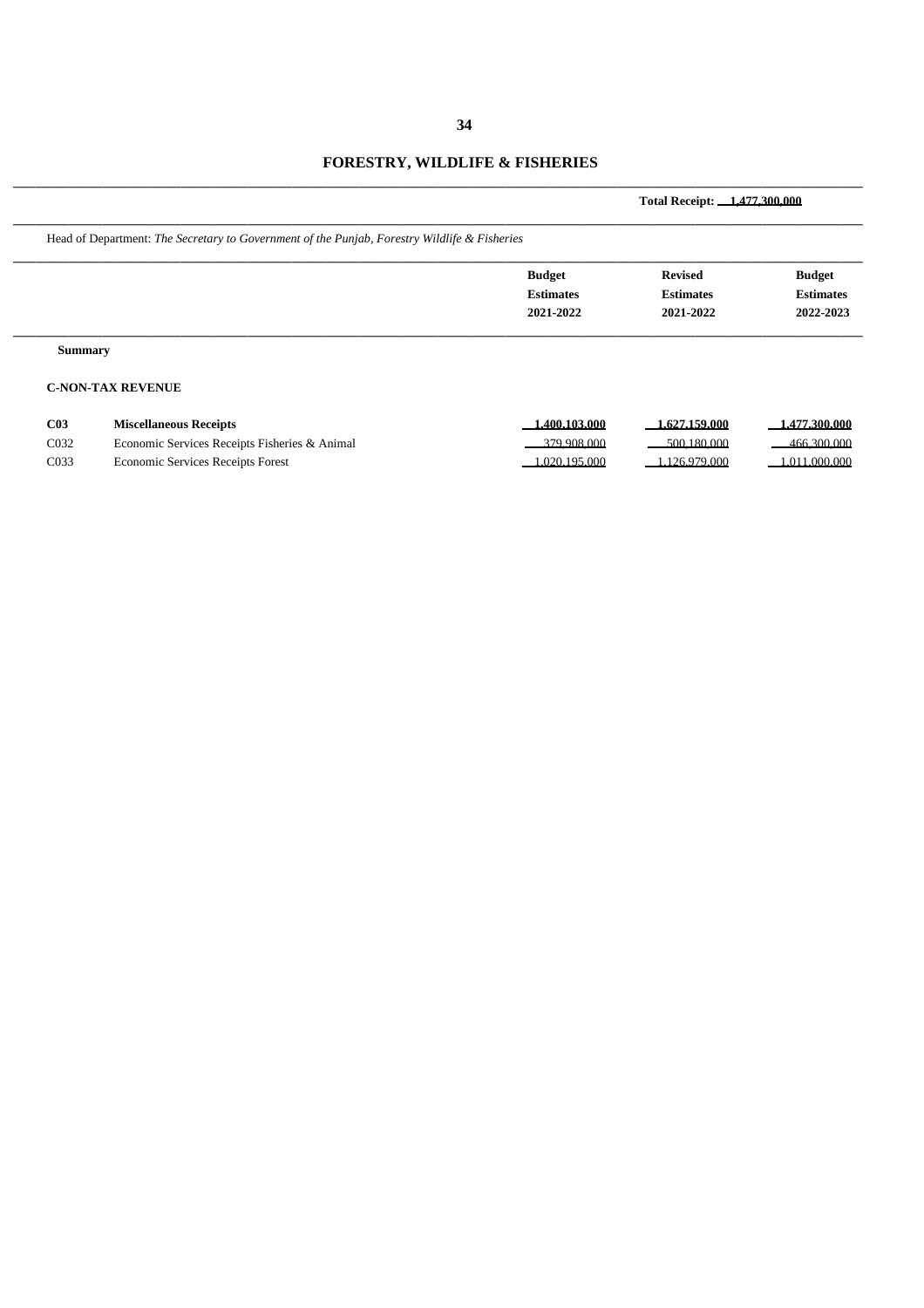# **FORESTRY, WILDLIFE & FISHERIES**

| <b>Budget</b>    | <b>Revised</b>   | <b>Budget</b>    |
|------------------|------------------|------------------|
| <b>Estimates</b> | <b>Estimates</b> | <b>Estimates</b> |
| 2021-2022        | 2021-2022        | 2022-2023        |
|                  |                  |                  |

**Detail**

| C <sub>03</sub>   | <b>Miscellaneous Receipts</b>                                                                            | 1.400.103.000 | 1.627.159.000 | 1.477.300.000 |
|-------------------|----------------------------------------------------------------------------------------------------------|---------------|---------------|---------------|
| C <sub>0</sub> 32 | Economic Services Receipts Fisheries & Animal                                                            | 379.908.000   | 500.180.000   | 466.300.000   |
| C03201            | <b>Ordinary Receipts</b>                                                                                 | 364,978,000   | 490,000,000   | 454,800,000   |
| C03203            | Recoveries of Overpayments                                                                               | 1,930,000     | 1,930,000     | 2,000,000     |
| C03205            | Others                                                                                                   | 13,000,000    | 8,250,000     | 9,500,000     |
| C033              | Economic Services Receipts Forest                                                                        | 1 020 195 000 | 1 126 979 000 | 1 011 000 000 |
| C03301            | Timber and Other Produce Removed from the Forest<br>by Government Agencies - the Forest by Government    | 195,411,000   | 145,250,000   | 193,400,000   |
| C03302            | Timber and Other Produce Removed from the Forest<br>by Government Agencies - Firewood and Charcoal       | 15,273,000    | 6,993,000     | 15,234,000    |
| C03305            | Timber and Other Produce Removed the Forest by Gov<br>ernment Planting stump, Seeds, Mazri, Palm, Grass  | 50,290,000    | 14,350,000    | 25,634,000    |
| C03306            | Timber and Other Produce Removed from the Forest<br>by Government Sericulture Receipts                   | 5,150,000     |               |               |
| C03307            | Timber and Other Produce Removed from the Forest<br>by Consumer or Purchasers - Timber                   | 310,675,000   | 392,520,000   | 295,366,000   |
| C03310            | Timber and Other Produce Removed from the Forest<br>by Consumer or Purchasers - Grazing and Fodder Gra   | 13,626,000    | 7,350,000     | 15,908,000    |
| C03311            | Timber and Other Produce Removed the Forest by Con<br>sumer or Purchasers - Honey, Herbs and Medicinal P | 15,028,000    | 7,110,000     | 15,666,000    |
| C03322            | Compensation under Forest Act including Fines by<br>Courts                                               | 59,860,000    | 125,250,000   | 65,292,000    |
| C03323            | Lease Rent from Temporary Cultivation                                                                    | 55,528,000    | 29,701,000    | 30,500,000    |
| C03327            | Receipts under Wild Birds and Wild Animals<br>Protection Act                                             | 146,730,000   | 310,100,000   | 250,000,000   |
| C03330            | Receipts on Account of Tree Cess                                                                         | 20,320,000    | 6,355,000     | 6,500,000     |
| C03370            | Other Receipts                                                                                           | 132.304.000   | 82,000,000    | 97.500.000    |
| 001               | <b>Total Other Receipts</b>                                                                              | 135,304,000   | 85,000,000    | 100,500,000   |
| 002               | Deduct Refunds                                                                                           | $-3,000,000$  | $-3,000,000$  | $-3,000,000$  |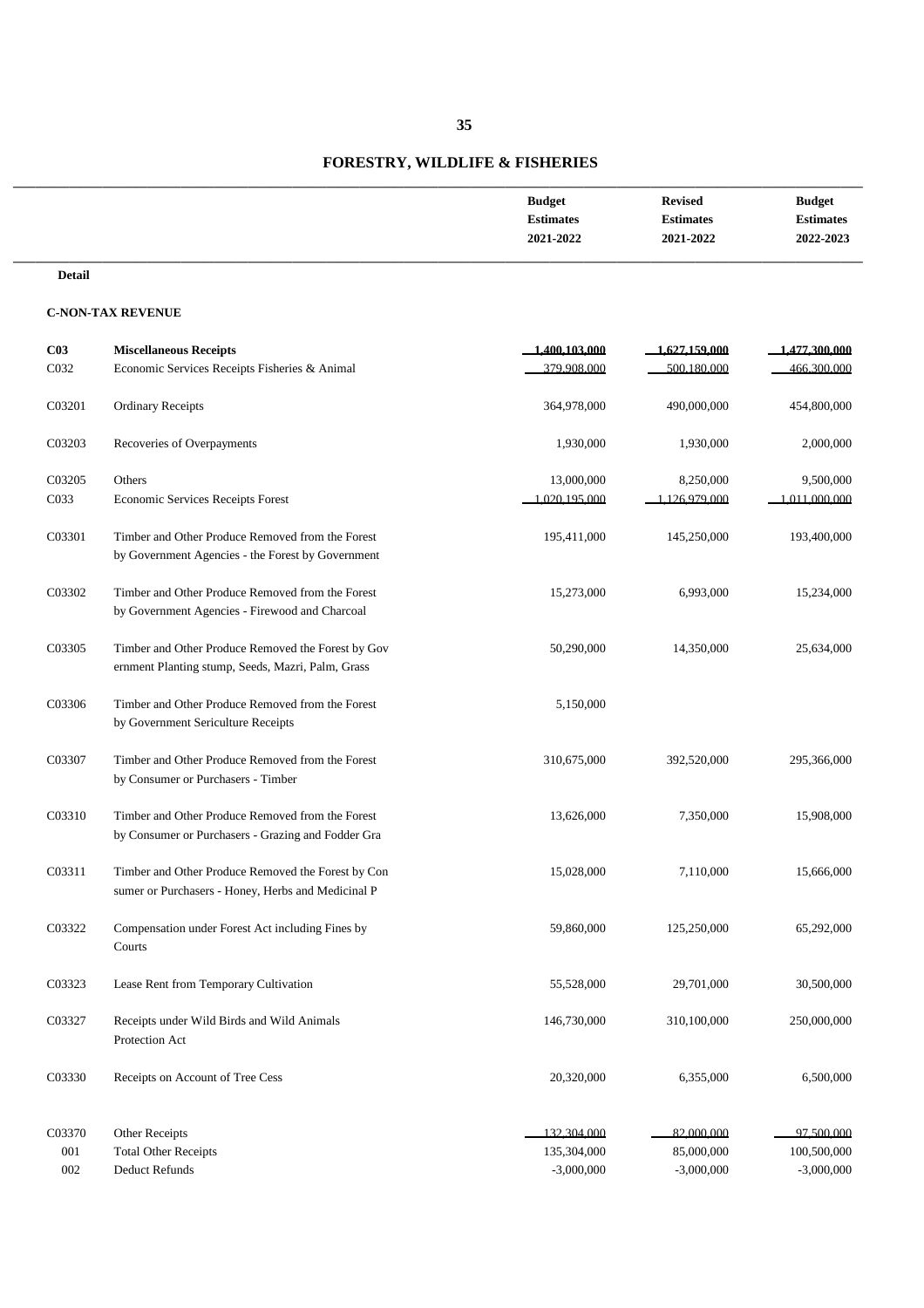| <b>HEALTH</b> |
|---------------|
|---------------|

|                 |                                                                       |                                                | Total Receipt: 27.417.000.000                   |                                                |  |
|-----------------|-----------------------------------------------------------------------|------------------------------------------------|-------------------------------------------------|------------------------------------------------|--|
|                 | Head of Department: The Secretary to Government of the Punjab, Health |                                                |                                                 |                                                |  |
|                 |                                                                       | <b>Budget</b><br><b>Estimates</b><br>2021-2022 | <b>Revised</b><br><b>Estimates</b><br>2021-2022 | <b>Budget</b><br><b>Estimates</b><br>2022-2023 |  |
| <b>Summary</b>  |                                                                       |                                                |                                                 |                                                |  |
|                 | <b>C-NON-TAX REVENUE</b>                                              |                                                |                                                 |                                                |  |
| C <sub>02</sub> | <b>Receipts From Civil Admin. and Other Function</b>                  | 2.185.997.000                                  | 1.835.034.000                                   | 27.417.000.000                                 |  |

**C02 Receipts From Civil Admin. and Other Function 2,185,997,000 1,835,034,000 27,417,000,000** C028 Social Services 2,185,997,000 1,835,034,000 27,417,000,000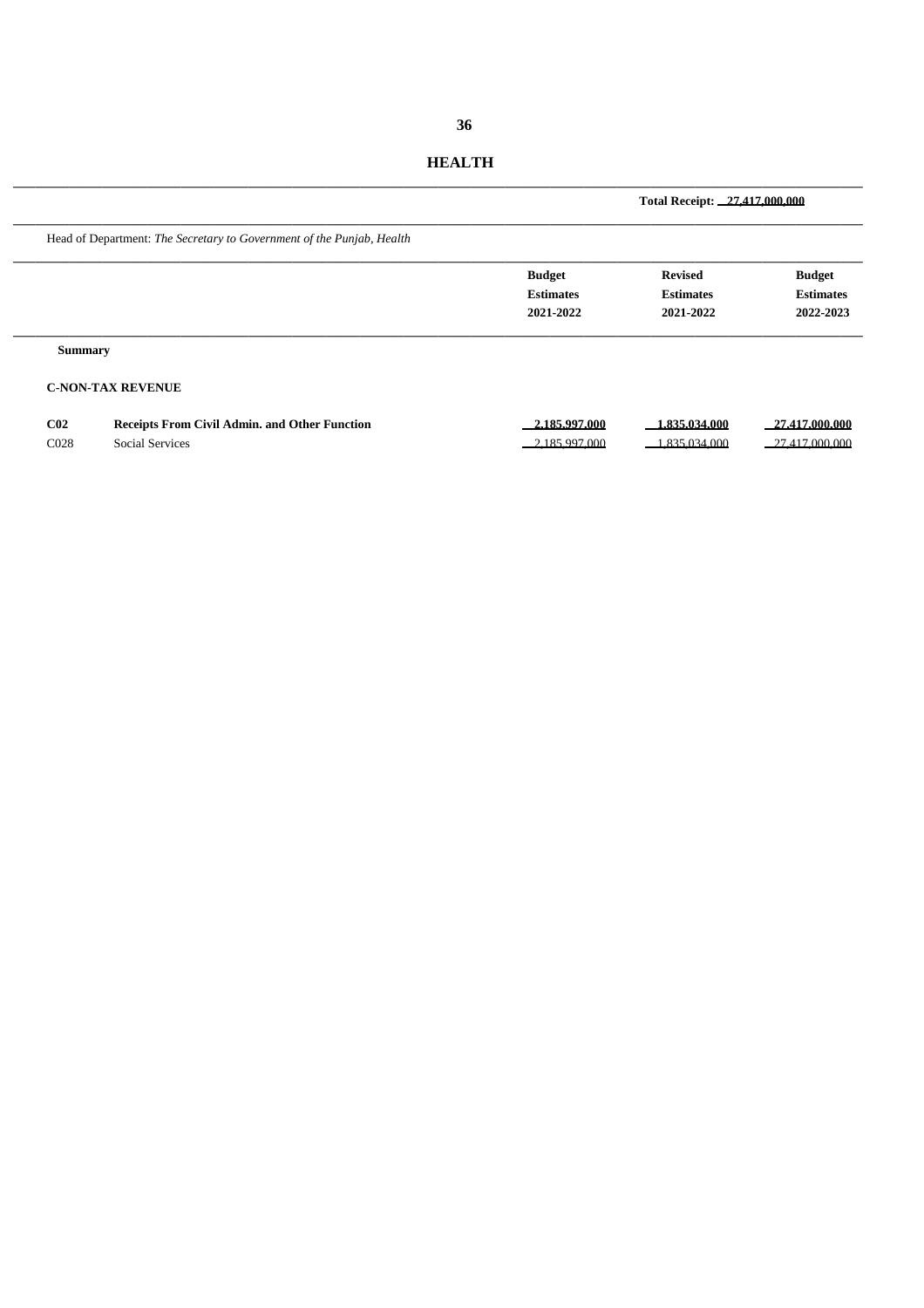| <b>Budget</b>    | <b>Revised</b>   | <b>Budget</b>    |
|------------------|------------------|------------------|
| <b>Estimates</b> | <b>Estimates</b> | <b>Estimates</b> |
| 2021-2022        | 2021-2022        | 2022-2023        |
|                  |                  |                  |

#### **Detail**

| C <sub>02</sub> | <b>Receipts From Civil Admin. and Other Function</b>                                               | 2.185.997.000 | 1.835.034.000 | 27.417.000.000 |
|-----------------|----------------------------------------------------------------------------------------------------|---------------|---------------|----------------|
| C028            | <b>Social Services</b>                                                                             | 2.185.997.000 | 1.835.034.000 | 27.417.000.000 |
| C02851          | Health - Medical Colleges                                                                          | 4,950,000     | 2,766,000     | 5,000,000      |
| C02852          | Heath - Dental Colleges                                                                            | 3,152,000     | 1,600,000     | 2,150,000      |
| C02853          | <b>Heath Schools</b>                                                                               | 7,500,000     | 7,150,000     | 10,050,000     |
| C02854          | Health - Medical Schools                                                                           | 250,000       | 385,000       | 500,000        |
| C02855          | Health - Sale of Outdoor Tickets                                                                   | 147,930,000   | 124,756,000   | 135,900,000    |
| C02856          | Health - Recoveries of Diet Charges                                                                | 4,665,000     | 6,350,000     | 8,950,000      |
| C02857          | Health - Rooms Rent                                                                                | 4,500,000     | 3,607,000     | 3,800,000      |
| C02858          | Health - Government Share of Fees Realized by<br><b>Doctors from Patients</b>                      | 890,300,000   | 550,500,000   | 741,900,000    |
| C02859          | Health - Mental Hospital Receipts                                                                  | 4,500,000     | 6,400,000     | 6,500,000      |
| C02866          | Health Recoveries of Overpayments                                                                  | 378,500,000   | 480,000,000   | 535,500,000    |
| C02867          | Health - Collection of Payments for Service<br>Rendered                                            | 2,500,000     | 3,800,000     | 4,500,000      |
| C02868          | Health Fee for Chemical Examination                                                                | 9,500,000     | 25,250,000    | 30,600,000     |
| C02869          | Health Fees for Medical Examination                                                                | 31,500,000    | 20,120,000    | 20,500,000     |
| C02870          | Health Fees Realized on Account of Registration of<br>Private Clinics, Laboratories, X Ray Clinics | 15,250,000    | 12,500,000    | 12,500,000     |
| C02871          | <b>Health Other Receipts</b>                                                                       | 605,500,000   | 485,500,000   | 25,785,000,000 |
| C02872          | Fees Realized on Account of Birth and Death<br>Certificates                                        |               | 4,150,000     | 3,150,000      |
| C02875          | Health - Hospital Receipts                                                                         | 75,500,000    | 100,200,000   | 110,500,000    |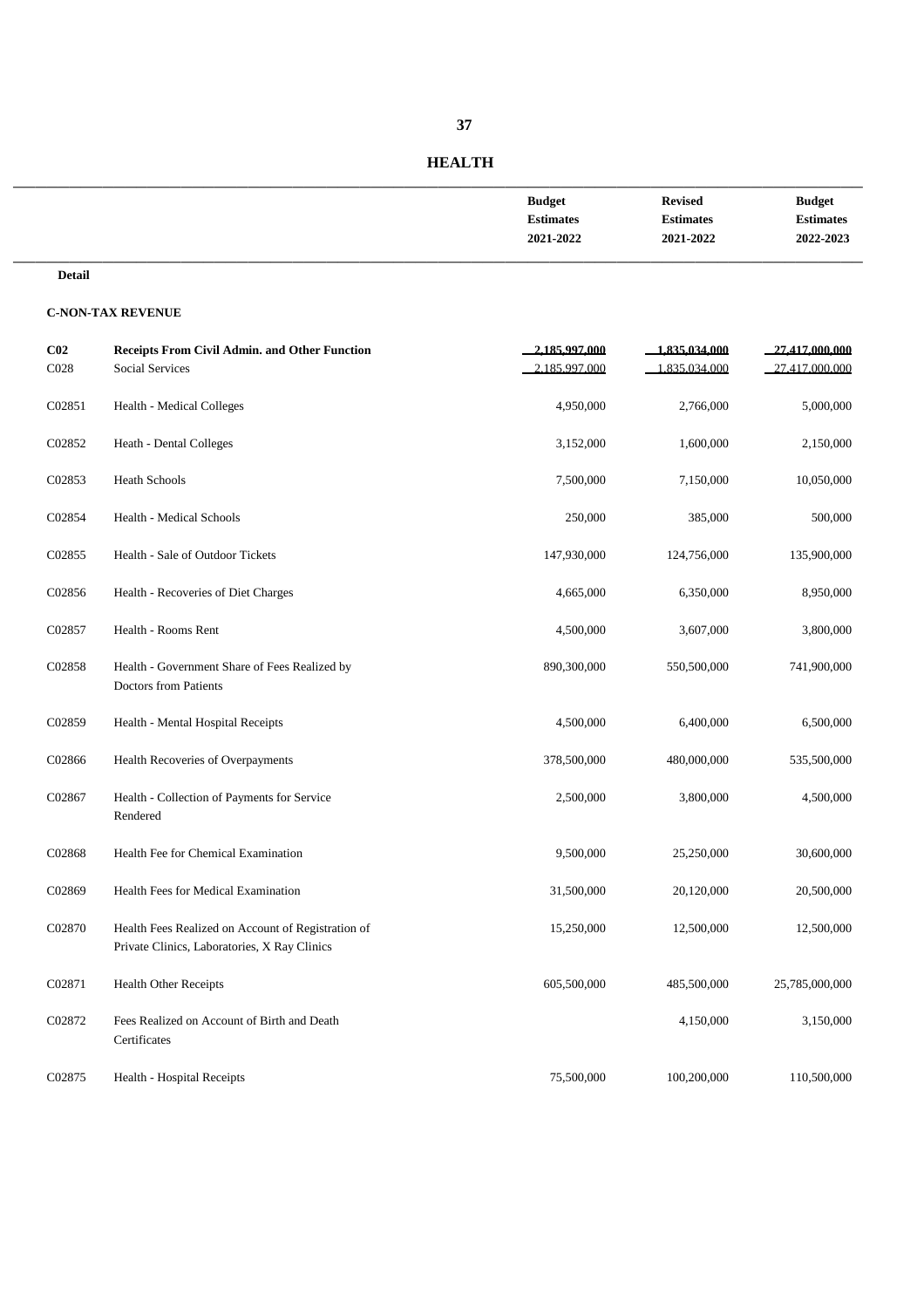# **HOME**

|                                                                         |                                                | Total Receipt: 1.357,000,000                    |                                                |
|-------------------------------------------------------------------------|------------------------------------------------|-------------------------------------------------|------------------------------------------------|
| Head of Department: The Secretary to Government of the Punjab, Home     |                                                |                                                 |                                                |
|                                                                         | <b>Budget</b><br><b>Estimates</b><br>2021-2022 | <b>Revised</b><br><b>Estimates</b><br>2021-2022 | <b>Budget</b><br><b>Estimates</b><br>2022-2023 |
| <b>Summary</b>                                                          |                                                |                                                 |                                                |
| <b>C-NON-TAX REVENUE</b>                                                |                                                |                                                 |                                                |
| C <sub>02</sub><br><b>Receipts From Civil Admin, and Other Function</b> | 204.579.000                                    | 241.473.000                                     | 252,050,000                                    |

| C02  | Receipts From Civil Admin. and Other Function | 204.579.000   | 241.473.000   | 252,050,000   |
|------|-----------------------------------------------|---------------|---------------|---------------|
| C026 | Law & Orders receipts                         | 204.579.000   | 241.473.000   | 252,050,000   |
| C03  | <b>Miscellaneous Receipts</b>                 | 1.087.418.000 | 1.013.527.000 | 1.104.950.000 |
| C038 | Others                                        | 1.087.418.000 | 1.013.527.000 | 1 104 950 000 |
|      |                                               |               |               |               |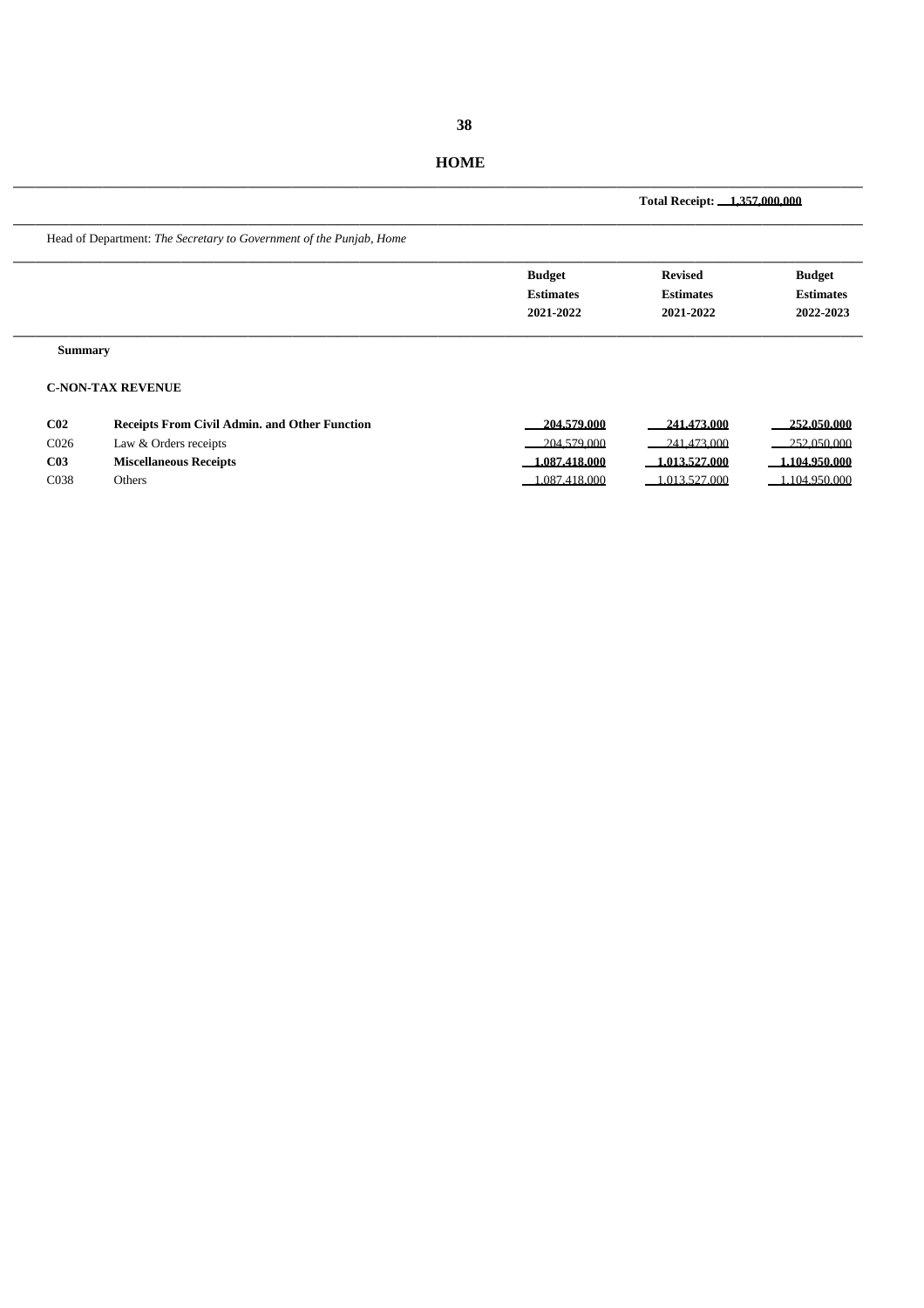#### **HOME**

| <b>Budget</b>    | <b>Revised</b>   | <b>Budget</b>    |
|------------------|------------------|------------------|
| <b>Estimates</b> | <b>Estimates</b> | <b>Estimates</b> |
| 2021-2022        | 2021-2022        | 2022-2023        |
|                  |                  |                  |

#### **Detail**

| C <sub>02</sub>                               | <b>Receipts From Civil Admin. and Other Function</b>                              | 204.579.000                                 | 241.473.000                                  | 252.050.000                                  |
|-----------------------------------------------|-----------------------------------------------------------------------------------|---------------------------------------------|----------------------------------------------|----------------------------------------------|
| C <sub>026</sub>                              | Law & Orders receipts                                                             | 204.579.000                                 | 241.473.000                                  | 252.050.000                                  |
| C02635                                        | Receipts Realized under the Arms Act                                              |                                             | 57,250,000                                   | 60,000,000                                   |
| C02656                                        | Sale Proceeds of Articles Manufactured in Jail                                    | 49,500,000                                  | 43,900,000                                   | 50,000,000                                   |
| C02657                                        | Value of Supplies made by Factory Department to<br>Maintenance Department in Jail | 18,500,000                                  | 10,000,000                                   | 18,500,000                                   |
| C02659                                        | Recoveries of Overpayments                                                        | 39,800,000                                  | 40,500,000                                   | 40,500,000                                   |
| C02661                                        | Others                                                                            | 39,980,000                                  | 35,600,000                                   | 26,000,000                                   |
| C02668                                        | <b>Fines Realization</b>                                                          | 29,987,000                                  | 22,410,000                                   | 23,100,000                                   |
| C02669                                        | Others                                                                            | 1,214,000                                   | 1,813,000                                    | 1,950,000                                    |
| C02691<br>C <sub>03</sub><br>C <sub>038</sub> | Forensic Laboratory Fee<br><b>Miscellaneous Receipts</b><br>Others                | 25,598,000<br>.087.418.000<br>1 087 418 000 | 30,000,000<br>1.013.527.000<br>1 013 527 000 | 32,000,000<br>1.104.950.000<br>1 104 950 000 |
| C03835                                        | Arms License Fees                                                                 | 1,087,418,000                               | 1,010,377,000                                | 1,102,450,000                                |
| C03867                                        | Fee for Renewal of Licenses                                                       |                                             | 3,150,000                                    | 2,500,000                                    |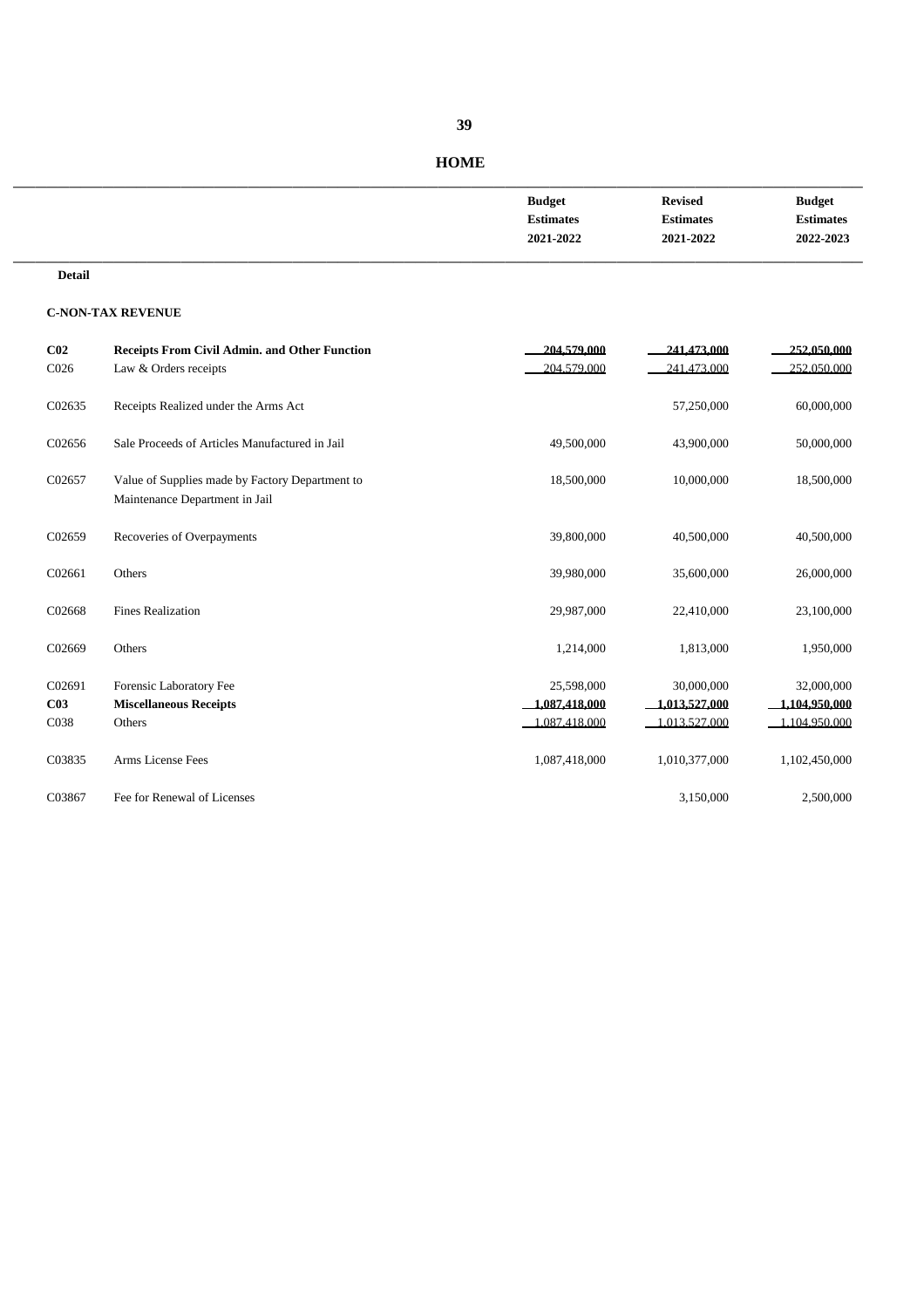#### **HUD & PHE DEPARTMENT**

|                                                                                     |                  | Total Receipt: 1.094.000.000 |                  |
|-------------------------------------------------------------------------------------|------------------|------------------------------|------------------|
| Head of Department: The Secretary to Government of the Punjab, HUD & PHE DEPARTMENT |                  |                              |                  |
|                                                                                     | <b>Budget</b>    | <b>Revised</b>               | <b>Budget</b>    |
|                                                                                     | <b>Estimates</b> | <b>Estimates</b>             | <b>Estimates</b> |
|                                                                                     | 2021-2022        | 2021-2022                    | 2022-2023        |
| <b>Summary</b>                                                                      |                  |                              |                  |
| <b>C-NON-TAX REVENUE</b>                                                            |                  |                              |                  |

| C02  | Receipts From Civil Admin. and Other Function | $-900.400.000$ | 1.058.064.000  | 1.094.000.000  |
|------|-----------------------------------------------|----------------|----------------|----------------|
| C027 | <b>Community Services Receipts</b>            | $-309.900.000$ | 423.064.000    | 444.000.000    |
| C029 | Social Services Miscellaneous                 | $-590,500,000$ | $-635,000,000$ | $-650,000,000$ |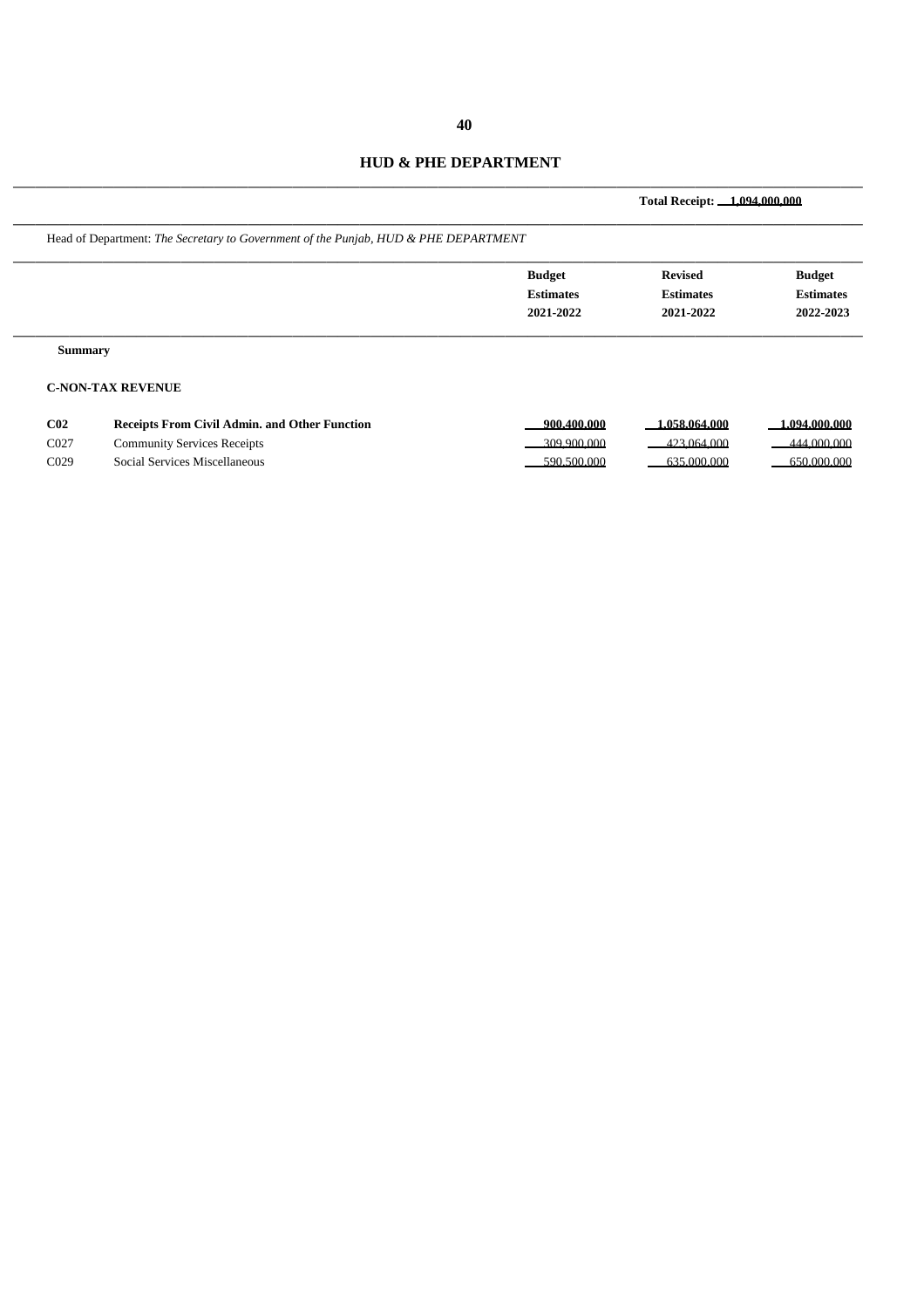#### **HUD & PHE DEPARTMENT**

| <b>Budget</b>    | <b>Revised</b>   | <b>Budget</b>    |
|------------------|------------------|------------------|
| <b>Estimates</b> | <b>Estimates</b> | <b>Estimates</b> |
| 2021-2022        | 2021-2022        | 2022-2023        |
|                  |                  |                  |

**Detail**

| C <sub>02</sub>  | <b>Receipts From Civil Admin. and Other Function</b> | 900.400.000 | 1.058.064.000 | .094.000.000 |
|------------------|------------------------------------------------------|-------------|---------------|--------------|
| C <sub>027</sub> | <b>Community Services Receipts</b>                   | 309.900.000 | 423,064,000   | 444,000,000  |
| C02724           | Recoveries of Overpayments                           | 28,047,000  | 8,437,000     | 24,500,000   |
| C02725           | Collection of Payments for Services Rendered         |             | 427,000       |              |
| C02726           | Others                                               | 281,853,000 | 414,200,000   | 419,500,000  |
| C <sub>029</sub> | Social Services Miscellaneous                        | 590.500.000 | 635,000,000   | 650,000,000  |
| C02931           | Sale of Plots                                        | 350,000,000 | 470,000,000   | 480,000,000  |
| C02933           | Income from Satellite Town Scheme                    | 150,000,000 | 110,000,000   | 110,000,000  |
| C02950           | Others - Housing and Physical Planning               | 90,500,000  | 55,000,000    | 60,000,000   |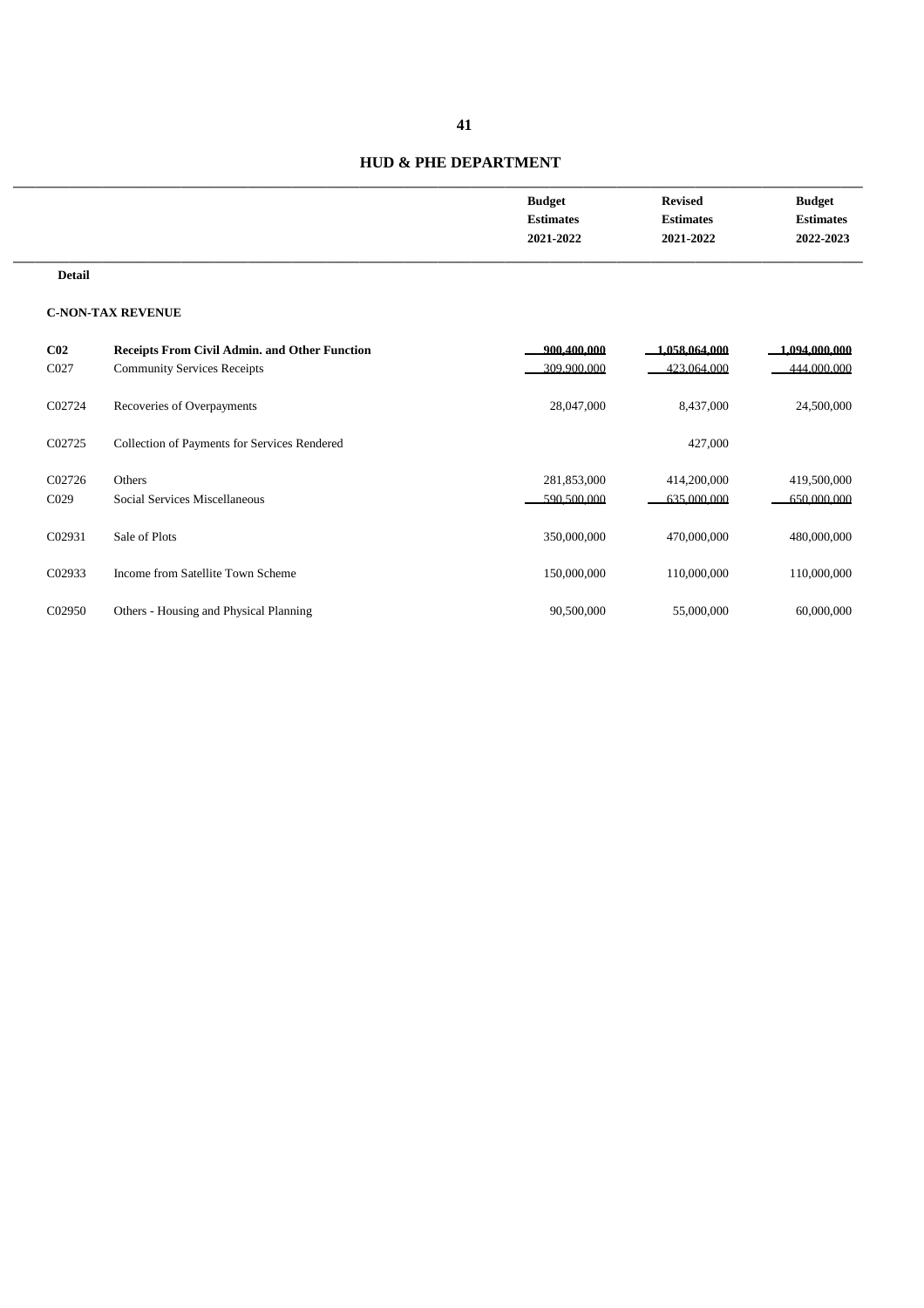#### **INDUSTRIES**

|                 |                                                                                                  |                  | Total Receipt: 551.550.000 |                  |
|-----------------|--------------------------------------------------------------------------------------------------|------------------|----------------------------|------------------|
|                 | Head of Department: The Secretary to Government of the Punjab, Industries and Mineral Devlopment |                  |                            |                  |
|                 |                                                                                                  | <b>Budget</b>    | <b>Revised</b>             | <b>Budget</b>    |
|                 |                                                                                                  | <b>Estimates</b> | <b>Estimates</b>           | <b>Estimates</b> |
|                 |                                                                                                  | 2021-2022        | 2021-2022                  | 2022-2023        |
|                 | <b>Summary</b>                                                                                   |                  |                            |                  |
|                 | <b>C-NON-TAX REVENUE</b>                                                                         |                  |                            |                  |
| C <sub>02</sub> | <b>Receipts From Civil Admin. and Other Function</b>                                             | 215.562.000      | 212,356,000                | 227,500,000      |
| 0.022           | $\alpha$ iii needs the metal                                                                     | 0.1772000        | $0.10 \times 0.00$         | 227.50000        |

| C023 | General Admn. Receipts-Receipt Eco. Regulation | 215.562.000 | 212.356.000    | 227.500.000    |
|------|------------------------------------------------|-------------|----------------|----------------|
| C03  | <b>Miscellaneous Receipts</b>                  | 196.520.000 | $-160.805.000$ | $-324.050.000$ |
| C035 | Economic Services Receipts - Others            | 192.320.000 | 157.805.000    | 307.850.000    |
| C038 | Others                                         | 4.200.000   | 3.000.000      | 16.200.000     |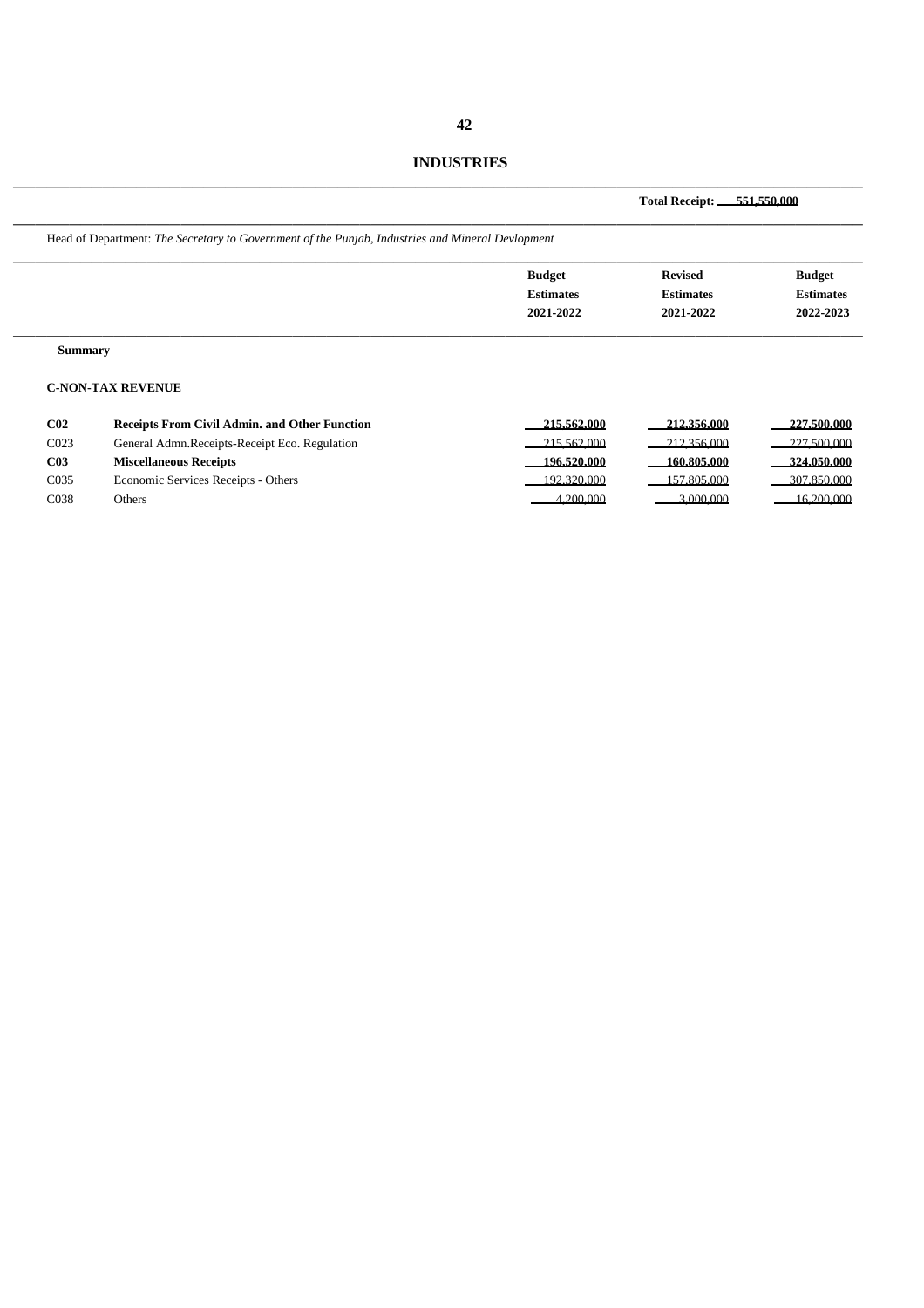# **INDUSTRIES**

| <b>Budget</b>    | <b>Revised</b>   | <b>Budget</b>    |
|------------------|------------------|------------------|
| <b>Estimates</b> | <b>Estimates</b> | <b>Estimates</b> |
| 2021-2022        | 2021-2022        | 2022-2023        |
|                  |                  |                  |

#### **Detail**

| C <sub>02</sub> | <b>Receipts From Civil Admin. and Other Function</b>                          | 215.562.000 | 212.356.000 | 227.500.000 |
|-----------------|-------------------------------------------------------------------------------|-------------|-------------|-------------|
| C023            | General Admn.Receipts-Receipt Eco. Regulation                                 | 215.562.000 | 212.356.000 | 227,500,000 |
| C02304          | Receipts under the Companies Ordinance, 1984                                  | 7,012,000   | 3,806,000   | 7,100,000   |
| C02306          | Receipt under the Weights and Measures and Trade                              | 208,550,000 | 208,550,000 | 220,400,000 |
| C <sub>03</sub> | <b>Miscellaneous Receipts</b>                                                 | 196.520.000 | 160.805.000 | 324.050.000 |
| C035            | Economic Services Receipts - Others                                           | 192.320.000 | 157 805 000 | 307 850 000 |
| C03506          | <b>Industrial Safety - Explosives Department</b>                              | 6,500,000   |             |             |
| C03512          | Sale of Other Government Publications                                         | 10,000,000  | 10,000,000  | 10,000,000  |
| C03518          | Sale of Other Forms                                                           | 27,500,000  | 20,000,000  | 27,600,000  |
| C03520          | Printing Charges for Work done for Provincial<br><b>Government Department</b> | 115,000,000 | 100,000,000 | 115,000,000 |
| C03523          | Other                                                                         | 7,500,000   | 350,000     | 7,500,000   |
| C03541          | <b>Industries Receipts</b>                                                    |             | 277,000     |             |
| C03544          | Fees of Inspection of Boilers                                                 | 18,500,000  | 20,800,000  | 36,000,000  |
| C03545          | Fees under Partnership Act 1932                                               | 5,750,000   | 5,750,000   | 110,750,000 |
| C03546          | Recoveries of Overpayments                                                    | 1,570,000   | 628,000     | 1,000,000   |
| C038            | Others                                                                        | 4.200.000   | 3.000.000   | 16.200.000  |
| C03818          | Fees for Registration of Societies under the<br><b>Registration Act</b>       | 4,200,000   | 3,000,000   | 16,200,000  |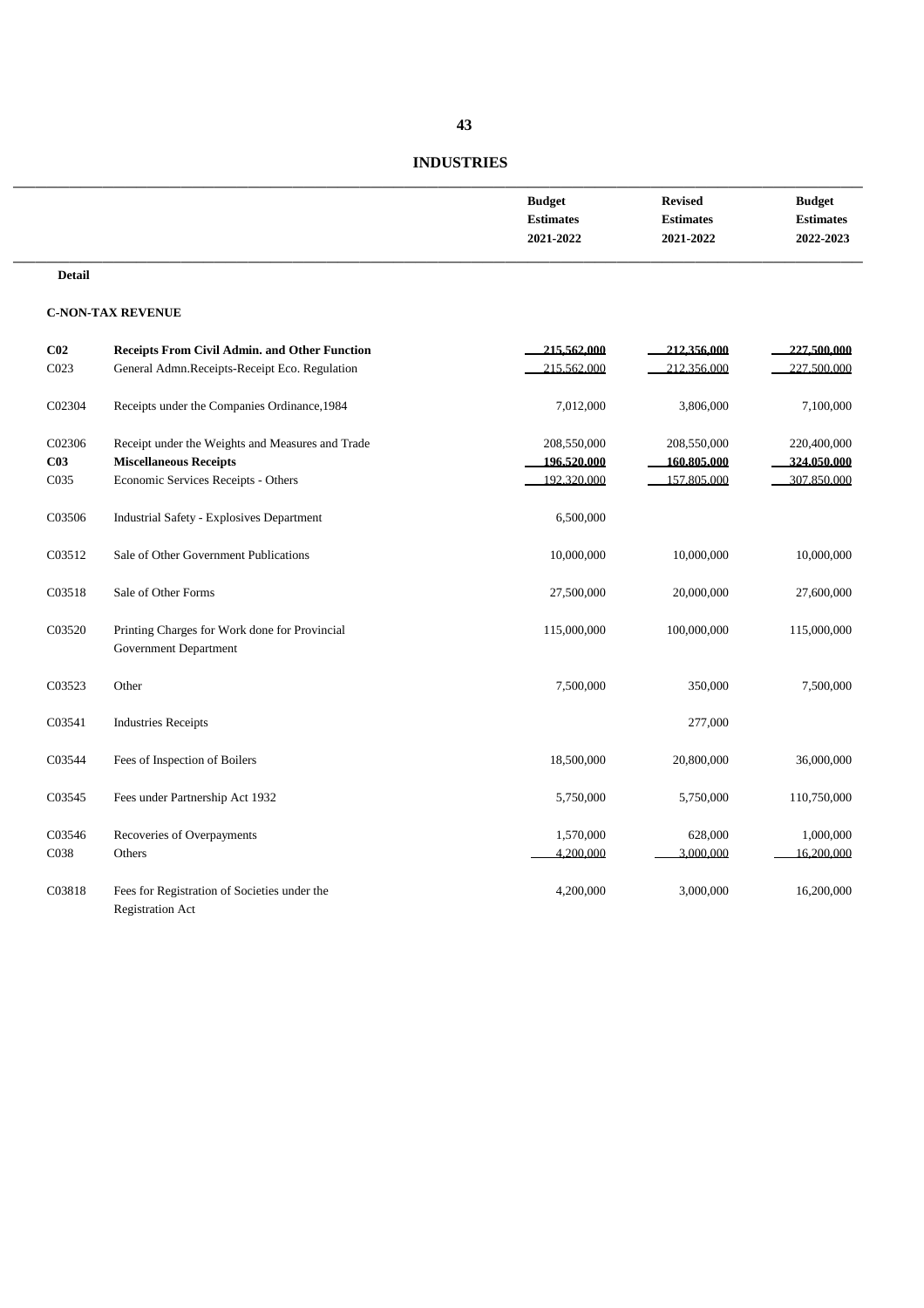# **IRRIGATION**

|                  |                                                                           |                                                | Total Receipt: 8.435.000.000                    |                                                |
|------------------|---------------------------------------------------------------------------|------------------------------------------------|-------------------------------------------------|------------------------------------------------|
|                  | Head of Department: The Secretary to Government of the Punjab, Irrigation |                                                |                                                 |                                                |
|                  |                                                                           | <b>Budget</b><br><b>Estimates</b><br>2021-2022 | <b>Revised</b><br><b>Estimates</b><br>2021-2022 | <b>Budget</b><br><b>Estimates</b><br>2022-2023 |
| <b>Summary</b>   |                                                                           |                                                |                                                 |                                                |
|                  | <b>C-NON-TAX REVENUE</b>                                                  |                                                |                                                 |                                                |
| C <sub>03</sub>  | <b>Miscellaneous Receipts</b>                                             | 11.317.000.000                                 | 6.627.000.000                                   | 8.435.000.000                                  |
| CO <sub>34</sub> | Eco.Services Receipts Cooperation, Irrigation                             | 11.317.000.000                                 | 6.627.000.000                                   | 8.435.000.000                                  |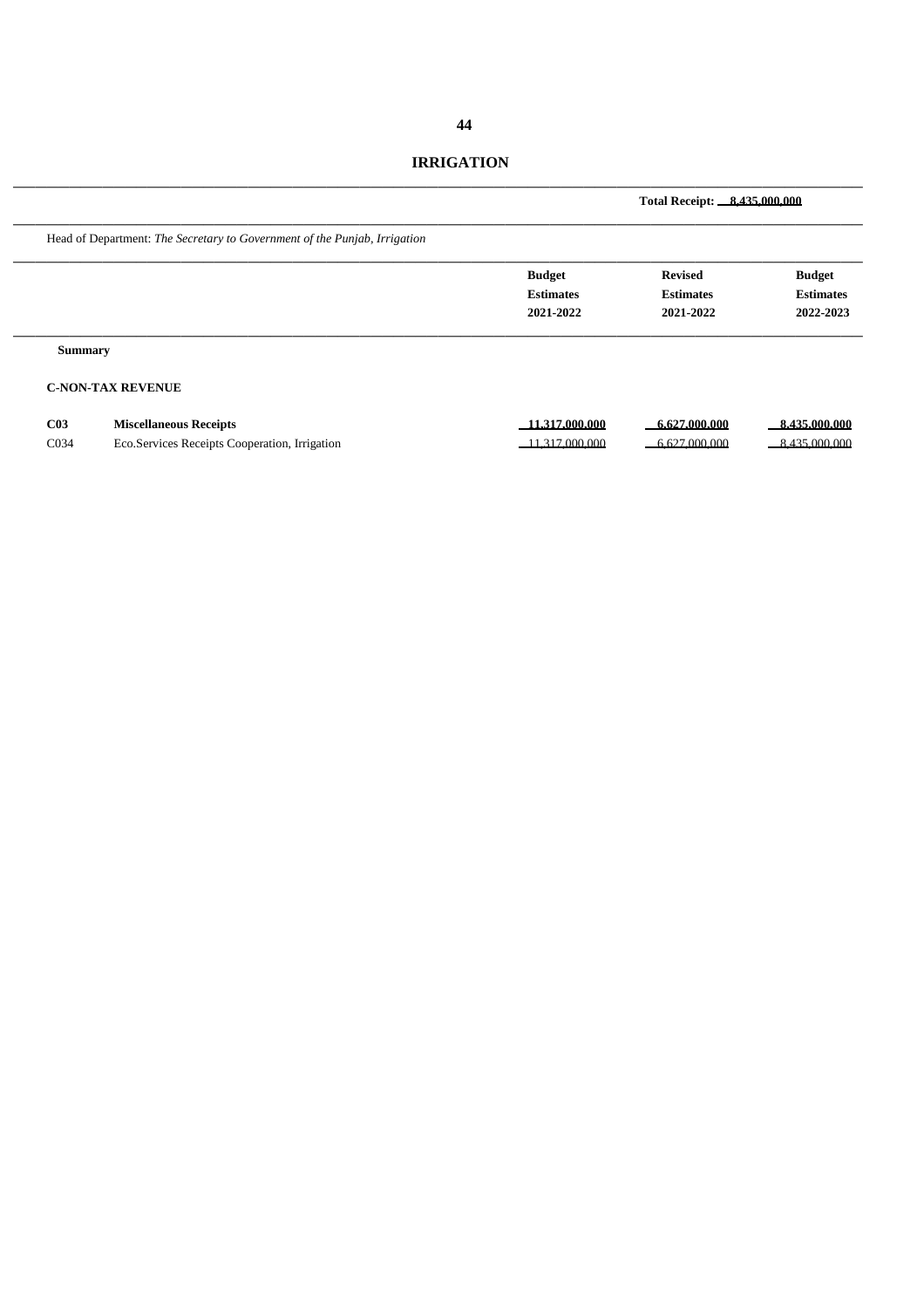# **IRRIGATION**

| <b>Budget</b>    | <b>Revised</b>   | <b>Budget</b>    |
|------------------|------------------|------------------|
| <b>Estimates</b> | <b>Estimates</b> | <b>Estimates</b> |
| 2021-2022        | 2021-2022        | 2022-2023        |
|                  |                  |                  |

#### **Detail**

| C <sub>03</sub><br>CO <sub>34</sub> | <b>Miscellaneous Receipts</b><br>Eco. Services Receipts Cooperation, Irrigation | 11.317.000.000<br>11.317.000.000 | 6.627.000.000<br>6.627.000.000 | 8.435.000.000<br>8.435,000,000 |
|-------------------------------------|---------------------------------------------------------------------------------|----------------------------------|--------------------------------|--------------------------------|
| C03431                              | Direct Receipts on Account of Water Rates                                       | 7,915,200,000                    | 5,500,000,000                  | 7,000,000,000                  |
| C03432                              | Direct Receipts on Account of Sale of Water                                     | 2,014,050,000                    | 300,000,000                    | 550,000,000                    |
| C03433                              | Recoveries of Expenditures                                                      | 5,500,000                        | 500,000                        |                                |
| C03434                              | Others                                                                          | 765,701,000                      | 210,000,000                    | 225,000,000                    |
| C03435                              | Tolls on Barrages                                                               | 538,549,000                      | 538,500,000                    | 580,000,000                    |
| C03465                              | Other                                                                           | 78,000,000                       | 78,000,000                     | 80,000,000                     |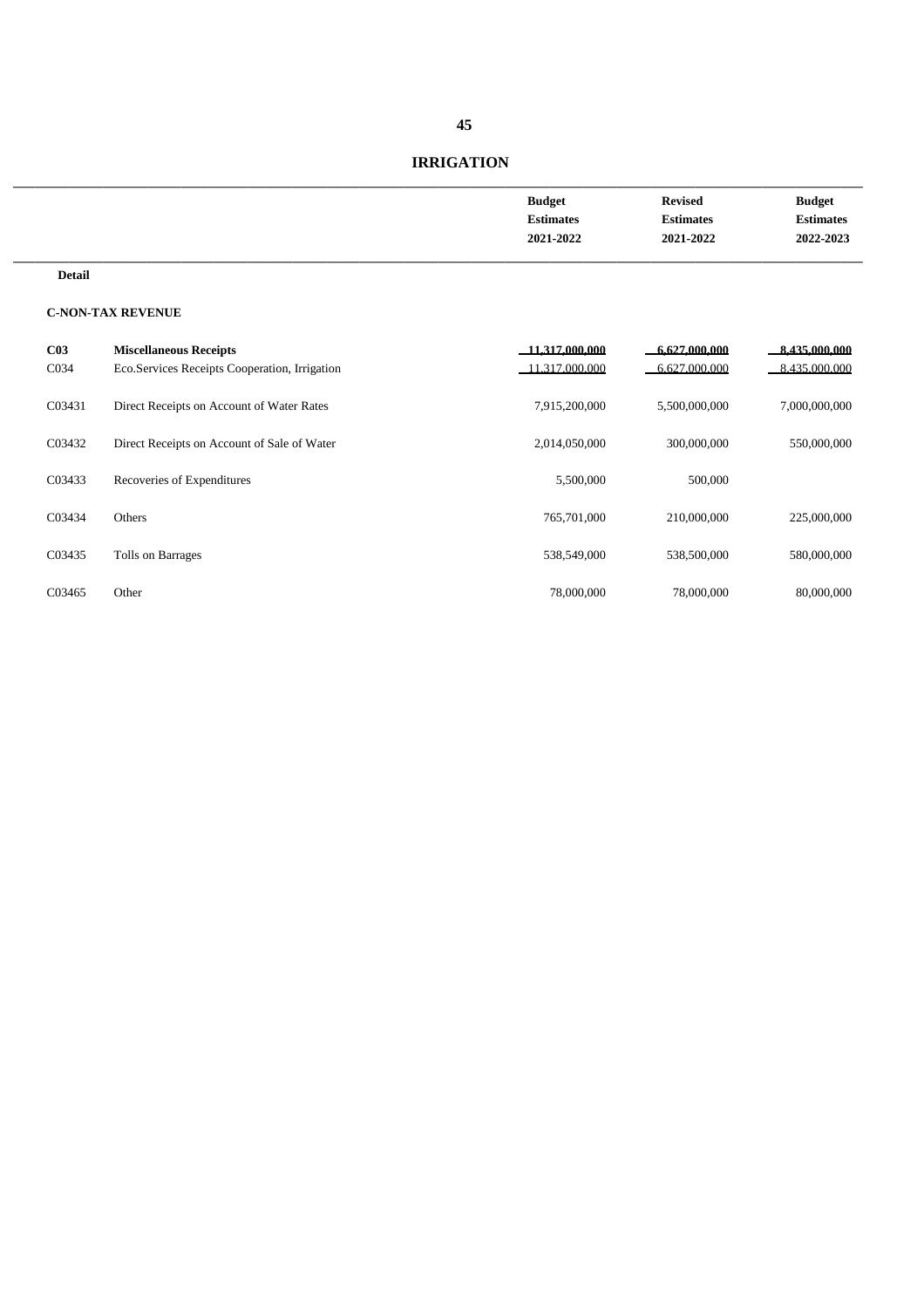# **LAW AND PARLIAMENTARY AFFAIRS**

|                                                                                              |                  | Total Receipt: 756,000,000 |                  |
|----------------------------------------------------------------------------------------------|------------------|----------------------------|------------------|
| Head of Department: The Secretary to Government of the Punjab, Law and Parliamentary Affairs |                  |                            |                  |
|                                                                                              | <b>Budget</b>    | <b>Revised</b>             | <b>Budget</b>    |
|                                                                                              | <b>Estimates</b> | <b>Estimates</b>           | <b>Estimates</b> |
|                                                                                              | 2021-2022        | 2021-2022                  | 2022-2023        |
| <b>Summary</b>                                                                               |                  |                            |                  |
| <b>C-NON-TAX REVENUE</b>                                                                     |                  |                            |                  |

| C02            | <b>Receipts From Civil Admin, and Other Function</b> | 750.100.000 | 740.050.000 | 756.000.000 |
|----------------|------------------------------------------------------|-------------|-------------|-------------|
| $\bigcirc$ 026 | Law & Orders receipts                                | 750.100.000 | 740.050.000 | 756.000.000 |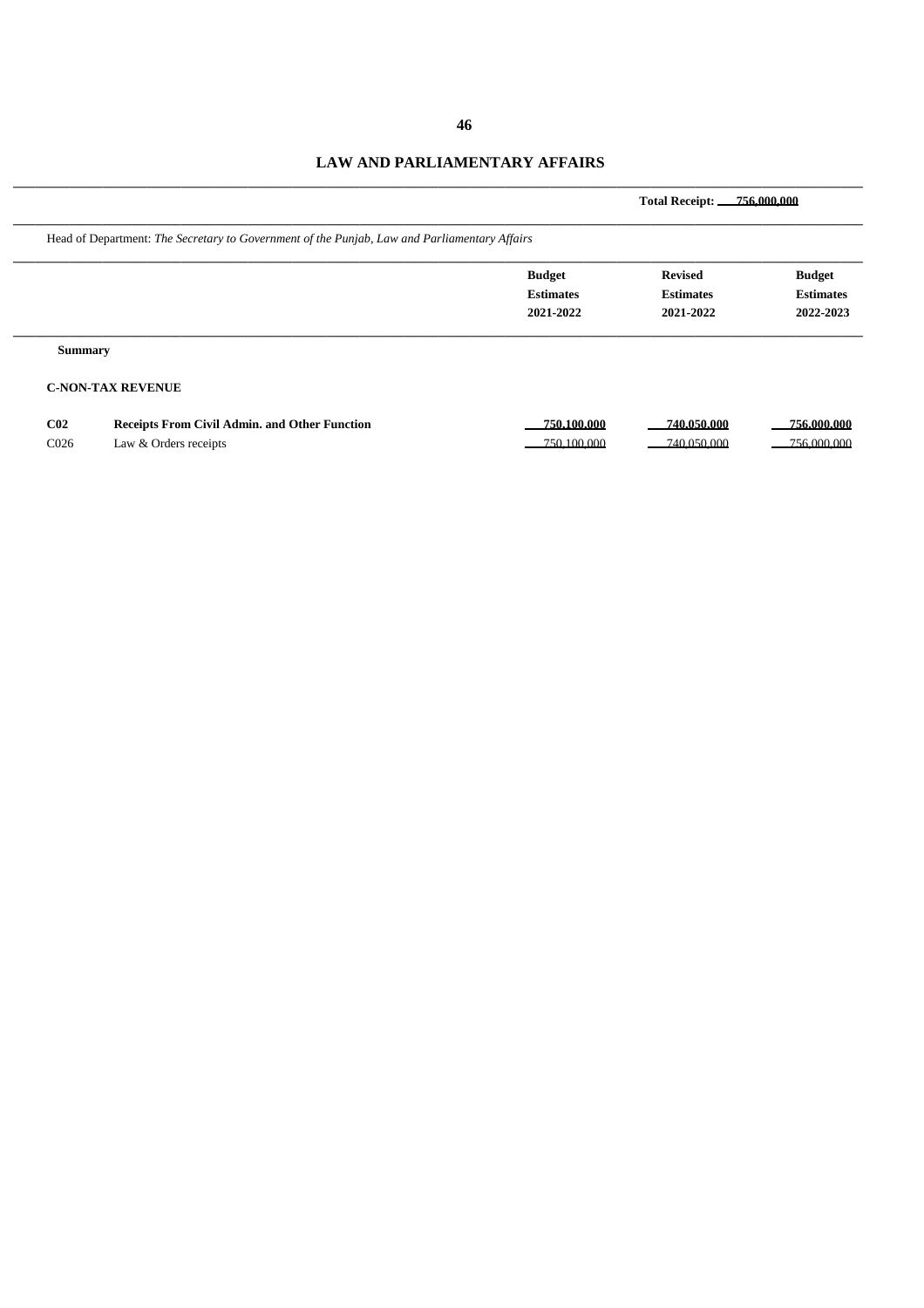#### **LAW AND PARLIAMENTARY AFFAIRS**

| <b>Budget</b>    | <b>Revised</b>   | <b>Budget</b>    |
|------------------|------------------|------------------|
| <b>Estimates</b> | <b>Estimates</b> | <b>Estimates</b> |
| 2021-2022        | 2021-2022        | 2022-2023        |
|                  |                  |                  |

**Detail**

| C <sub>02</sub>    | <b>Receipts From Civil Admin. and Other Function</b> | 750.100.000 | 740.050.000 | 756.000.000 |
|--------------------|------------------------------------------------------|-------------|-------------|-------------|
| C <sub>026</sub>   | Law & Orders receipts                                | 750.100.000 | 740.050.000 | 756,000,000 |
| C02601             | Sale Proceeds of Unclaimed and Escheated Property    | 35,500,000  | 57,350,000  | 63,750,000  |
| C <sub>02602</sub> | Court Fees Realized in Cash                          | 10,400,000  | 5,200,000   | 5,500,000   |
| C02603             | General Fees Realized in Cash                        |             | 19,250,000  | 21,100,000  |
| C02604             | General Fees, Fines and Forfeitures                  | 617,700,000 | 541,100,000 | 543,900,000 |
| C02610             | Recoveries of Overpayments                           | 49,500,000  | 47,500,000  | 48,500,000  |
| C <sub>02612</sub> | Collection of the Payments of Service Rendered       | 10,500,000  | 12,500,000  | 13,250,000  |
| C02613             | Others                                               | 26,500,000  | 57,150,000  | 60,000,000  |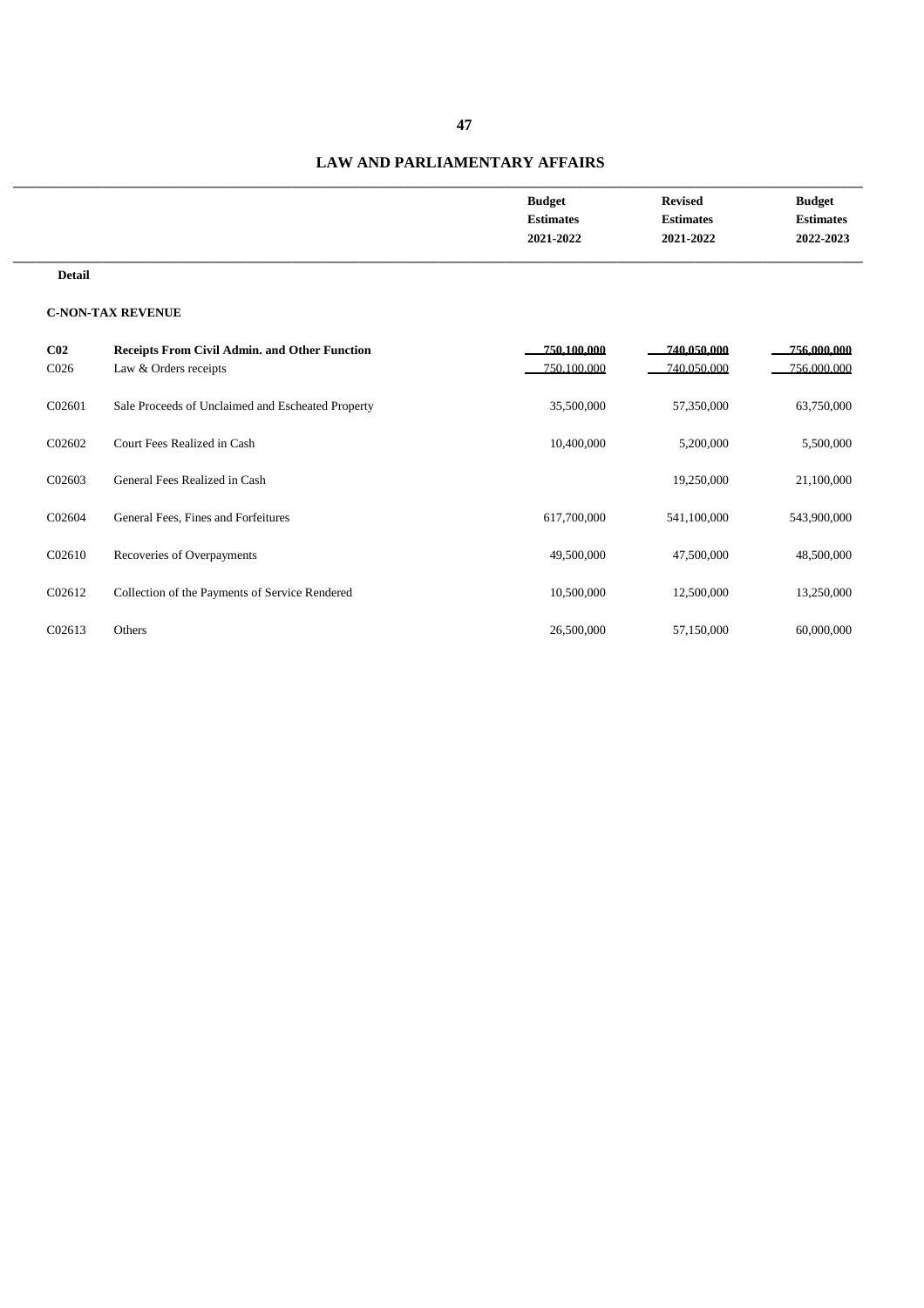# **LIVESTOCK AND DAIRY DEVELOPMENT**

|                                                                                                |                                                | Total Receipt: 1.453.080.000                    |                                                |
|------------------------------------------------------------------------------------------------|------------------------------------------------|-------------------------------------------------|------------------------------------------------|
| Head of Department: The Secretary to Government of the Punjab, Livestock and Dairy Development |                                                |                                                 |                                                |
|                                                                                                | <b>Budget</b><br><b>Estimates</b><br>2021-2022 | <b>Revised</b><br><b>Estimates</b><br>2021-2022 | <b>Budget</b><br><b>Estimates</b><br>2022-2023 |
| <b>Summary</b>                                                                                 |                                                |                                                 |                                                |
| <b>C-NON-TAX REVENUE</b>                                                                       |                                                |                                                 |                                                |
| C <sub>03</sub><br><b>Miscellaneous Receipts</b>                                               | 1.270.002.000                                  | 1.413.000.000                                   | 1.453.080.000                                  |

| C03  | <b>Miscellaneous Receipts</b>                               | .270.002.000    | 1.000.000    | .080.000 |
|------|-------------------------------------------------------------|-----------------|--------------|----------|
| C032 | Economic Services Receipts Fisheries $\alpha$<br>. & Anımal | .000<br>270.002 | 000<br>, 000 | .080.000 |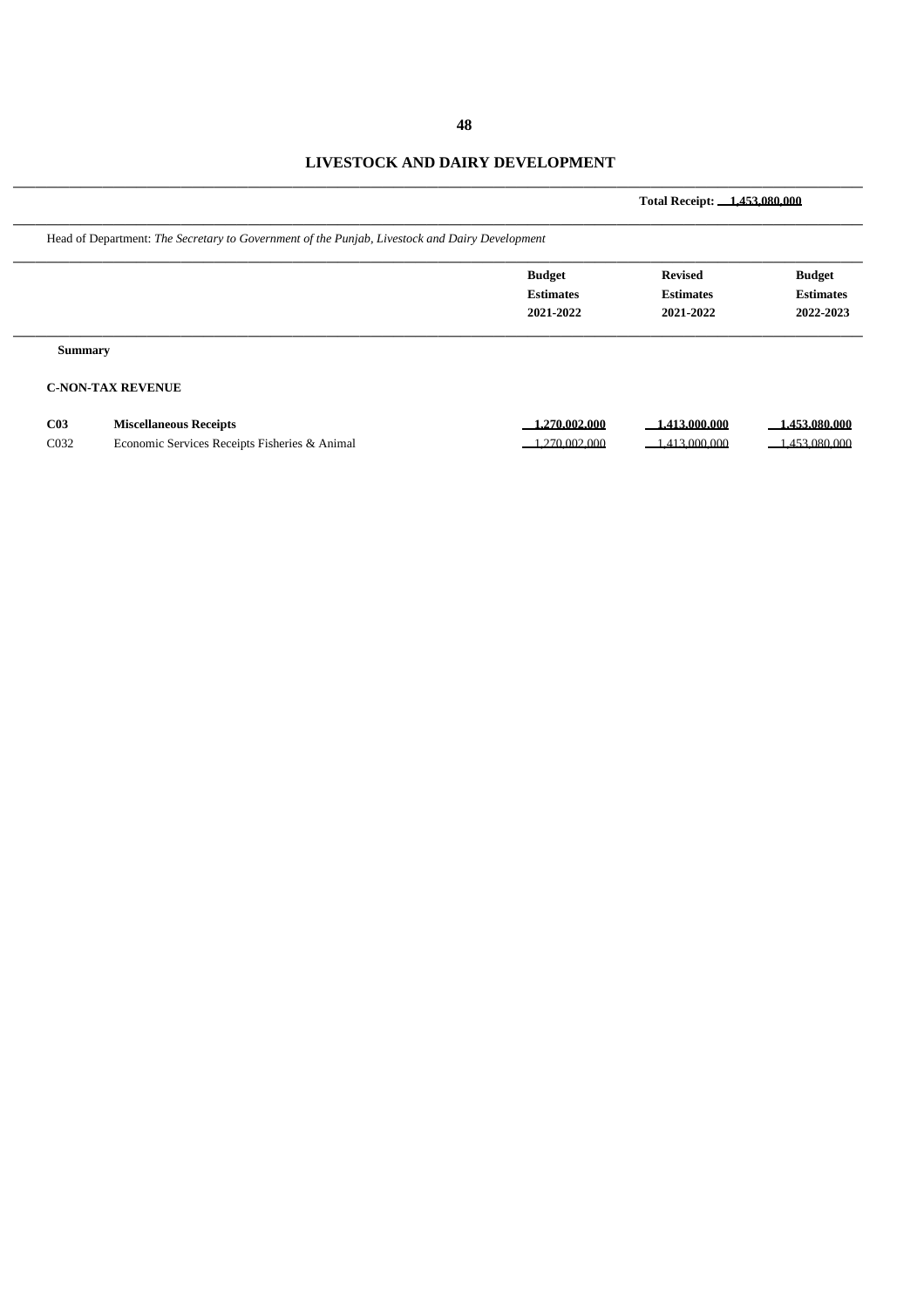# **49**

#### **LIVESTOCK AND DAIRY DEVELOPMENT**

| <b>Budget</b>    | <b>Revised</b>   | <b>Budget</b>    |
|------------------|------------------|------------------|
| <b>Estimates</b> | <b>Estimates</b> | <b>Estimates</b> |
| 2021-2022        | 2021-2022        | 2022-2023        |
|                  |                  |                  |

**Detail**

| C <sub>03</sub>   | <b>Miscellaneous Receipts</b>                     | .270.002.000 | 1.413.000.000 | .453.080.000 |
|-------------------|---------------------------------------------------|--------------|---------------|--------------|
| C <sub>0</sub> 32 | Economic Services Receipts Fisheries & Animal     | .270.002.000 | 1.413.000.000 | 453.080.000  |
| C03223            | Receipts from Livestock Farms                     | 375,733,000  | 465,500,000   | 465,400,000  |
| C03224            | Receipts from Broiler Farms                       | 219,000,000  | 170,250,000   | 175,200,000  |
| C03225            | Receipts from Research Institutes                 | 125,587,000  | 75,500,000    | 95,430,000   |
| C03226            | Receipts from Transferred Agricultural Farms      | 60,951,000   | 45,550,000    | 50,300,000   |
| C03227            | <b>Insemination Fees</b>                          | 140,767,000  | 132,750,000   | 135,150,000  |
| C03228            | Receipts from Biological Section                  | 136,030,000  | 387,050,000   | 390,500,000  |
| C03229            | Recoveries of Overpayments                        | 20,500,000   | 20,400,000    | 20,500,000   |
| C03231            | Others                                            | 150,834,000  | 110,500,000   | 115,100,000  |
| C03232            | Receipts on account of sales of Semen doses procu | 40,600,000   | 5,500,000     | 5,500,000    |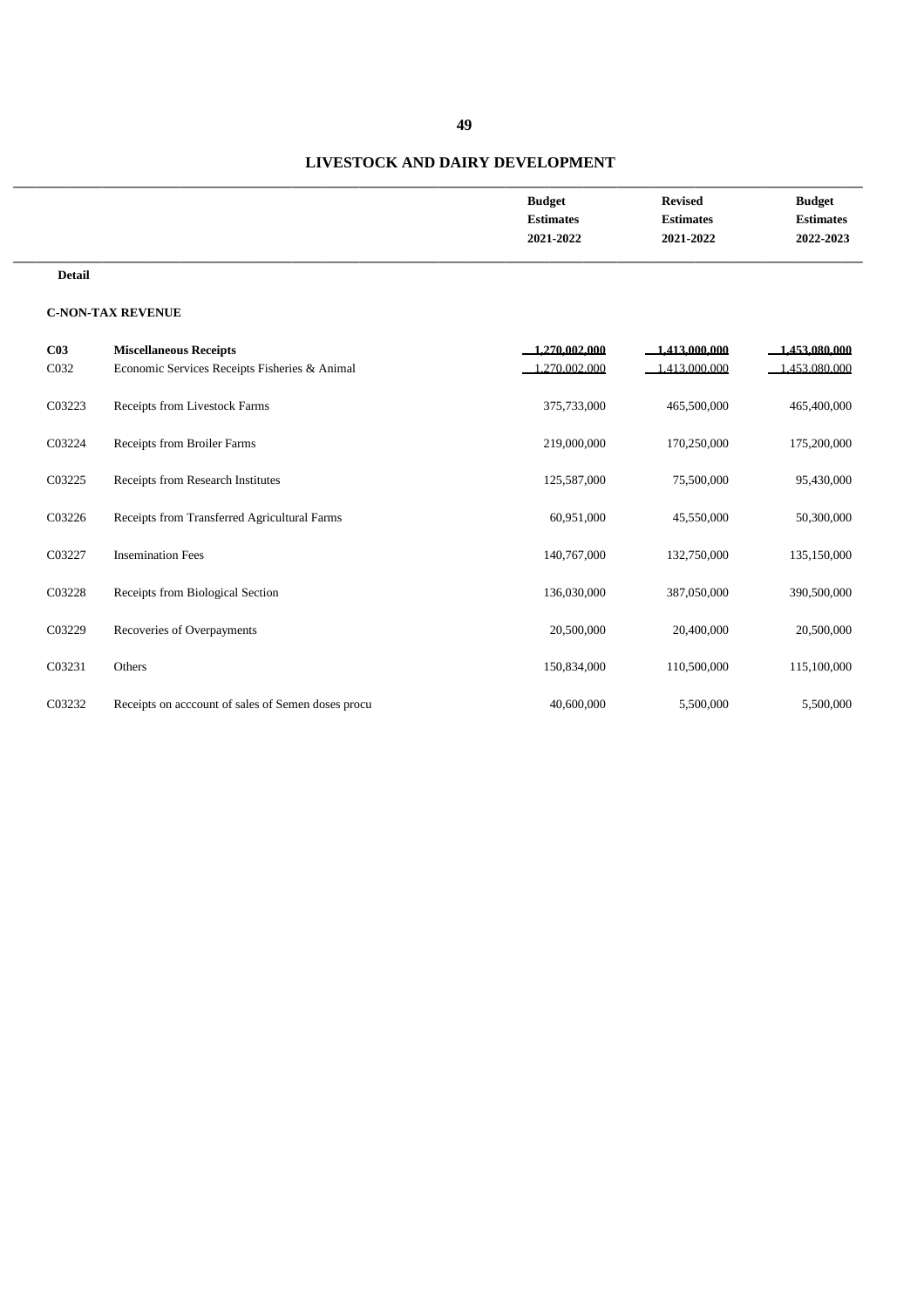#### **MINES AND MINERALS**

|                  |                                                                                   |                                                | Total Receipt: 12.000.000.000                   |                                                |  |  |  |  |
|------------------|-----------------------------------------------------------------------------------|------------------------------------------------|-------------------------------------------------|------------------------------------------------|--|--|--|--|
|                  | Head of Department: The Secretary to Government of the Punjab, Mines and Minerals |                                                |                                                 |                                                |  |  |  |  |
|                  |                                                                                   | <b>Budget</b><br><b>Estimates</b><br>2021-2022 | <b>Revised</b><br><b>Estimates</b><br>2021-2022 | <b>Budget</b><br><b>Estimates</b><br>2022-2023 |  |  |  |  |
| <b>Summary</b>   |                                                                                   |                                                |                                                 |                                                |  |  |  |  |
|                  | <b>C-NON-TAX REVENUE</b>                                                          |                                                |                                                 |                                                |  |  |  |  |
| C <sub>03</sub>  | <b>Miscellaneous Receipts</b>                                                     | $-11.660.000.000$                              | $-11.200.000.000$                               | $\_12,000,000,000$                             |  |  |  |  |
| C <sub>038</sub> | Others                                                                            | 11.660.000.000                                 | 11.200.000.000                                  | 12.000.000.000                                 |  |  |  |  |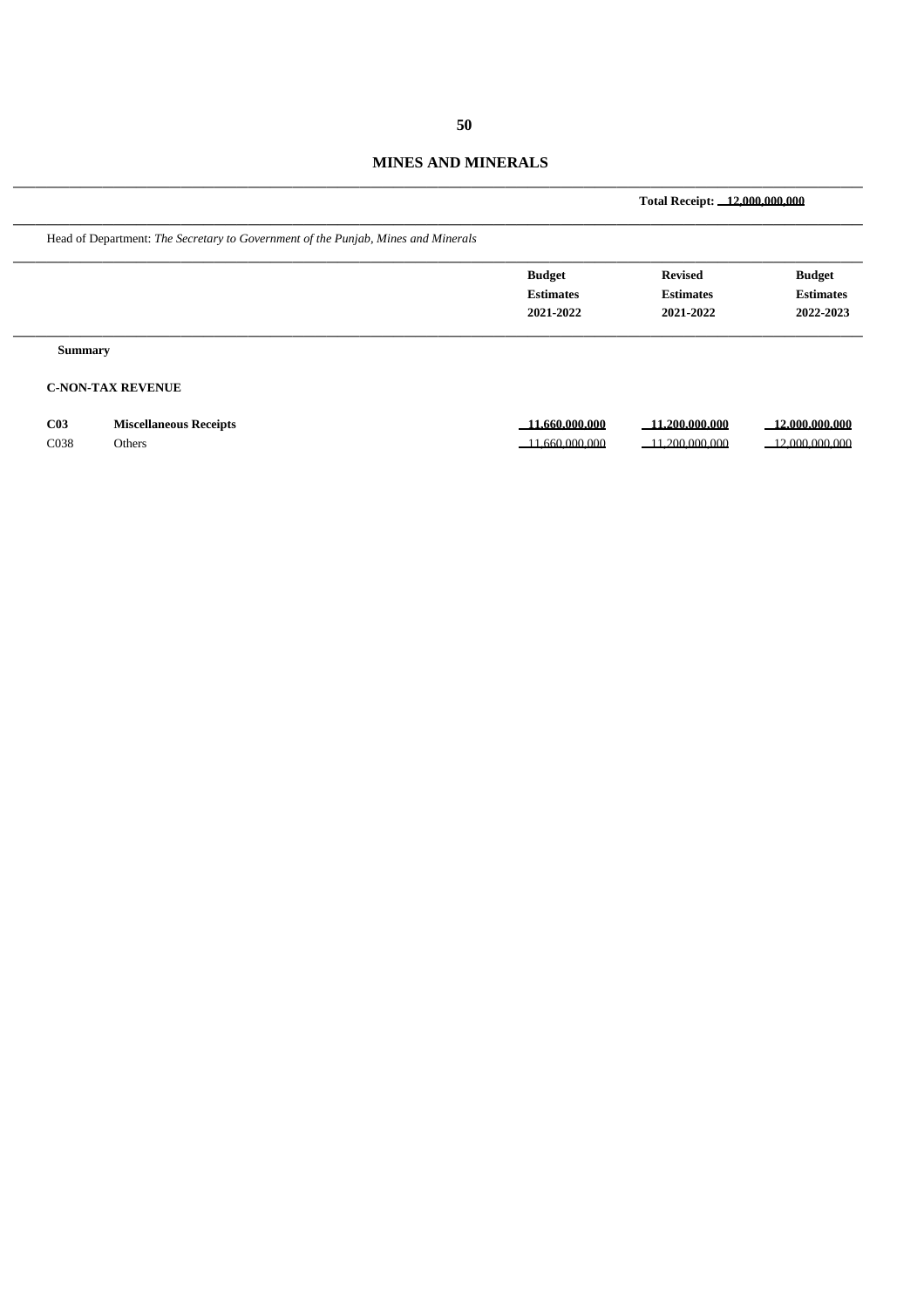| <b>Budget</b>    | <b>Revised</b>   | <b>Budget</b>    |
|------------------|------------------|------------------|
| <b>Estimates</b> | <b>Estimates</b> | <b>Estimates</b> |
| 2021-2022        | 2021-2022        | 2022-2023        |
|                  |                  |                  |

#### **Detail**

| C03              | <b>Miscellaneous Receipts</b>               | 11.660.000.000 | 11.200.000.000 | 12.000.000.000 |
|------------------|---------------------------------------------|----------------|----------------|----------------|
| C <sub>038</sub> | Others                                      | 11.660.000.000 | 11.200.000.000 | 2,000,000,000  |
| C03808           | Receipts under the Mines and Oil fields and | 11.660.000.000 | 11.200.000.000 | 12,000,000,000 |
|                  | Mineral Development Act                     |                |                |                |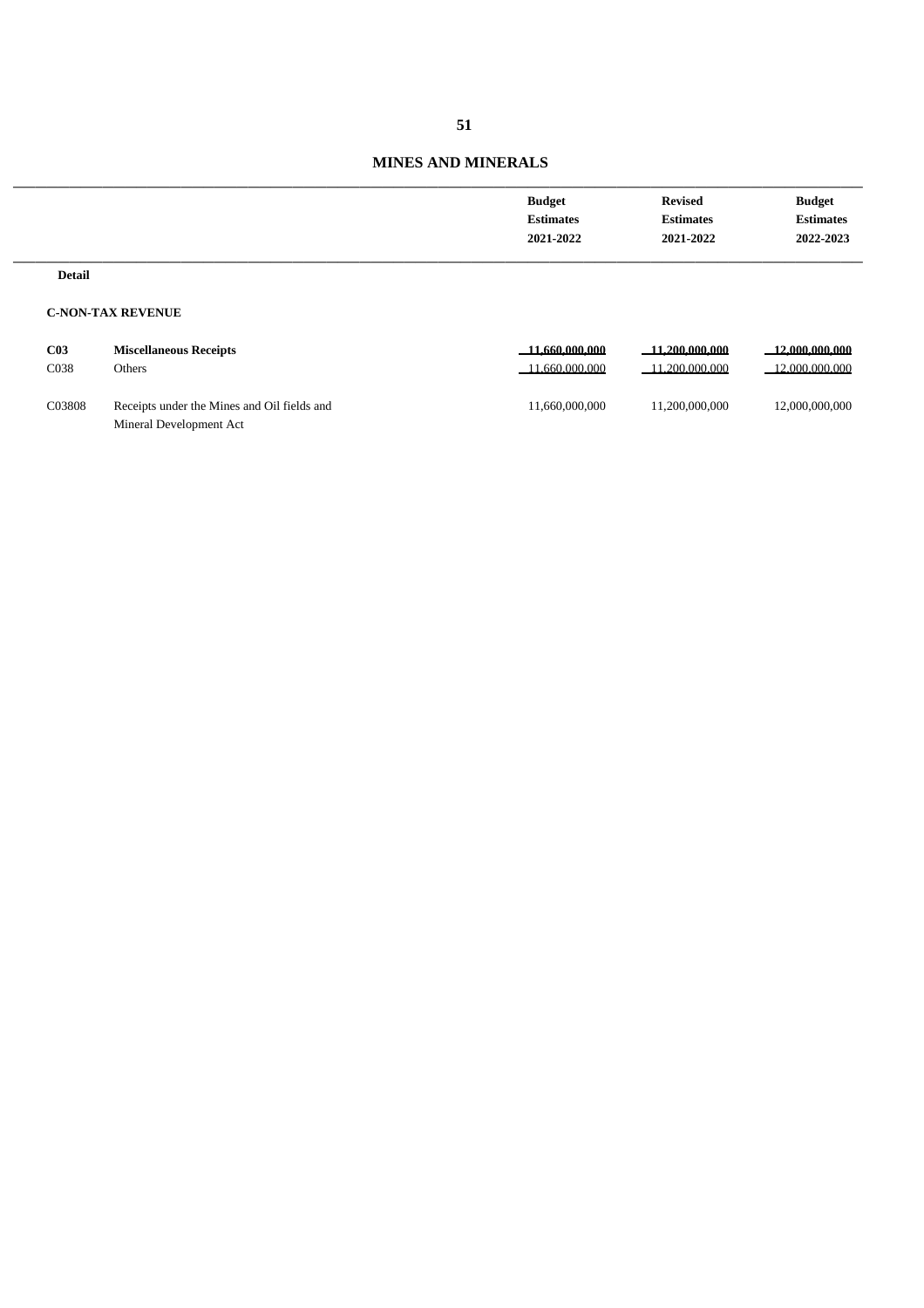|                                                        |                  | Total Receipt: 6,032,000,000 |                  |  |
|--------------------------------------------------------|------------------|------------------------------|------------------|--|
| Head of Department: Inspector General of Punjab Police |                  |                              |                  |  |
|                                                        | <b>Budget</b>    | <b>Revised</b>               | <b>Budget</b>    |  |
|                                                        | <b>Estimates</b> | <b>Estimates</b>             | <b>Estimates</b> |  |
|                                                        | 2021-2022        | 2021-2022                    | 2022-2023        |  |
| <b>Summary</b>                                         |                  |                              |                  |  |
| <b>C-NON-TAX REVENUE</b>                               |                  |                              |                  |  |

| C02              | <b>Receipts From Civil Admin, and Other Function</b> | 6.600.400.000 | 5.561.000.000 | 6.032.000.000 |
|------------------|------------------------------------------------------|---------------|---------------|---------------|
| C <sub>026</sub> | Law & Orders receipts                                | 6.600.400.000 | 5.561.000.000 | 6.032.000.000 |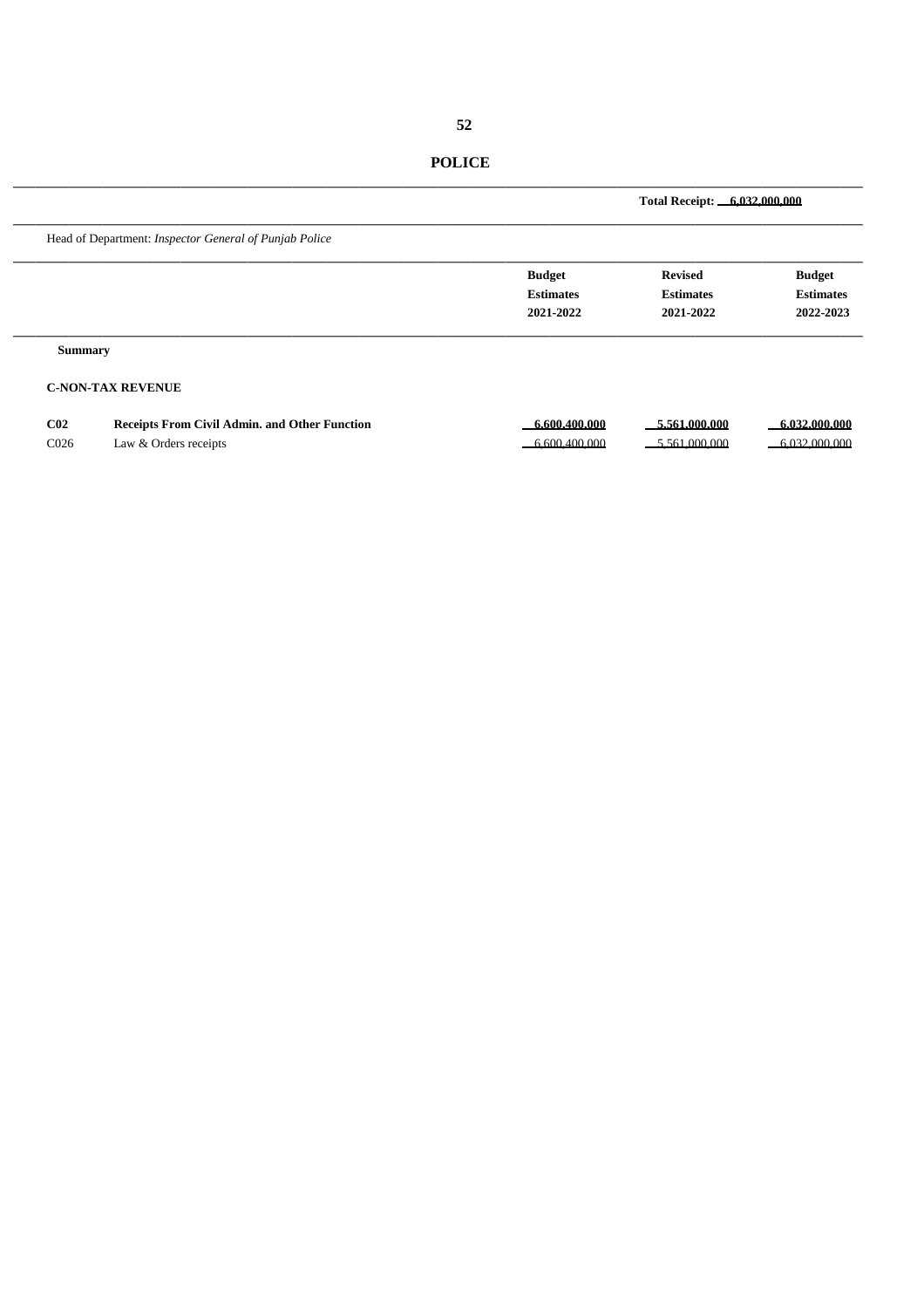| <b>Budget</b>    | <b>Revised</b>   | <b>Budget</b>    |
|------------------|------------------|------------------|
| <b>Estimates</b> | <b>Estimates</b> | <b>Estimates</b> |
| 2021-2022        | 2021-2022        | 2022-2023        |
|                  |                  |                  |

#### **Detail**

| C <sub>02</sub><br>C <sub>026</sub> | <b>Receipts From Civil Admin. and Other Function</b><br>Law & Orders receipts | 6.600.400.000<br>6.600.400.000 | 5.561.000.000<br>5.561.000.000 | 6.032.000.000<br>6.032.000.000 |
|-------------------------------------|-------------------------------------------------------------------------------|--------------------------------|--------------------------------|--------------------------------|
| C02631                              | Police Supplied to Railway                                                    | 1,400,000                      | 200,000                        | 100,000,000                    |
| C02632                              | Police Supplied to Federal Government                                         | 40,100,000                     | 60,600,000                     | 65,550,000                     |
| C02634                              | Police Supplied to Public Departments, Private                                | 310,000,000                    | 365,900,000                    | 371,773,000                    |
| C02635                              | Receipts Realized under the Arms Act                                          | 19,180,000                     |                                |                                |
| C02636                              | Fees, Fines and Forfeitures                                                   | 45,500,000                     | 62,700,000                     | 80,196,000                     |
| C02637                              | Motor Driving License                                                         | 932,500,000                    | 549,819,000                    | 689,870,000                    |
| C02638                              | <b>Traffic Fines</b>                                                          | 3,900,000,000                  | 3,432,300,000                  | 3,620,374,000                  |
| C0263A                              | <b>E-CHALLAN</b>                                                              | 669,470,000                    | 190,200,000                    | 400,000,000                    |
| C02640                              | Recoveries of Overpayments                                                    | 365,250,000                    | 336,228,000                    | 346,537,000                    |
| C02641                              | Collection of Payments for Service Rendered                                   | 7,000,000                      | 12,500,000                     | 7,500,000                      |
| C02642                              | Others                                                                        | 310,000,000                    | 550,553,000                    | 350,200,000                    |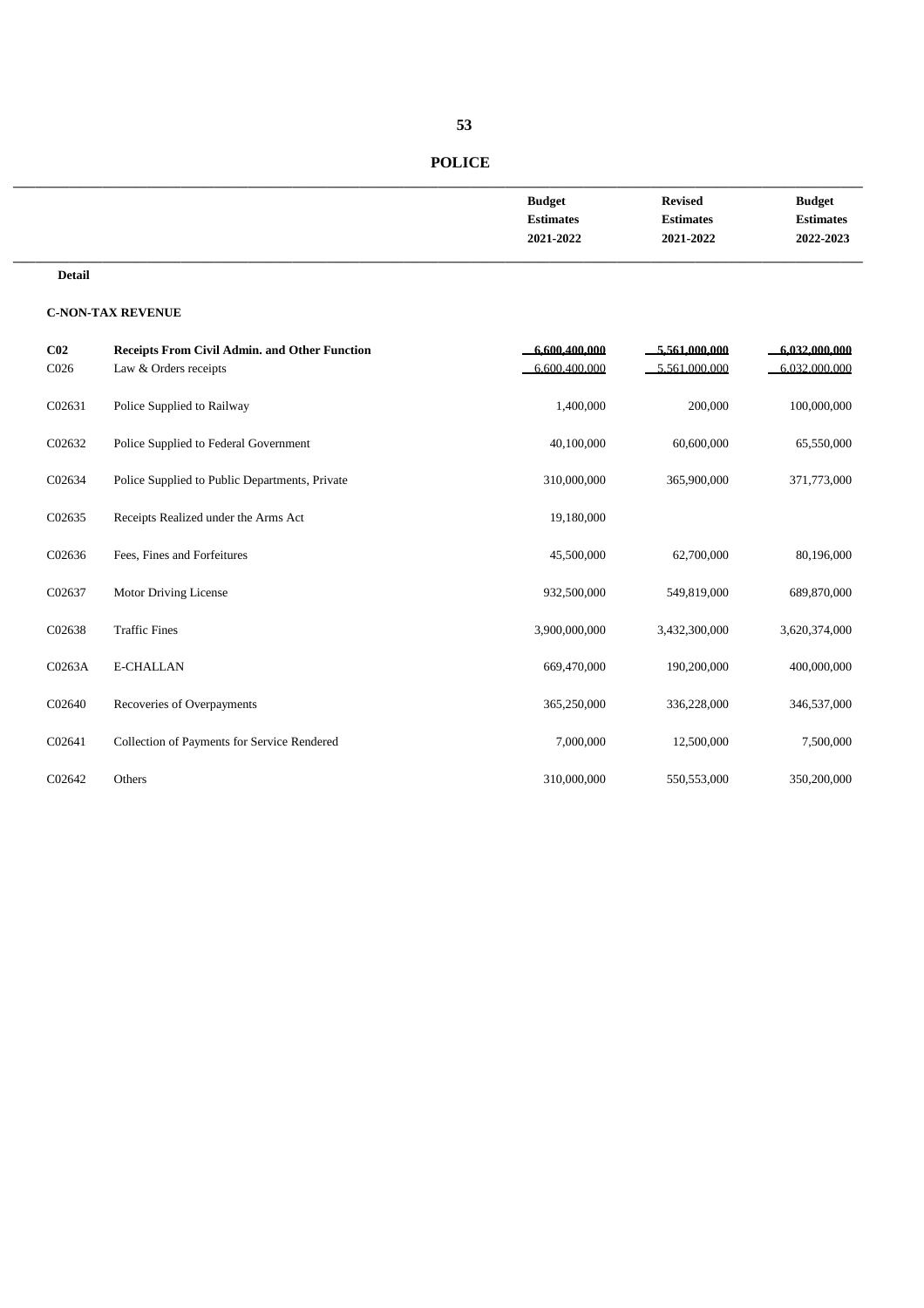# **MISCELLANEOUS**

\_\_\_\_\_\_\_\_\_\_\_\_\_\_\_\_\_\_\_\_\_\_\_\_\_\_\_\_\_\_\_\_\_\_\_\_\_\_\_\_\_\_\_\_\_\_\_\_\_\_\_\_\_\_\_\_\_\_\_\_\_\_\_\_\_\_\_\_\_\_\_\_\_\_\_\_

|                   |                                                      | Total Receipt: 19.608.082.000                  |                                                 |                                                |
|-------------------|------------------------------------------------------|------------------------------------------------|-------------------------------------------------|------------------------------------------------|
|                   | Head of Department: Miscellaneous                    |                                                |                                                 |                                                |
|                   |                                                      | <b>Budget</b><br><b>Estimates</b><br>2021-2022 | <b>Revised</b><br><b>Estimates</b><br>2021-2022 | <b>Budget</b><br><b>Estimates</b><br>2022-2023 |
| <b>Summary</b>    |                                                      |                                                |                                                 |                                                |
|                   | <b>C-NON-TAX REVENUE</b>                             |                                                |                                                 |                                                |
| C <sub>02</sub>   | <b>Receipts From Civil Admin. and Other Function</b> | 786.600.000                                    | 403.767.000                                     | 842.100.000                                    |
| CO <sub>21</sub>  | General Admn. Receipts-Organs of State               | 750,100,000                                    | 288.850.000                                     | 750.100.000                                    |
| C022              | General Admn. Receipts-Fiscal Admn.                  | 10.500.000                                     | 13 132 000                                      | 10.500.000                                     |
| CO <sub>23</sub>  | General Admn.Receipts-Receipt Eco. Regulation        |                                                | 348,000                                         | 500,000                                        |
| C027              | <b>Community Services Receipts</b>                   | 5.500.000                                      | 12.503.000                                      | 5.500.000                                      |
| C028              | <b>Social Services</b>                               | 15,000,000                                     | 87.434,000                                      | 70 000 000                                     |
| C <sub>029</sub>  | Social Services Miscellaneous                        | 5.500.000                                      | .500,000                                        | 5.500.000                                      |
| C <sub>03</sub>   | <b>Miscellaneous Receipts</b>                        | 17.937.539.000                                 | 19.113.233.000                                  | 18.765.982.000                                 |
| C <sub>0</sub> 35 | Economic Services Receipts - Others                  |                                                | 17 800 000                                      | 17 800 000                                     |
| C <sub>038</sub>  | Others                                               | 17.937.539.000                                 | 19.095.433.000                                  | 18.748.182.000                                 |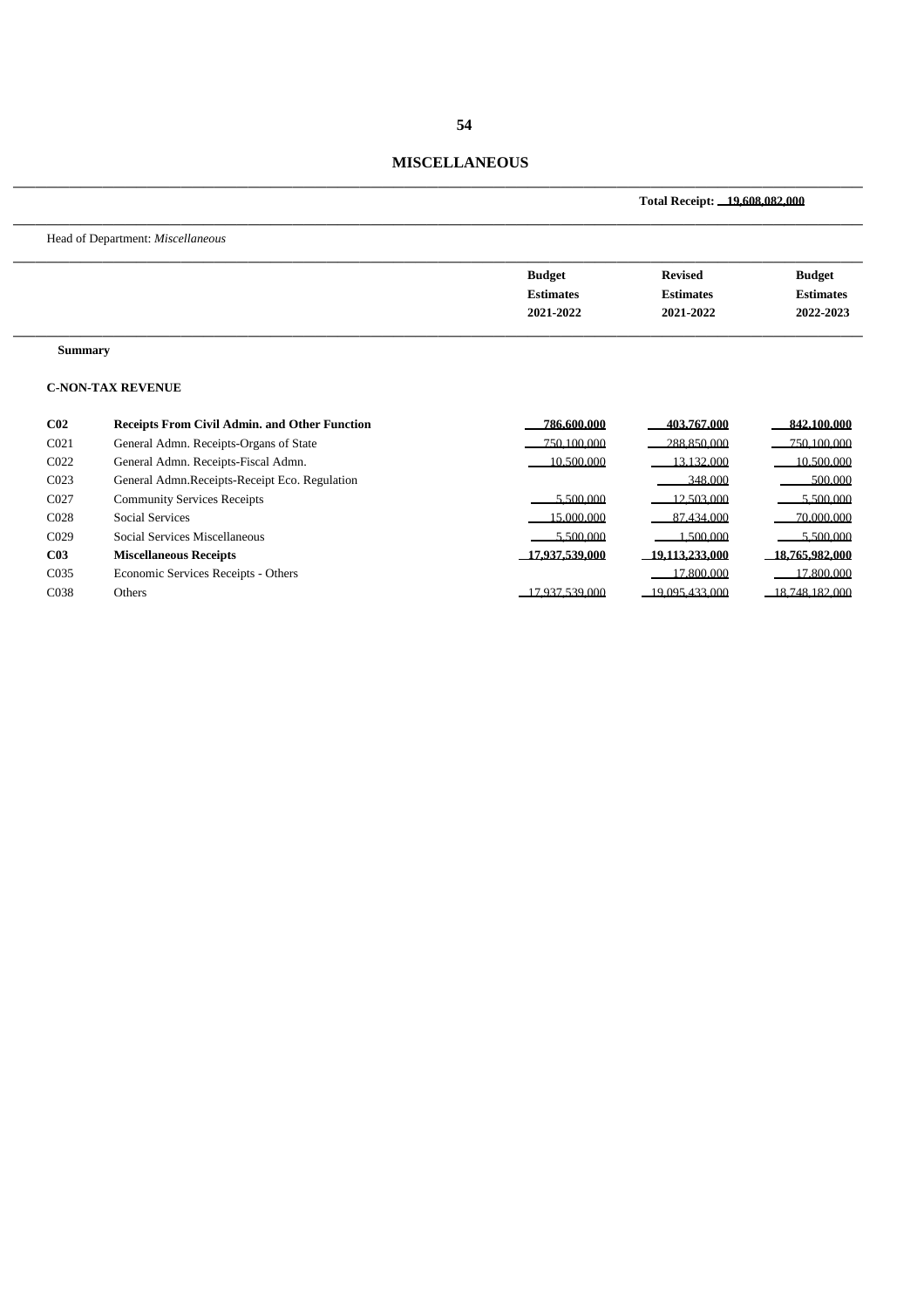# **MISCELLANEOUS**

| <b>Budget</b>    | <b>Revised</b>   | <b>Budget</b>    |
|------------------|------------------|------------------|
| <b>Estimates</b> | <b>Estimates</b> | <b>Estimates</b> |
| 2021-2022        | 2021-2022        | 2022-2023        |
|                  |                  |                  |

**Detail**

| C <sub>02</sub>  | <b>Receipts From Civil Admin. and Other Function</b>                              | 786.600.000    | 403.767.000    | 842.100.000    |
|------------------|-----------------------------------------------------------------------------------|----------------|----------------|----------------|
| C <sub>021</sub> | General Admn. Receipts-Organs of State                                            | 750.100.000    | 288.850.000    | 750.100.000    |
| C02101           | Organizations of State - Examination Fee Realized<br>by Public Service Commission | 750,100,000    | 288,850,000    | 750,100,000    |
| C022             | General Admn. Receipts-Fiscal Admn.                                               | 10.500,000     | 13.132.000     | 10.500.000     |
| C02204           | Recoveries of Overpayment                                                         | 10,500,000     | 13,132,000     | 10,500,000     |
| C023             | General Admn.Receipts-Receipt Eco. Regulation                                     |                | 348,000        | 500,000        |
| C02310           | Collection of Stamp Vendors License Fee                                           |                | 348,000        | 500,000        |
| CO27             | <b>Community Services Receipts</b>                                                | 5.500.000      | 12.503.000     | 5.500.000      |
| C02721           | Sale Proceeds of Sera and Vaccines                                                |                | 6,223,000      |                |
| C02727           | Income from Bagh-e-Jinnah                                                         | 5,500,000      | 6,280,000      | 5,500,000      |
| C028             | <b>Social Services</b>                                                            | 15 000 000     | 87 434 000     | 70,000,000     |
| C02807           | Fees and Other Receipts, Government Special<br>Schools                            | 12,500,000     | 34,200,000     | 12,500,000     |
| C02808           | Receipt of Technical and Commercial Institutions                                  | 2,500,000      | 35,000         | 2,500,000      |
| C02876           | Fines Collected by Environment Protection Agency                                  |                | 53,199,000     | 55,000,000     |
| C029             | <b>Social Services Miscellaneous</b>                                              | 5.500.000      | 1.500.000      | 5.500.000      |
| C02955           | PENALTIES UNDER PUNJAB CONSUMER<br>PROTECTION.                                    | 5,500,000      | 1,500,000      | 5,500,000      |
| C <sub>03</sub>  | <b>Miscellaneous Receipts</b>                                                     | 17.937.539.000 | 19,113,233,000 | 18.765.982.000 |
| C035             | Economic Services Receipts - Others                                               |                | 17,800,000     | 17 800 000     |
| C03506           | Industrial Safety - Explosives Department                                         |                | 17,800,000     | 17,800,000     |
| C038             | Others                                                                            | 17.937.539.000 | 19 095 433 000 | 18 748 182 000 |
| C03802           | Sale of Stores and Materials                                                      | 18,500,000     | 5,659,000      | 18,500,000     |
| C03803           | Sale of Land and Houses etc.                                                      |                | 3,308,000      |                |
| C03805           | Rent, Rates and Taxes                                                             | 225,100,000    | 85,250,000     | 225,100,000    |
| C03821           | Receipts of Tourist Department                                                    | 85,150,000     | 75,500,000     | 85,150,000     |
| C03824           | Recoveries of Overpayments                                                        | 1,750,250,000  | 2,493,200,000  | 1,750,250,000  |
| C03825           | Collection of Payments for Service Rendered                                       | 5,500,000      | 2,060,000      | 5,500,000      |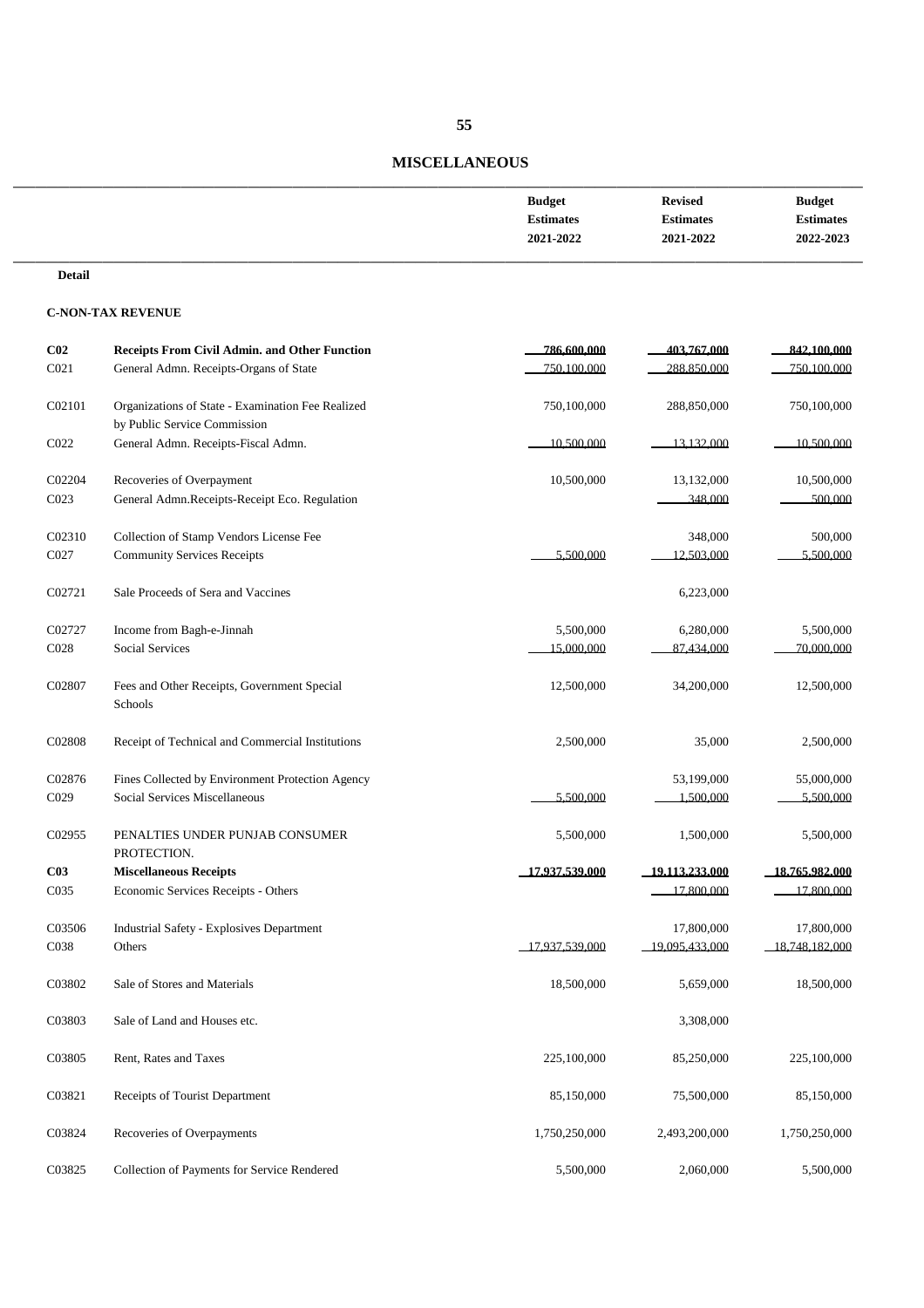# **MISCELLANEOUS**

|                   |                                                                                     | <b>Budget</b><br><b>Estimates</b><br>2021-2022 | <b>Revised</b><br><b>Estimates</b><br>2021-2022 | <b>Budget</b><br><b>Estimates</b><br>2022-2023 |
|-------------------|-------------------------------------------------------------------------------------|------------------------------------------------|-------------------------------------------------|------------------------------------------------|
| <b>Detail</b>     |                                                                                     |                                                |                                                 |                                                |
|                   | <b>C-NON-TAX REVENUE</b>                                                            |                                                |                                                 |                                                |
| C03829            | Other Receipts Fees, Fines and Forfeitures                                          | 150,000,000                                    | 630,200,000                                     | 150,000,000                                    |
| C03831            | Fees and Subscription by Petition Writer and<br>Traders in Kutchery Compounds       | 12,500,000                                     | 5,400,000                                       | 12,500,000                                     |
| C03841            | Fees Fines not specified elsewhere                                                  | 80,500,000                                     | 77,580,000                                      | 80,500,000                                     |
| C03846            | Receipts from the Deposit Account of the Chief<br>Settlement Commissioner           | 12,500,000                                     | 7,250,000                                       | 9,500,000                                      |
| C03850            | Miscellaneous Recoveries made                                                       |                                                | 22,771,000                                      |                                                |
| C03855            | Initial Environmental Examination and<br>Environmental Impact Assessment Review fee | 35,100,000                                     | 51,600,000                                      | 35,100,000                                     |
| C03866            | Fee for Issuance of Licenses                                                        |                                                | 525,000                                         |                                                |
| C03870<br>$001\,$ | Others<br>Others                                                                    | 15 307 139 000<br>15,307,139,000               | 15 353 436 000<br>15,353,436,000                | 16 120 782 000<br>16,120,782,000               |
| C03878            | Fee for Grant / Renewal of Licenses for                                             |                                                | 3,153,000                                       |                                                |
| C03879            | Recoveries made by Anti-Corruption Establishment                                    | 15,000,000                                     | 80,500,000                                      | 15,000,000                                     |
| C03887            | Fines on Hoarding and High Price Sale                                               |                                                | 20,531,000                                      |                                                |
| C03894            | Fines of Lahore Ring Road Authorities                                               | 110,000,000                                    | 57,260,000                                      | 110,000,000                                    |
| C03899            | Fees, Fines and Forfeiture-Transport Department                                     | 130,300,000                                    | 120,250,000                                     | 130,300,000                                    |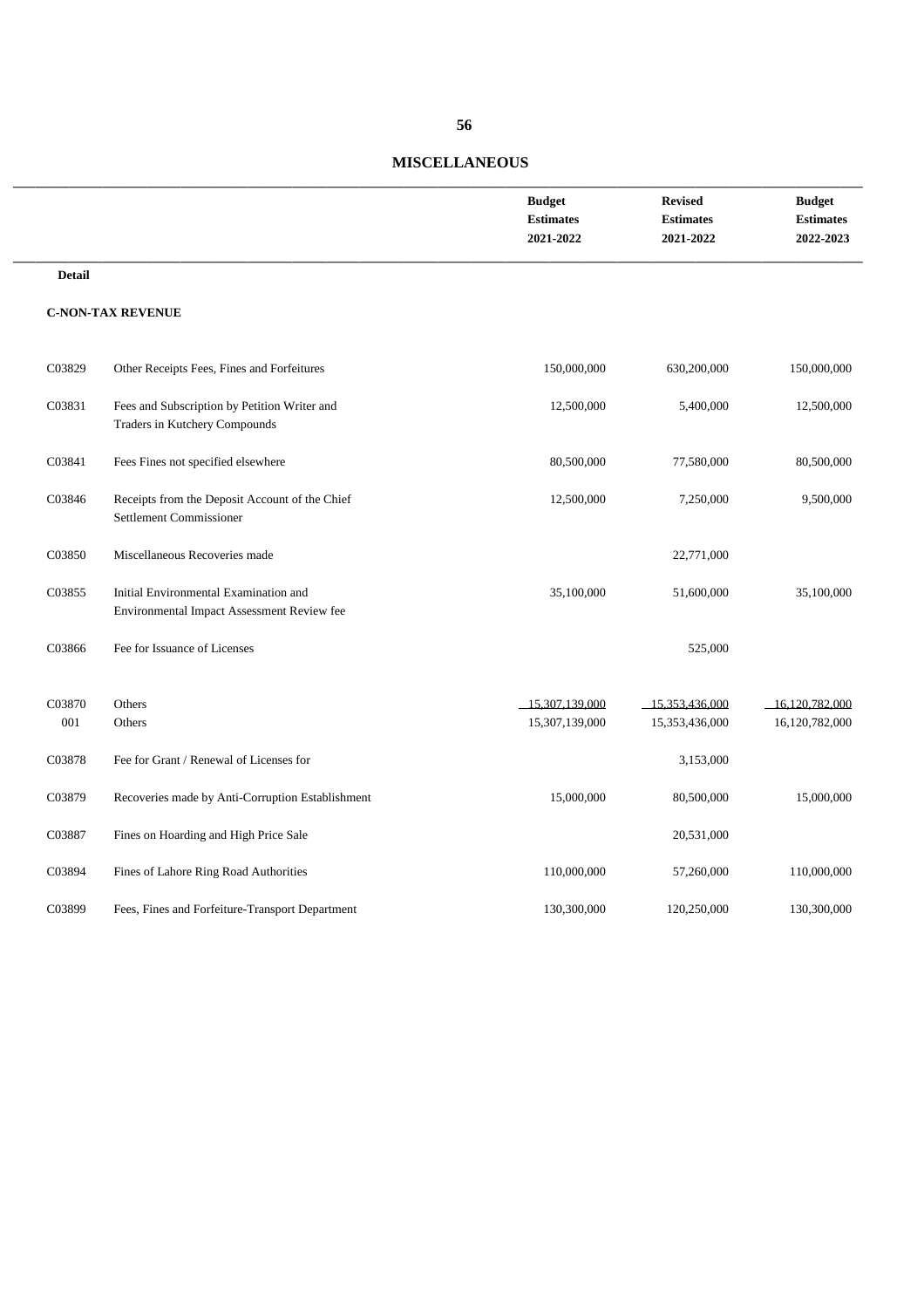|                |                                                        |                                                | Total Receipt: 10.000                           |                                                |  |
|----------------|--------------------------------------------------------|------------------------------------------------|-------------------------------------------------|------------------------------------------------|--|
|                | Head of Department: The Senior Member Board of Revenue |                                                |                                                 |                                                |  |
|                |                                                        | <b>Budget</b><br><b>Estimates</b><br>2021-2022 | <b>Revised</b><br><b>Estimates</b><br>2021-2022 | <b>Budget</b><br><b>Estimates</b><br>2022-2023 |  |
| <b>Summary</b> |                                                        |                                                |                                                 |                                                |  |
|                | <b>E-CAPITAL RECEIPTS</b>                              |                                                |                                                 |                                                |  |
| <b>E02</b>     | <b>Recoveries of Loan and Advances</b>                 | 21.000                                         | 7.000                                           | 10.000                                         |  |
| E026           | From Private Sector                                    | 21,000                                         | 7.000                                           | 10.000                                         |  |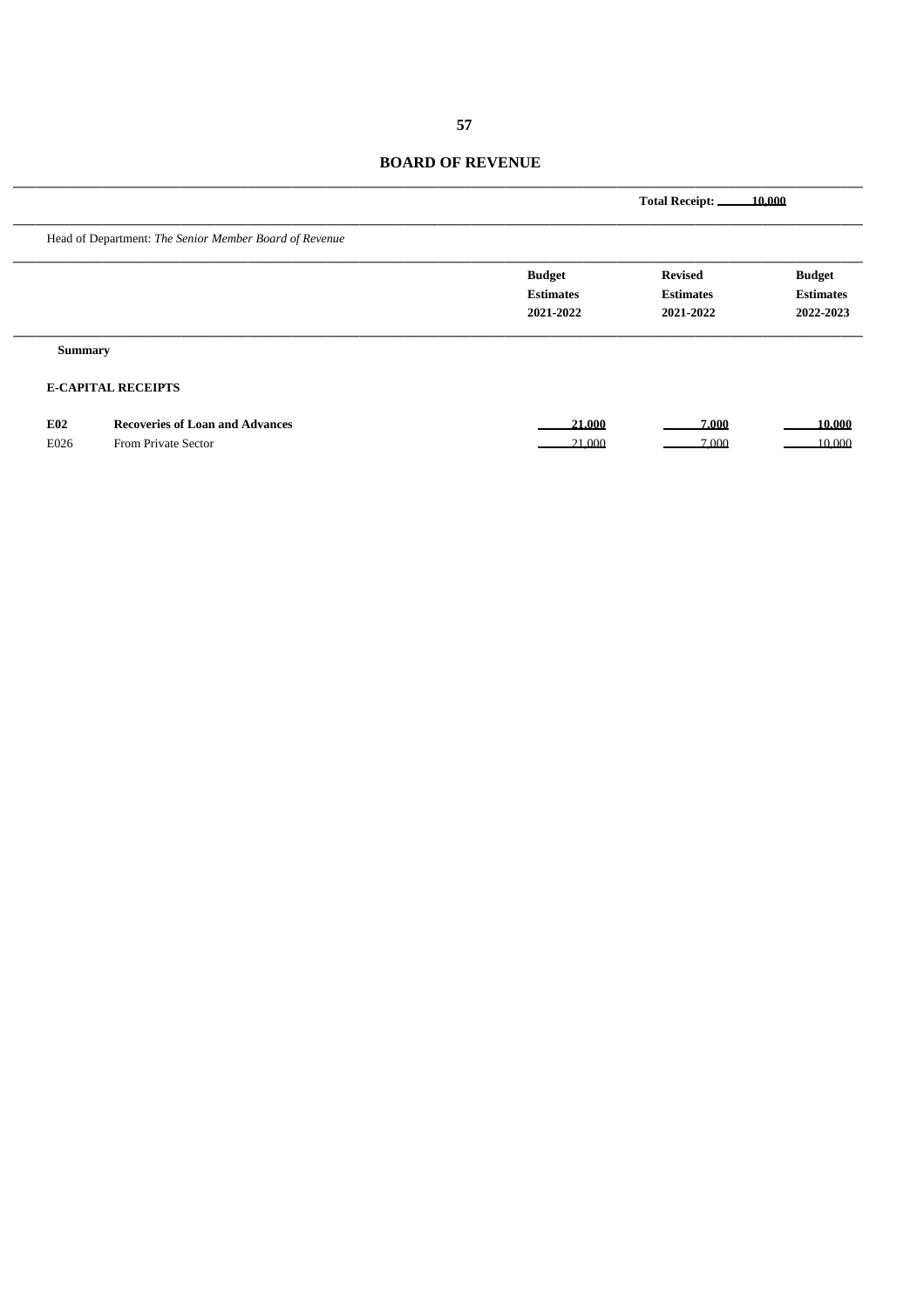|               |                                        | <b>Budget</b><br><b>Estimates</b><br>2021-2022 | <b>Revised</b><br><b>Estimates</b><br>2021-2022 | <b>Budget</b><br><b>Estimates</b><br>2022-2023 |
|---------------|----------------------------------------|------------------------------------------------|-------------------------------------------------|------------------------------------------------|
| <b>Detail</b> |                                        |                                                |                                                 |                                                |
|               | <b>E-CAPITAL RECEIPTS</b>              |                                                |                                                 |                                                |
| <b>E02</b>    | <b>Recoveries of Loan and Advances</b> | 21.000                                         | 7.000                                           | 10.000                                         |
| E026          | From Private Sector                    | 21,000                                         | 7.000                                           | 10.000                                         |
| E02601        | Taccavi Loans to Zamindars             | 3,000                                          |                                                 |                                                |
| E02602        | To Cultivators                         | 18,000                                         | 7,000                                           | 10,000                                         |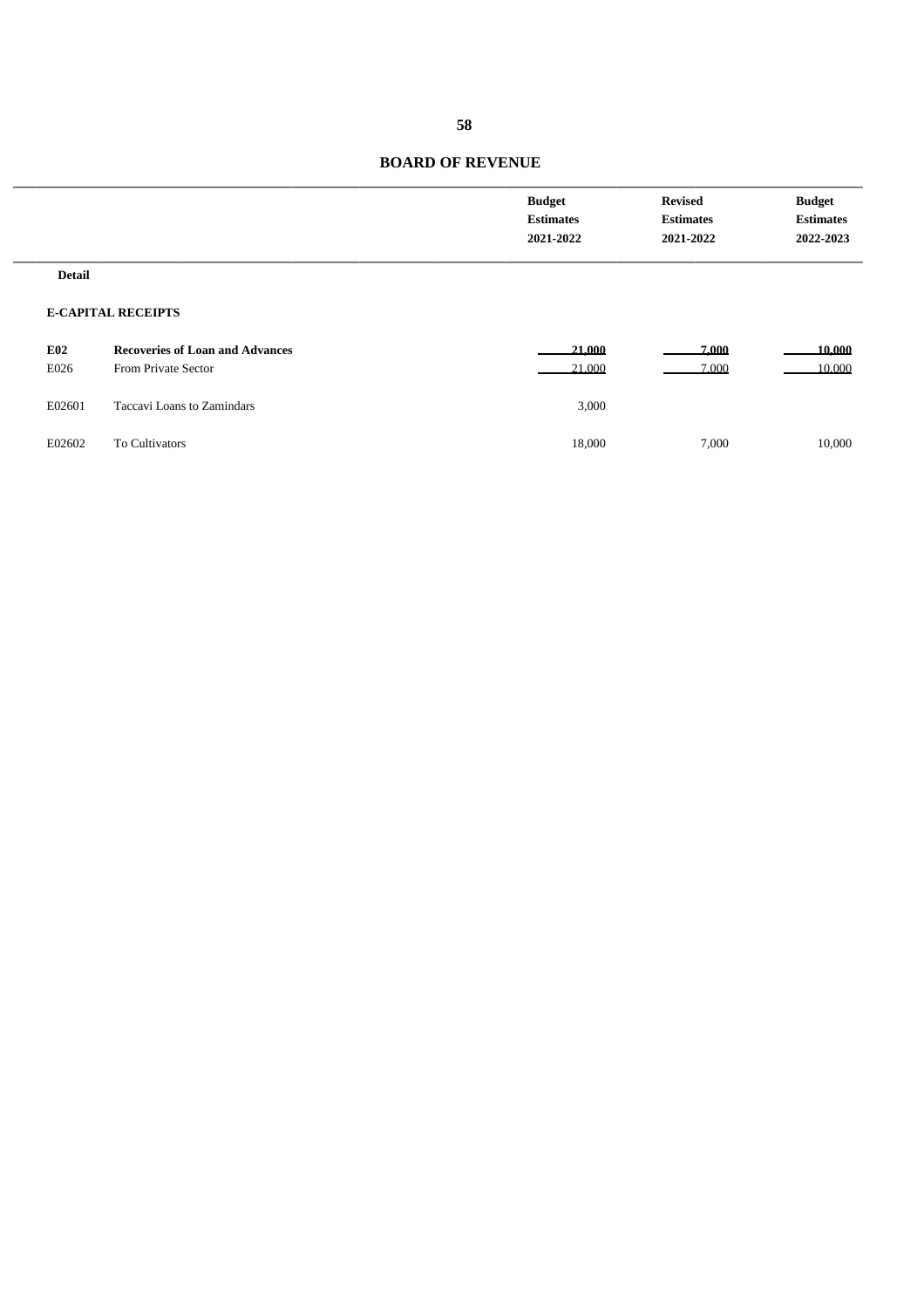**Total Receipt: 154,122,950,000**

\_\_\_\_\_\_\_\_\_\_\_\_\_\_\_\_\_\_\_\_\_\_\_\_\_\_\_\_\_\_\_\_\_\_\_\_\_\_\_\_\_\_\_\_\_\_\_\_\_\_\_\_\_\_\_\_\_\_\_\_\_\_\_\_\_\_\_\_\_\_\_\_\_\_\_\_

\_\_\_\_\_\_\_\_\_\_\_\_\_\_\_\_\_\_\_\_\_\_\_\_\_\_\_\_\_\_\_\_\_\_\_\_\_\_\_\_\_\_\_\_\_\_\_\_\_\_\_\_\_\_\_\_\_\_\_\_\_\_\_\_\_\_\_\_\_\_\_\_\_\_\_\_ Head of Department: *The Secretary to Government of the Punjab, Finance* \_\_\_\_\_\_\_\_\_\_\_\_\_\_\_\_\_\_\_\_\_\_\_\_\_\_\_\_\_\_\_\_\_\_\_\_\_\_\_\_\_\_\_\_\_\_\_\_\_\_\_\_\_\_\_\_\_\_\_\_\_\_\_\_\_\_\_\_\_\_\_\_\_\_\_\_ **Budget Revised Budget Estimates Estimates Estimates 2021-2022 2021-2022 2022-2023** \_\_\_\_\_\_\_\_\_\_\_\_\_\_\_\_\_\_\_\_\_\_\_\_\_\_\_\_\_\_\_\_\_\_\_\_\_\_\_\_\_\_\_\_\_\_\_\_\_\_\_\_\_\_\_\_\_\_\_\_\_\_\_\_\_\_\_\_\_\_\_\_\_\_\_\_ **Summary E-CAPITAL RECEIPTS** 

| E02  | <b>Recoveries of Loan and Advances</b> | 3.049.116.000     | .263.806.000   | .373.405.000       |
|------|----------------------------------------|-------------------|----------------|--------------------|
| E022 | From District Government /TMAs         | 16.777,000        | 16.355.000     | 15.774.000         |
| E024 | From Non Financial Institutions        | 3.008.573.000     | 1.229.124.000  | 339.304.000        |
| E025 | From Government Servants               | 23.766.000        | 18.327.000     | 18.327.000         |
| E03  | <b>Debts</b>                           | 141.321.546.000   | 84.955.531.000 | 152.749.545.000    |
| E031 | Permanent Debt - Domestic              | $-25,000,434,000$ | 9.300.000.000  | 45,000,434,000     |
| E033 | Permanent Debt - Foreign               | $-116321112000$   | 75.655.531.000 | $-107.749.111.000$ |
|      |                                        |                   |                |                    |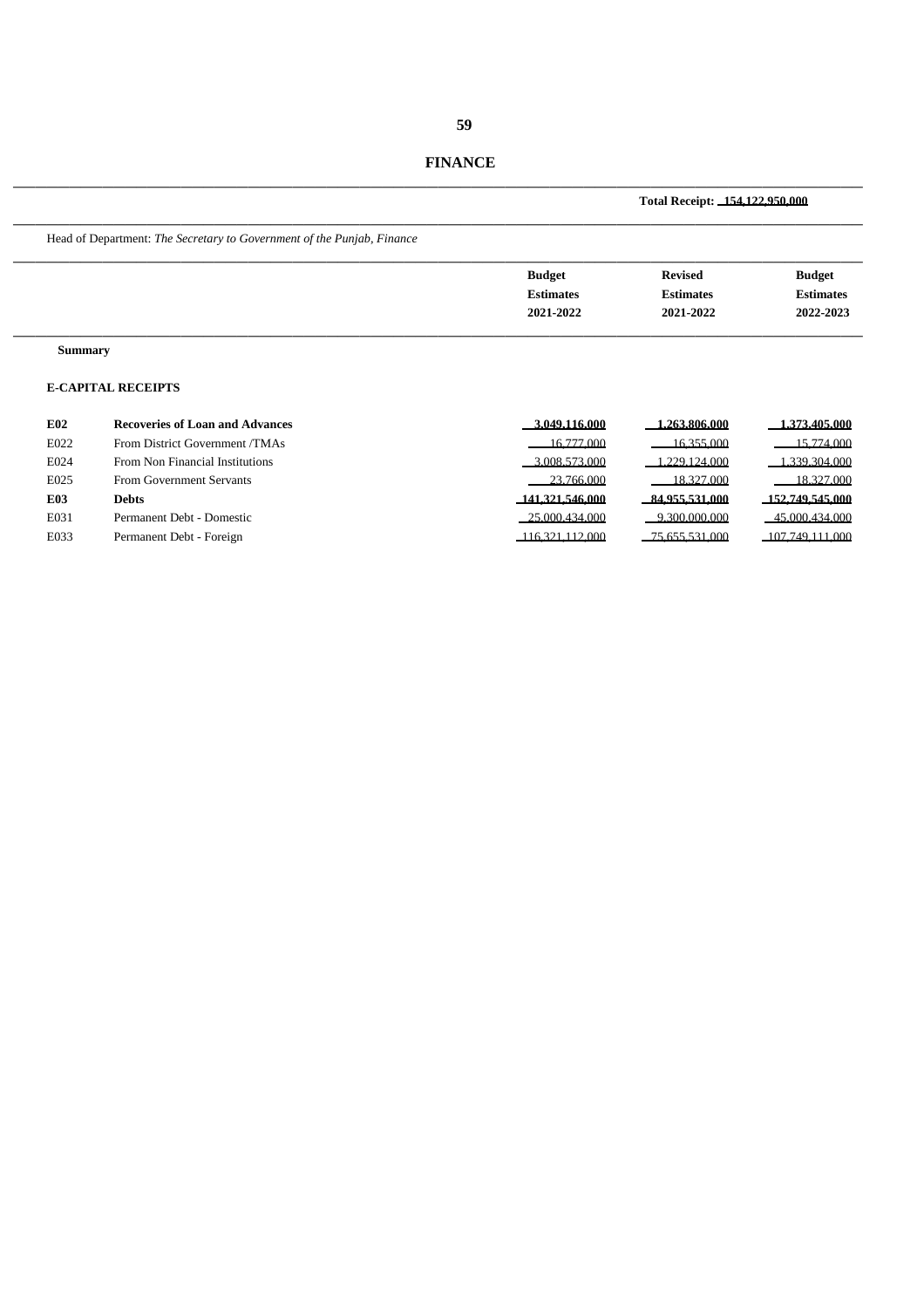| <b>Budget</b>    | <b>Revised</b>   | <b>Budget</b>    |
|------------------|------------------|------------------|
| <b>Estimates</b> | <b>Estimates</b> | <b>Estimates</b> |
| 2021-2022        | 2021-2022        | 2022-2023        |
|                  |                  |                  |

#### **Detail**

#### **E-CAPITAL RECEIPTS**

| E02    | <b>Recoveries of Loan and Advances</b> | 3.049.116.000 | 1,263,806,000 | 1.373.405.000 |
|--------|----------------------------------------|---------------|---------------|---------------|
| E022   | From District Government /TMAs         | 16.777.000    | 16.355.000    | 15,774,000    |
|        |                                        |               |               |               |
| E02202 | <b>TMAs</b>                            | 16.777.000    | 16.355.000    | 15,774,000    |
| 002    | Ahmadpur East                          | 105,000       | 105,000       | 105,000       |
| 003    | Alipur                                 | 130,000       | 130,000       | 130,000       |
| 005    | Arifwala                               | 410,000       | 410,000       | 410,000       |
| 006    | Bahawalnagar                           | 210,000       | 210,000       | 210,000       |
| 007    | Bahawalpur                             | 210,000       | 210,000       | 210,000       |
| 008    | Bhalwal                                | 250,000       | 250,000       | 250,000       |
| 009    | Burewala                               | 75,000        | 75,000        | 75,000        |
| 011    | Chakwal                                | 1,494,000     | 1,494,000     | 1,494,000     |
| 013    | Chishtian                              | 560,000       | 560,000       | 560,000       |
| 015    | Daska                                  | 60,000        | 60,000        | 60,000        |
| 017    | Dera Ghazi Khan                        | 1,200,000     | 1,200,000     | 1,200,000     |
| 019    | Dina                                   | 165,000       | 165,000       | 165,000       |
| 025    | Fort Abbas                             | 255,000       | 255,000       | 255,000       |
| 026    | Gojra                                  | 210,000       | 210,000       | 210,000       |
| 027    | Gujjar Khan                            | 60,000        | 60,000        | 60,000        |
| 028    | Gujrat                                 | 940,000       | 940,000       | 940,000       |
| 029    | Hafizabad                              | 505,000       | 505,000       | 505,000       |
| 030    | Haroonabad                             | 580,000       | 580,000       | 580,000       |
| 031    | Hasilpur                               | 299,000       | 299,000       | 177,000       |
| 037    | Jhang                                  | 510,000       | 510,000       | 510,000       |
| 038    | Jhelum                                 | 40,000        | 40,000        | 40,000        |
| 039    | Kabirwala                              | 28,000        | 28,000        | 28,000        |
| 042    | Kamoki                                 | 110,000       | 110,000       | 110,000       |
| 043    | Kasur                                  | 335,000       | 335,000       | 335,000       |
| 044    | Khanpur                                | 245,000       | 245,000       |               |
| 045    | Khewra                                 | 422,000       |               |               |
| 047    | Khushab                                | 425,000       | 425,000       | 425,000       |
| 048    | Kot Addu                               | 70,000        | 70,000        | 70,000        |
| 053    | Liaquatpur                             | 316,000       | 316,000       | 316,000       |
| 057    | Mian Channun                           | 6,000         | 6,000         |               |
| 061    | Murree                                 | 805,000       | 805,000       | 805,000       |
| 062    | Nankana Sahib                          | 255,000       | 255,000       | 255,000       |
| 063    | Narowal                                | 175,000       | 175,000       | 175,000       |
| 065    | Okara                                  | 598,000       | 598,000       | 598,000       |
| 066    | Pakpattan                              | 105,000       | 105,000       | 105,000       |
| 067    | Pasrur                                 | 255,000       | 255,000       | 255,000       |
| 068    | Pattoki                                | 755,000       | 755,000       | 755,000       |
| 069    | Pind Dadan Khan                        | 55,000        | 55,000        | 55,000        |
| 072    | Rahim Yar Khan                         | 339,000       | 339,000       | 339,000       |
| 073    | Renala Khurd                           | 40,000        | 40,000        | 82,000        |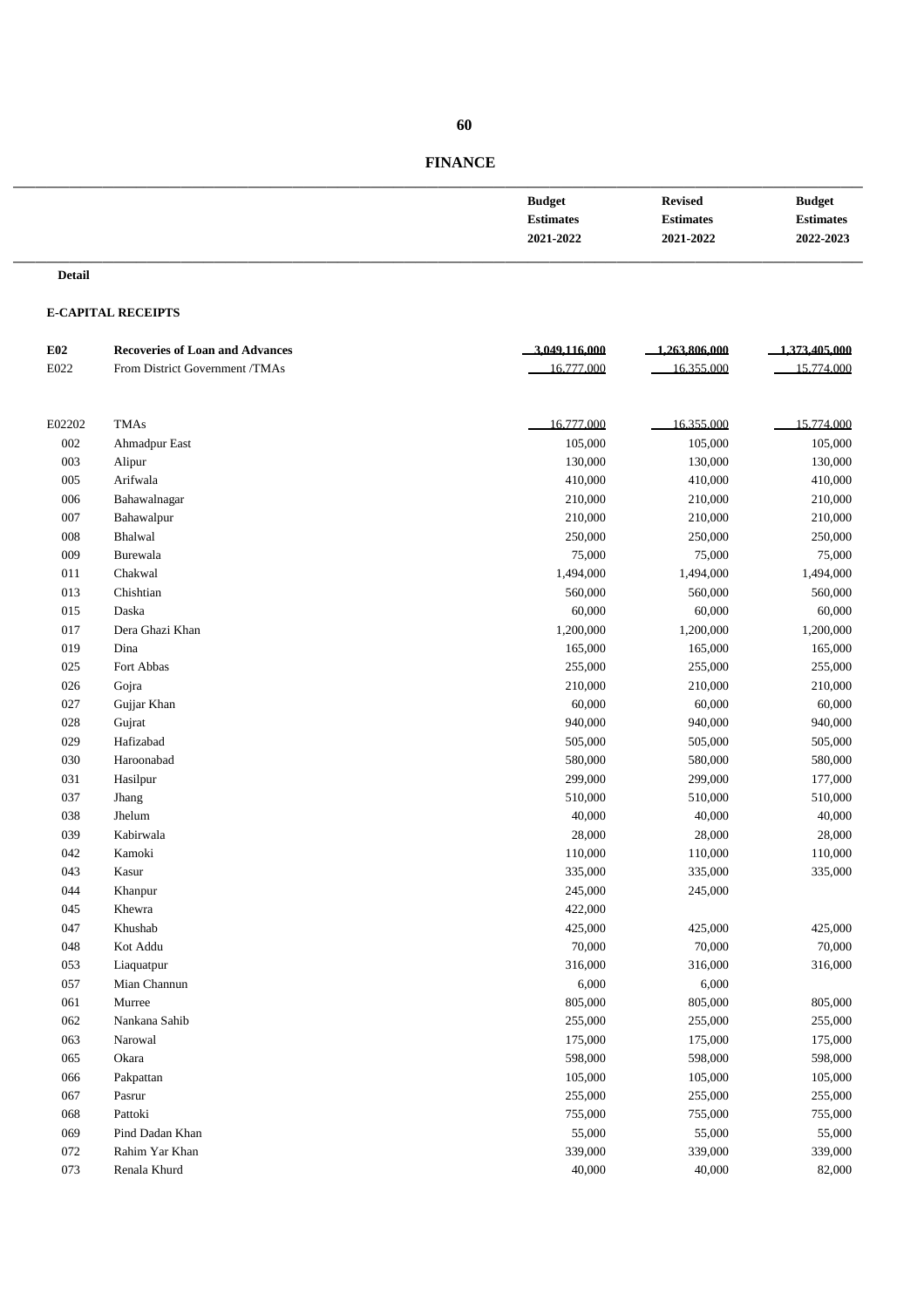|               |                                                  | <b>Budget</b><br><b>Estimates</b><br>2021-2022 | <b>Revised</b><br><b>Estimates</b><br>2021-2022 | <b>Budget</b><br><b>Estimates</b><br>2022-2023 |
|---------------|--------------------------------------------------|------------------------------------------------|-------------------------------------------------|------------------------------------------------|
| <b>Detail</b> |                                                  |                                                |                                                 |                                                |
|               | <b>E-CAPITAL RECEIPTS</b>                        |                                                |                                                 |                                                |
| 075           | Sadiqabad                                        | 128,000                                        | 128,000                                         | 128,000                                        |
| 076           | Sahiwal                                          | 985,000                                        | 985,000                                         | 985,000                                        |
| 078           | Sialkot                                          | 90,000                                         | 90,000                                          | 90,000                                         |
| 080           | Sohawa                                           | 128,000                                        | 128,000                                         | 128,000                                        |
| 082           | Taxila                                           | 125,000                                        | 125,000                                         | 125,000                                        |
| 085           | Tandlianwala                                     | 100,000                                        | 100,000                                         | 100,000                                        |
| 088           | Vehari                                           | 255,000                                        | 255,000                                         | 255,000                                        |
| 090           | Yazman                                           | 250,000                                        | 250,000                                         |                                                |
| 091           | Rawalpinidi                                      | 1,109,000                                      | 1,109,000                                       | 1,109,000                                      |
| E024          | From Non Financial Institutions                  | 3 008 573 000                                  | 1 229 124 000                                   | 339.304.000                                    |
|               |                                                  |                                                |                                                 |                                                |
| E02420        | Others Corporation Limited                       | 3 008 573 000                                  | 1 229 124 000                                   | 1.339.304.000                                  |
| 017           | Punjab Mineral Development                       |                                                | 67,302,000                                      |                                                |
|               | Corporation                                      |                                                |                                                 |                                                |
| 018           | Punjab Small Industries                          |                                                | 3,133,000                                       |                                                |
|               | Corporation                                      |                                                |                                                 |                                                |
| 028           | Sui Northern Gas Pipelines                       | 9,251,000                                      | 9,251,000                                       | 3,618,000                                      |
|               | Limited                                          |                                                |                                                 |                                                |
| 029           | 4% retrun on assets transferred                  | 9,284,000                                      | 9,284,000                                       | 9,284,000                                      |
|               | to WAPDA                                         |                                                |                                                 |                                                |
| 030           | Punjab Industrial Estate                         | 670,883,000                                    | 120,550,000                                     | 120,550,000                                    |
|               | Management and Development                       |                                                |                                                 |                                                |
|               | Company                                          |                                                |                                                 |                                                |
| 031           | Faisalabad Industrial Estate                     | 700,000,000                                    | 394,750,000                                     | 344,750,000                                    |
|               | Development and Management                       |                                                |                                                 |                                                |
|               | Company                                          |                                                |                                                 |                                                |
| 037           | Punjab Journalist Housing                        | 567,609,000                                    |                                                 |                                                |
|               | Foundation                                       |                                                |                                                 |                                                |
| 040           | Small Scale Fish Farmers for                     | 1,000,000                                      | 1,000,000                                       | 1,000,000                                      |
|               | <b>Fisheries Development</b>                     |                                                |                                                 |                                                |
| 046           | Punjab Information Technology                    | 211,640,000                                    |                                                 |                                                |
|               | Board                                            |                                                |                                                 |                                                |
| 048           | Rawalpinid Development Authority                 | 245,496,000                                    | 40,275,000                                      | 40,275,000                                     |
|               | - WASA                                           |                                                |                                                 |                                                |
| 050           | Punjab Land Development Company                  | 257,500,000                                    |                                                 |                                                |
|               | (PLDC)                                           |                                                |                                                 |                                                |
| 051           | Punjab Power Development Company                 | 62,160,000                                     |                                                 | 62,160,000                                     |
|               | Limited                                          |                                                |                                                 |                                                |
| 053           | Energy Department from PRFTC                     | 200,000,000                                    | 516,079,000                                     | 500,000,000                                    |
| 054           | WASA - Gujranwala                                | 50,000,000                                     | 50,000,000                                      | 50,000,000                                     |
| 055           | Punjab Municipal Development                     | 5,000,000                                      | 5,000,000                                       | 15,000,000                                     |
| 057           | Fund Company (PMDFC)                             |                                                |                                                 |                                                |
|               | Tourism Development Corporation<br>Punjab (TDCP) | 18,750,000                                     | 12,500,000                                      | 25,000,000                                     |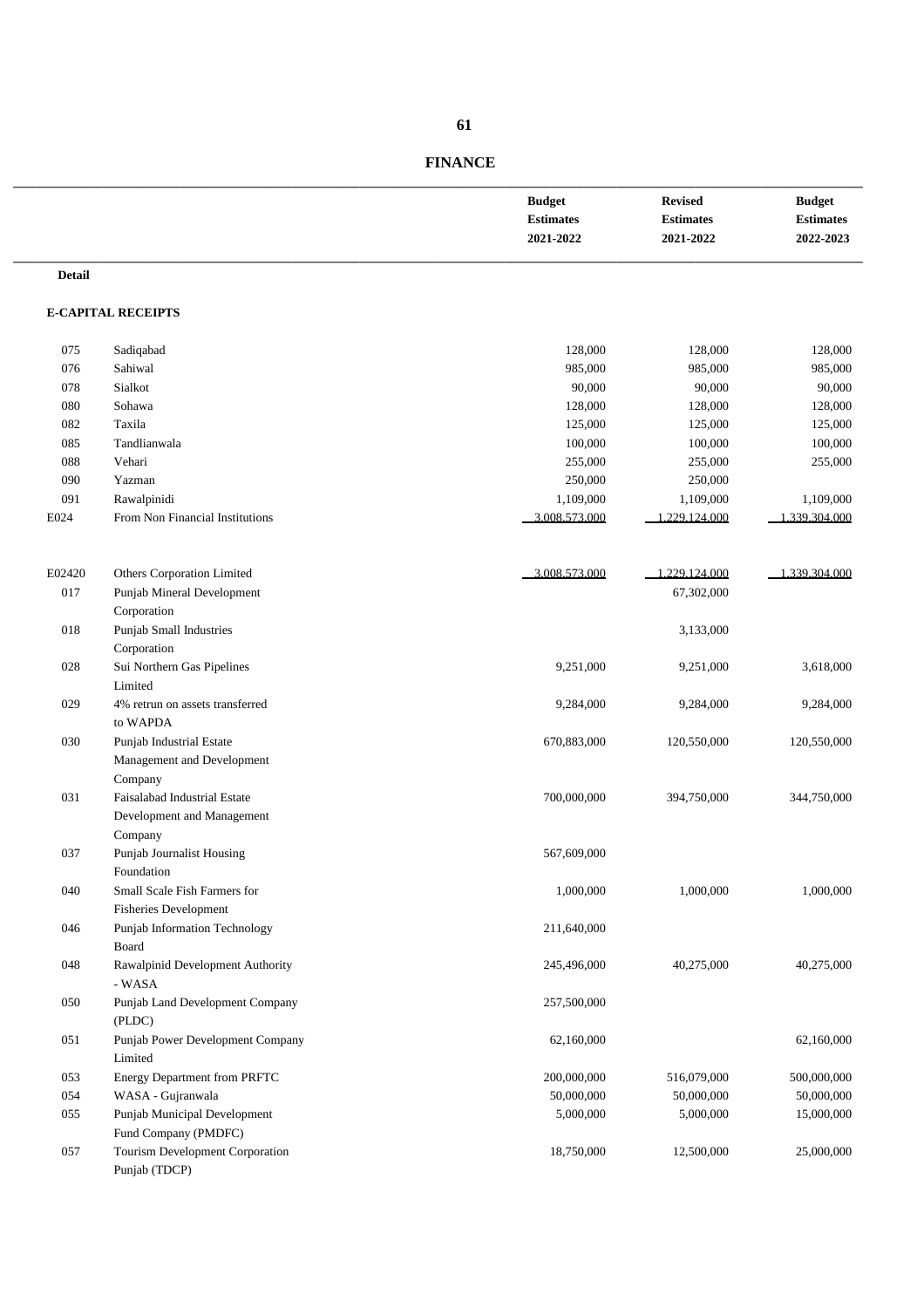|                       |                                                                                                                           | <b>Budget</b><br><b>Estimates</b><br>2021-2022      | <b>Revised</b><br><b>Estimates</b><br>2021-2022  | <b>Budget</b><br><b>Estimates</b><br>2022-2023      |
|-----------------------|---------------------------------------------------------------------------------------------------------------------------|-----------------------------------------------------|--------------------------------------------------|-----------------------------------------------------|
| <b>Detail</b>         |                                                                                                                           |                                                     |                                                  |                                                     |
|                       | <b>E-CAPITAL RECEIPTS</b>                                                                                                 |                                                     |                                                  |                                                     |
| 059<br>060            | WASA - Faisalabad<br>Urban Sector Planning &<br>Management Services Unit (Pvt)                                            |                                                     |                                                  | 70,000,000<br>97,667,000                            |
| E025                  | Limited (Urban Unit)<br>From Government Servants                                                                          | 23.766.000                                          | 18.327.000                                       | 18.327.000                                          |
| E02501<br>001         | House Building Advance<br>Provincial Governemt employees<br>other than Forestry and Wildlife<br>department                | 11 102 000<br>11,102,000                            | 11.985.000<br>11,985,000                         | 11.985.000<br>11,985,000                            |
| E02502<br>001         | Motor Car Advance<br>Provincial Governemt employees<br>other than Forestry and Wildlife<br>department                     | 5.358.000<br>5,358,000                              | 5.051.000<br>5,051,000                           | 5.051.000<br>5,051,000                              |
| E02503<br>$001\,$     | Motor Cycle/Scooter Advance<br>Provincial Governemt employees<br>other than Forestry and Wildlife                         | 7.306.000<br>7,306,000                              | 1.291.000<br>1,291,000                           | 1.291.000<br>1,291,000                              |
| <b>E03</b><br>E031    | department<br><b>Debts</b><br>Permanent Debt - Domestic                                                                   | 141.321.546.000<br>25 000 434 000                   | 84.955.531.000<br>9.300.000.000                  | 152.749.545.000<br>45 000 434 000                   |
| E03101<br>$\rm 001$   | Permanent Debt - Direct Bonds<br>Land Commission Compensation<br><b>Bonds</b>                                             | 434,000<br>434,000                                  |                                                  | 434 000<br>434,000                                  |
| E03120<br>002<br>E033 | Others<br>Innovative Financing<br>Permanent Debt - Foreign                                                                | 25 000 000 000<br>25,000,000,000<br>116 321 112 000 | 9.300.000.000<br>9,300,000,000<br>75 655 531 000 | 45 000 000 000<br>45,000,000,000<br>107.749.111.000 |
| E03301<br>006         | Permanent Debt (Foreign) - Direct<br>ADB-3159-3160-Pak -<br>Rehabilitation and Upgradation<br>of Trimmu Barrage & Panjnad | $-15177456000$                                      | 20 168 731 000<br>2,345,167,000                  | $-4.187.418.000$                                    |
| 010                   | Headworks<br>IDA-5686-Disaster & Climate<br>Resilience Improvement Project                                                |                                                     | 1,973,885,000                                    |                                                     |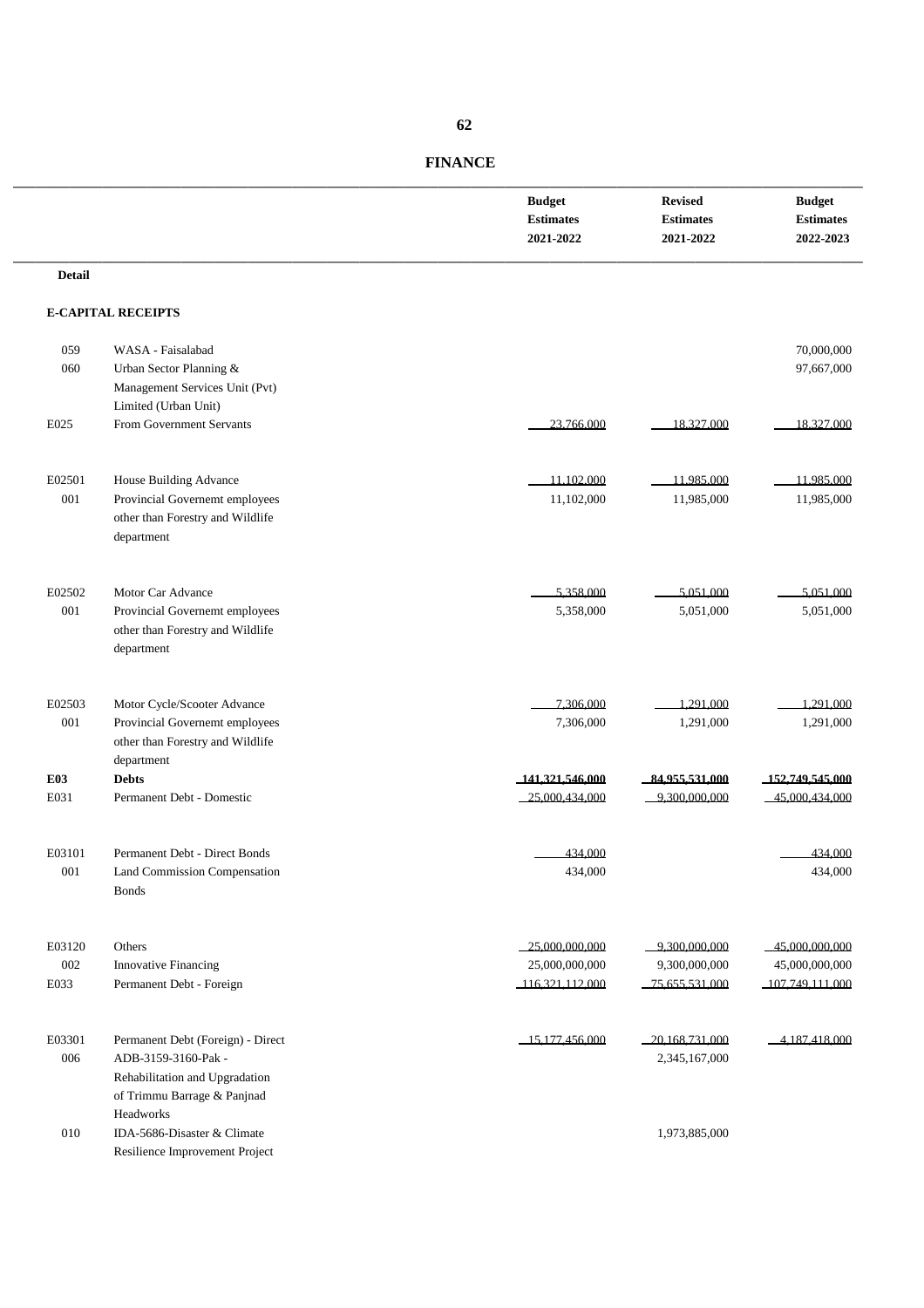| <b>FINANCE</b> |
|----------------|
|----------------|

\_\_\_\_\_\_\_\_\_\_\_\_\_\_\_\_\_\_\_\_\_\_\_\_\_\_\_\_\_\_\_\_\_\_\_\_\_\_\_\_\_\_\_\_\_\_\_\_\_\_\_\_\_\_\_\_\_\_\_\_\_\_\_\_\_\_\_\_\_\_\_\_\_\_\_\_

|               |                                                  | <b>Budget</b><br><b>Estimates</b><br>2021-2022 | <b>Revised</b><br><b>Estimates</b><br>2021-2022 | <b>Budget</b><br><b>Estimates</b><br>2022-2023 |
|---------------|--------------------------------------------------|------------------------------------------------|-------------------------------------------------|------------------------------------------------|
| <b>Detail</b> |                                                  |                                                |                                                 |                                                |
|               | <b>E-CAPITAL RECEIPTS</b>                        |                                                |                                                 |                                                |
| 011           | IDA-5982-Pak-Punjab Tourism for                  |                                                | 10,924,000                                      |                                                |
|               | Economic Growth Project                          |                                                |                                                 |                                                |
| 012           | Metro Rail Transit System on the                 | 15, 177, 456, 000                              | 9,654,750,000                                   | 4,187,418,000                                  |
|               | Orange Line in Lahore                            |                                                |                                                 |                                                |
| 017           | ADB-3599-Pak-Construction of                     |                                                | 4,289,750,000                                   |                                                |
|               | Jalalpur Irrigation Project                      |                                                |                                                 |                                                |
| 018           | ADB-3562-Pak-Punjab Intermediate                 |                                                | 1,518,744,000                                   |                                                |
|               | Cities Improvement Investment                    |                                                |                                                 |                                                |
|               | Program (PICIIP)                                 |                                                |                                                 |                                                |
| 021           | ADB-6029-Pak-Project Readiness                   |                                                | 314,840,000                                     |                                                |
|               | Financing (PRF) for Punjab Urban                 |                                                |                                                 |                                                |
|               | Development Projects                             |                                                |                                                 |                                                |
| 022           | ADB-6027-Pak-Project Readiness                   |                                                | 60,671,000                                      |                                                |
|               | Financing (PRF) for Punjab Water                 |                                                |                                                 |                                                |
|               | Resources Management                             |                                                |                                                 |                                                |
| E03302        | Permanent Debt (Foreign) - Received from Federal | 101 143 656 000                                | 55 486 800 000                                  | 103 561 693 000                                |
|               | Government                                       |                                                |                                                 |                                                |
| 001           | A-NON DEVELOPMENT                                | 35 921 880 000                                 | 32.684.543.000                                  | 41 949 080 000                                 |
|               | 020- IBRD-8620-Pak-Punjab Education              | 4,962,060,000                                  | 6,177,270,000                                   |                                                |
|               | Sector Reform Program-III                        |                                                |                                                 |                                                |
|               | $(PESP-III)$                                     |                                                |                                                 |                                                |
|               | 021- ADB-3476-Pak-Access to Clean                | 1,597,320,000                                  | 1,089,490,000                                   | 1,116,000,000                                  |
|               | <b>Energy Investment Program</b>                 |                                                |                                                 |                                                |
|               | (ACEIP)                                          |                                                |                                                 |                                                |
|               | 022- IDA-5786-Pak-National                       | 931,500,000                                    | 1,466,690,000                                   |                                                |
|               | <b>Immunization Support Project</b>              |                                                |                                                 |                                                |
|               | (NISP)                                           |                                                |                                                 |                                                |
|               | 023- IBRD-8809-Pak-Strengthening                 | 5,670,000,000                                  | 3,750,250,000                                   | 9,810,380,000                                  |
|               | Markets for Agriculture and                      |                                                |                                                 |                                                |
|               | Rural Transformation (SMART)                     |                                                |                                                 |                                                |
|               | Punjab                                           |                                                |                                                 |                                                |
|               | 024- IDA-6243-Pak-Punjab Cities                  | 3,807,000,000                                  | 7,600,982,000                                   | 7,635,300,000                                  |
|               | Program (PCP)                                    |                                                |                                                 |                                                |
|               | 025- IDA-6247-Pak-Punjab Green Dev.              | 6,804,000,000                                  | 3,820,594,000                                   | 7,311,020,000                                  |
|               | Program (PGDP)                                   |                                                |                                                 |                                                |
|               | 026- IBRD-9170-Pak-Punjab Resource               | 12,150,000,000                                 | 8,779,267,000                                   | 13,844,390,000                                 |
|               | Improvement and Digital                          |                                                |                                                 |                                                |
|               | Effectiveness (PRIDE)                            |                                                |                                                 |                                                |
|               | 028- IDA-7043-Pak-Punjab Affordable              |                                                |                                                 | 2,231,990,000                                  |
|               | Housing Program (PAHP)                           |                                                |                                                 |                                                |
| 002           | <b>B-DEVELOPMENT</b>                             | 65 221 776 000                                 | 22.802.257.000                                  | 61,612,613,000                                 |

 **63**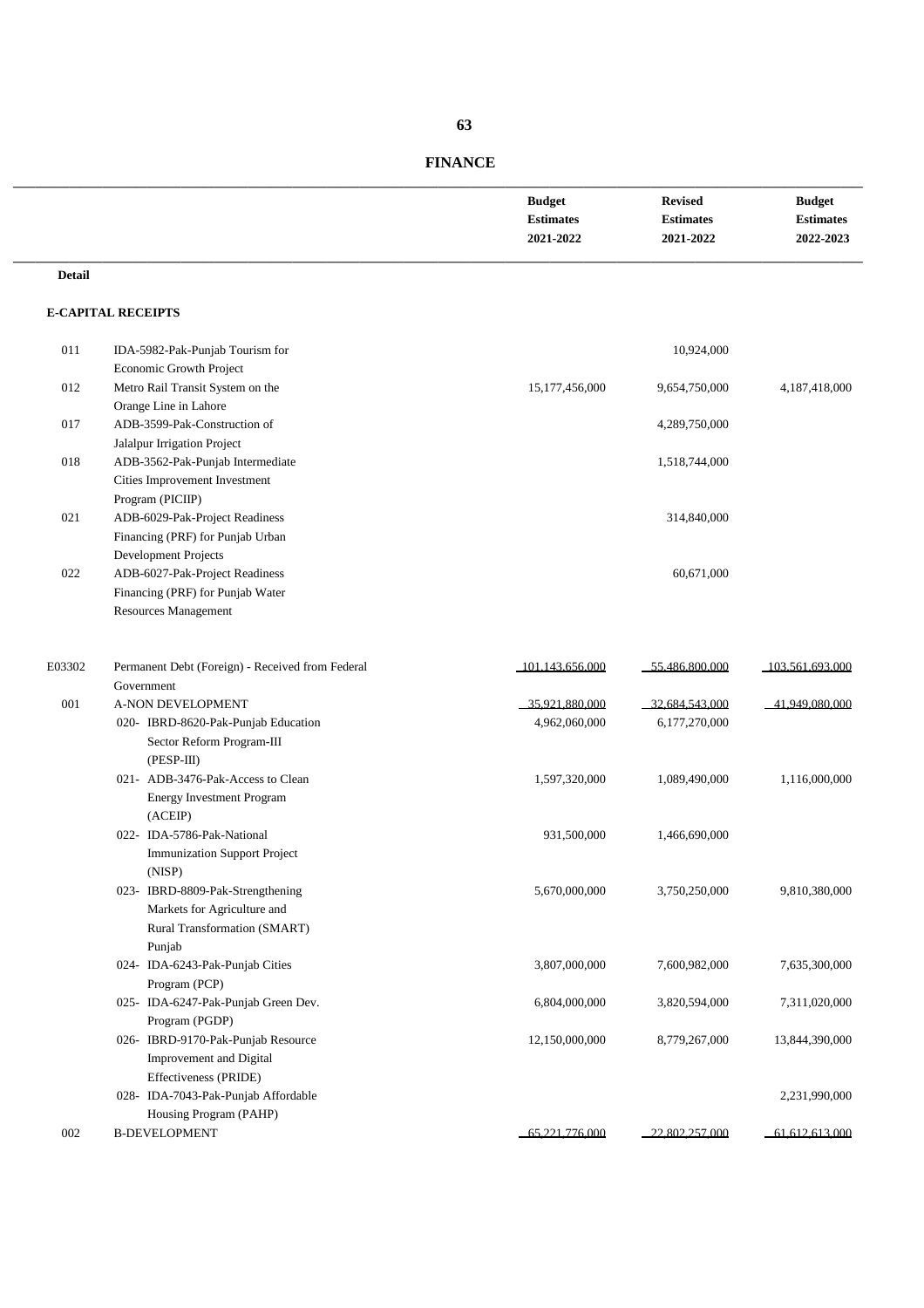|                                                                                                                                                                  | <b>Budget</b><br><b>Estimates</b><br>2021-2022 | <b>Revised</b><br><b>Estimates</b><br>2021-2022 | <b>Budget</b><br><b>Estimates</b><br>2022-2023 |
|------------------------------------------------------------------------------------------------------------------------------------------------------------------|------------------------------------------------|-------------------------------------------------|------------------------------------------------|
| <b>Detail</b>                                                                                                                                                    |                                                |                                                 |                                                |
| <b>E-CAPITAL RECEIPTS</b>                                                                                                                                        |                                                |                                                 |                                                |
| 052- IFAD-1985-Pak & IFAD-2542-Pak -<br>Southern Punjab Poverty                                                                                                  | 2,188,296,000                                  | 2,272,380,000                                   | 2,624,273,000                                  |
| Alleviation Project (SPPAP)<br>059- ADB-3159-3160-Pak -<br>Rehabilitation and Upgradation<br>of Trimmu Barrage & Panjnad<br>Headworks & Islam Barrage<br>Project | 2,549,880,000                                  | 154,786,000                                     | 2,175,000,000                                  |
| 062- IDA-5686-Disaster & Climate<br>Resilience Improvement Project<br>(DCRIP)                                                                                    | 4,269,834,000                                  | 3,475,331,000                                   |                                                |
| 064- ADB-3636-Pak-Enhancing<br>Public-Private Partnership in<br>Punjab Project                                                                                   | 3,240,000,000                                  | 1,582,875,000                                   | 5,817,080,000                                  |
| 066- IDA-5982-Pak-Punjab Tourism for<br>Economic Growth Project                                                                                                  | 2,430,000,000                                  | 1,738,324,000                                   | 2,790,000,000                                  |
| 067- IBRD-8799-Punjab Irrigated<br><b>Agriculture Productivity</b><br>Improvement Project (PIPIP) -<br><b>Additional Financing</b>                               | 5,224,500,000                                  | 4,542,215,000                                   |                                                |
| 068- ADB-3599-Pak-Construction of<br>Jalalpur Irrigation Canal<br>(Irrigation Component)                                                                         | 6,360,120,000                                  | 71,500,000                                      | 5,516,200,000                                  |
| 069- French Loan-Extension of Water<br>Resources Faisalabad City<br>Phase-II                                                                                     | 3,159,000,000                                  | 29,575,000                                      | 1,395,000,000                                  |
| 070- ADB-3562-Pak-Punjab Intermediate<br>Cities Improvement Investment<br>Program (PICIIP)                                                                       | 6,682,500,000                                  | 4,757,856,000                                   | 8,640,000,000                                  |
| 073- ADB-6027-Pak-Project Readiness<br>Financing (PRF) for Punjab Water<br>Resources Management                                                                  | 279,936,000                                    | 80,651,000                                      | 250,000,000                                    |
| 075- ADB-6029-Pak-Project Readiness<br>Financing (PRF) for Punjab Urban<br>Development Projects                                                                  | 991,440,000                                    |                                                 | 805,380,000                                    |
| 076- ADB-Improving Workforce<br>Readiness in Punjab                                                                                                              | 16,200,000                                     |                                                 |                                                |
| 077- ADB-Punjab Agriculture Markets<br>Development Projects                                                                                                      | 4,860,000,000                                  |                                                 | 10,000,000                                     |
| 078- ADB-Greater Thal Canal (GTC)<br>Project (Phase-II)                                                                                                          | 1,957,446,000                                  |                                                 | 3,251,876,000                                  |
| 079- ADB-Punjab Arterial Roads<br><b>Improvement Program</b>                                                                                                     | 810,000,000                                    |                                                 | 9,300,000,000                                  |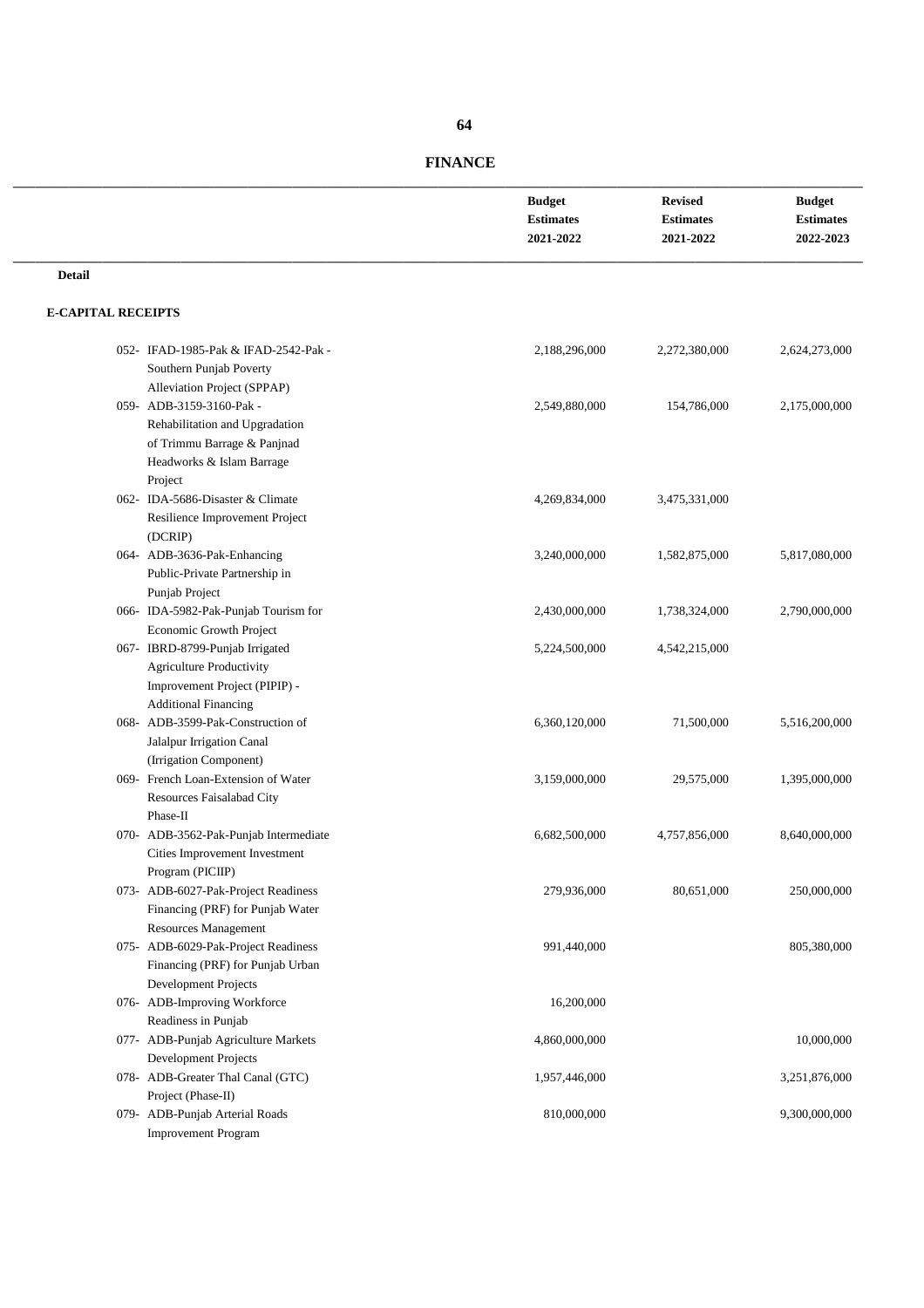|               |                                                                                                 | <b>Budget</b><br><b>Estimates</b><br>2021-2022 | <b>Revised</b><br><b>Estimates</b><br>2021-2022 | <b>Budget</b><br><b>Estimates</b><br>2022-2023 |
|---------------|-------------------------------------------------------------------------------------------------|------------------------------------------------|-------------------------------------------------|------------------------------------------------|
| <b>Detail</b> |                                                                                                 |                                                |                                                 |                                                |
|               | <b>E-CAPITAL RECEIPTS</b>                                                                       |                                                |                                                 |                                                |
|               | 080- AIIB-Sewerage Scheme for Larech<br>Colony to Gulshan-e-Ravi<br>(Phase-I)                   | 1,944,000,000                                  |                                                 | 1,704,093,000                                  |
|               | 081- AIIB-Construction of Surface<br>Water Treatment Plant at BRBD<br>(Phase-I)                 | 2,754,000,000                                  |                                                 | 1,704,093,000                                  |
|               | 082- DANIDA-Construction of Eastern<br>Waste Water Treatment Plan at<br>Faisalabad City Phase-I | 4,230,954,000                                  |                                                 | 3,188,316,000                                  |
|               | 083- AFD-Heritage & Urban<br>Regeneration in Walled City Area<br>of Lahore                      | 648,000,000                                    |                                                 | 253,890,000                                    |
|               | 084- ADB-3599-Pak-Construction of<br>Jalalpur Irrigation Canal<br>(Agriculture Component)       | 283,500,000                                    | 178,500,000                                     | 241,800,000                                    |
|               | 086- IDA-6548-Pak-Punjab Human<br>Capital Investment Project<br>(PHCIP)                         | 5,644,170,000                                  | 3,829,264,000                                   | 5,726,620,000                                  |
|               | 087- IFAD-Rural Employment and<br>Agriculture Promotion (REAP)<br>Project - Punjab              | 648,000,000                                    |                                                 |                                                |
|               | 088- IBRD-9267-Pak-Punjab Rural<br>Sustainable Water Supply and<br><b>Sanitation Project</b>    | 4,050,000,000                                  | 89,000,000                                      | 2,090,640,000                                  |
|               | 089- Punjab Resilience and Inclusive<br><b>Agriculture Transformation</b><br>(PRIAT)            |                                                |                                                 | 3,198,352,000                                  |
|               | 090- IDA-7041-Pak-Punjab Urban Land<br>System Enhancement Project<br>(PULSE)                    |                                                |                                                 | 930,000,000                                    |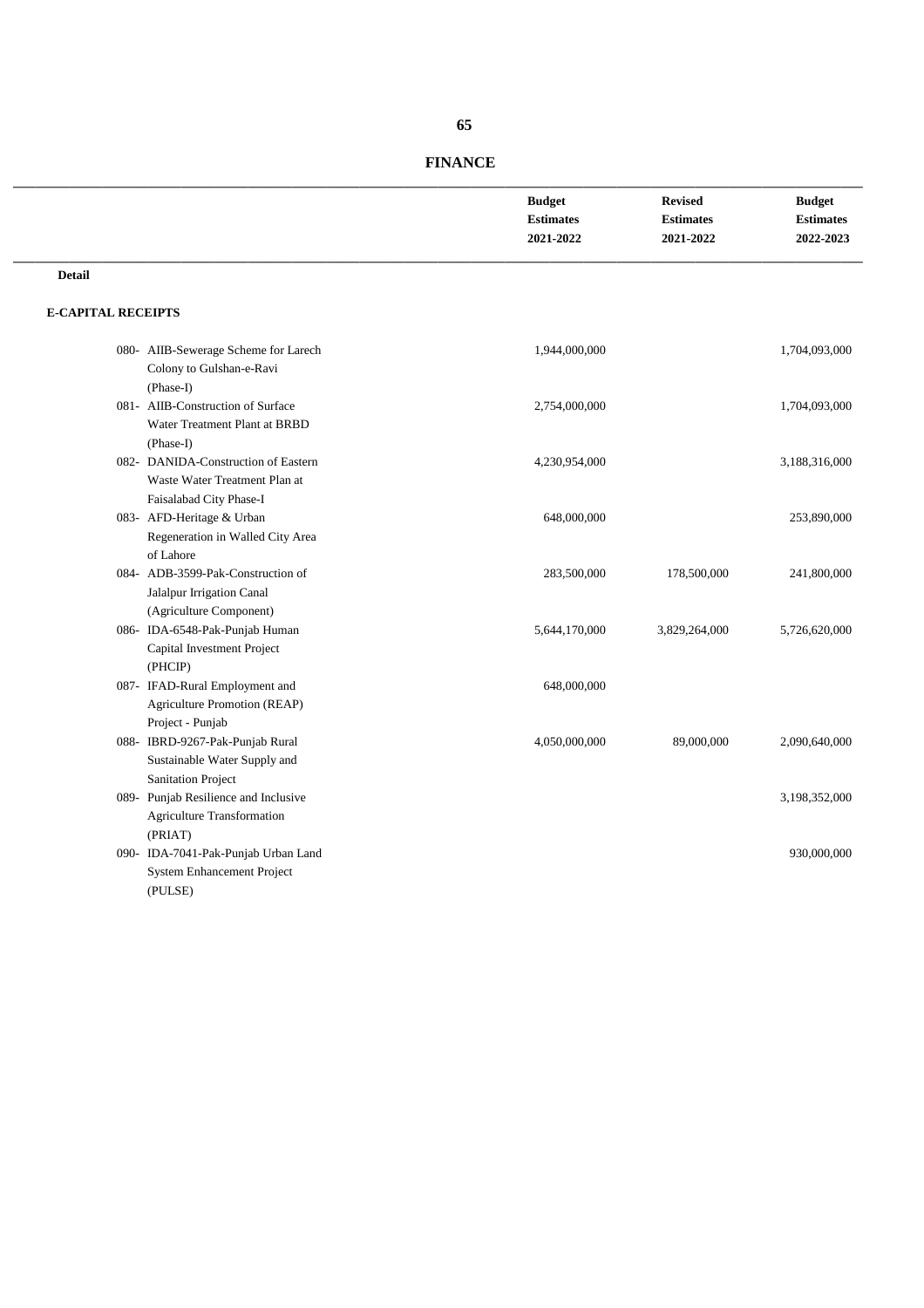**FOOD**

**Total Receipt: 550,980,000,000**

\_\_\_\_\_\_\_\_\_\_\_\_\_\_\_\_\_\_\_\_\_\_\_\_\_\_\_\_\_\_\_\_\_\_\_\_\_\_\_\_\_\_\_\_\_\_\_\_\_\_\_\_\_\_\_\_\_\_\_\_\_\_\_\_\_\_\_\_\_\_\_\_\_\_\_\_ Head of Department: *The Secretary to Government of the Punjab, Food*

| <b>Budget</b>    | <b>Revised</b>   | <b>Budget</b>    |
|------------------|------------------|------------------|
| <b>Estimates</b> | <b>Estimates</b> | <b>Estimates</b> |
| 2021-2022        | 2021-2022        | 2022-2023        |
|                  |                  |                  |

\_\_\_\_\_\_\_\_\_\_\_\_\_\_\_\_\_\_\_\_\_\_\_\_\_\_\_\_\_\_\_\_\_\_\_\_\_\_\_\_\_\_\_\_\_\_\_\_\_\_\_\_\_\_\_\_\_\_\_\_\_\_\_\_\_\_\_\_\_\_\_\_\_\_\_\_

#### **Summary**

# **E-CAPITAL RECEIPTS**

| E01  | <b>Recoveries of Investment</b>       | 217.434.344.000    | 236.543.140.000  | 272.980.000.000  |
|------|---------------------------------------|--------------------|------------------|------------------|
| E012 | <b>State Trading Schemes Receipts</b> | 217.434.344.000    | 236.543.140.000  | 272.980.000.000  |
| E03  | Debts                                 | $-202.905.000.000$ | -275.807.000.000 | _278.000.000.000 |
| E032 | <b>Floating Debt</b>                  | 202.905.000.000    | 275.807.000.000  | 278.000.000.000  |